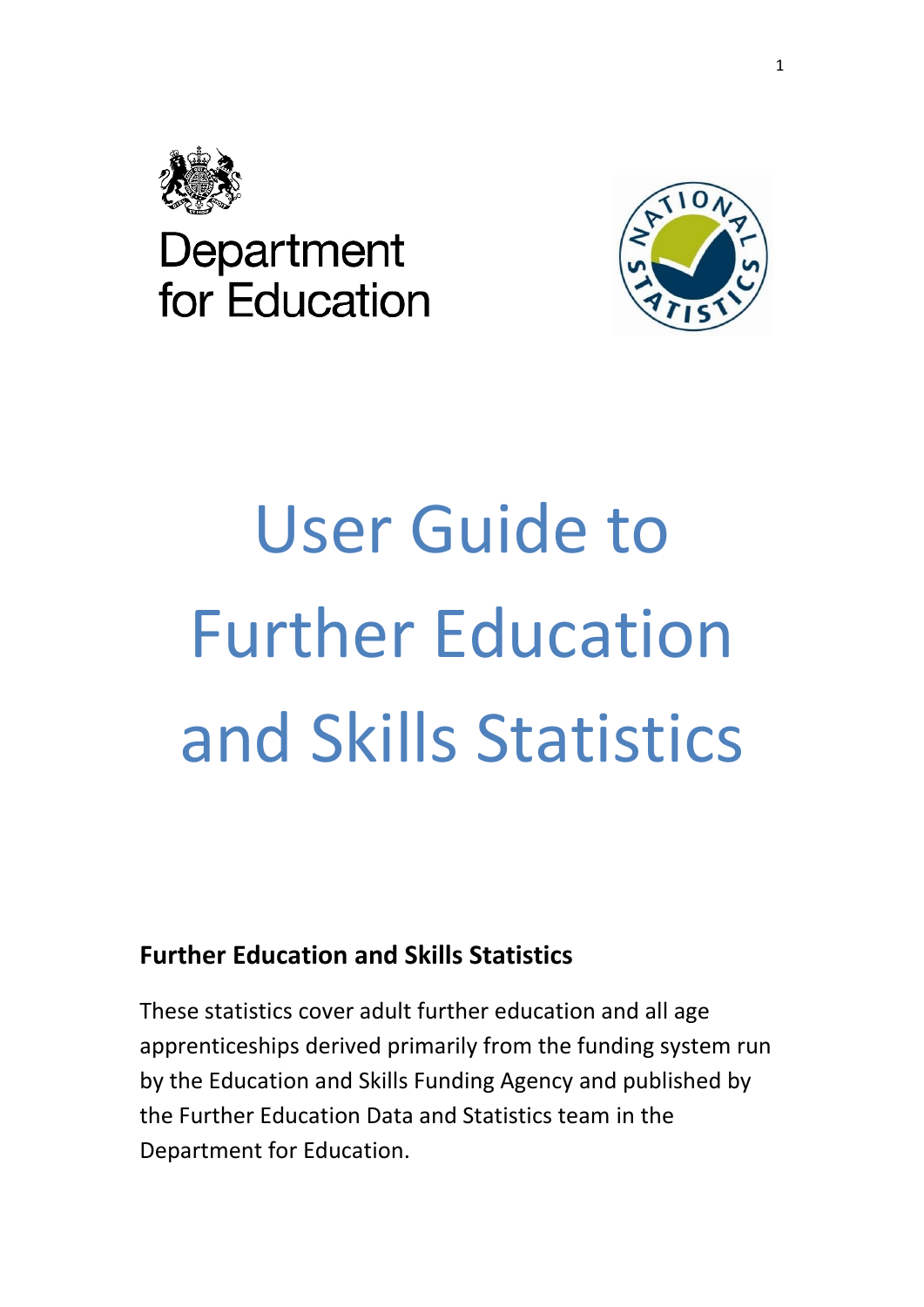# **Contents**

|    | Future plans to identify potential users and address their needs  23 |  |
|----|----------------------------------------------------------------------|--|
|    |                                                                      |  |
|    |                                                                      |  |
|    |                                                                      |  |
|    |                                                                      |  |
|    |                                                                      |  |
|    |                                                                      |  |
|    |                                                                      |  |
|    |                                                                      |  |
|    |                                                                      |  |
|    |                                                                      |  |
|    |                                                                      |  |
|    |                                                                      |  |
| 1. |                                                                      |  |
| 2. |                                                                      |  |
| 3. |                                                                      |  |
|    |                                                                      |  |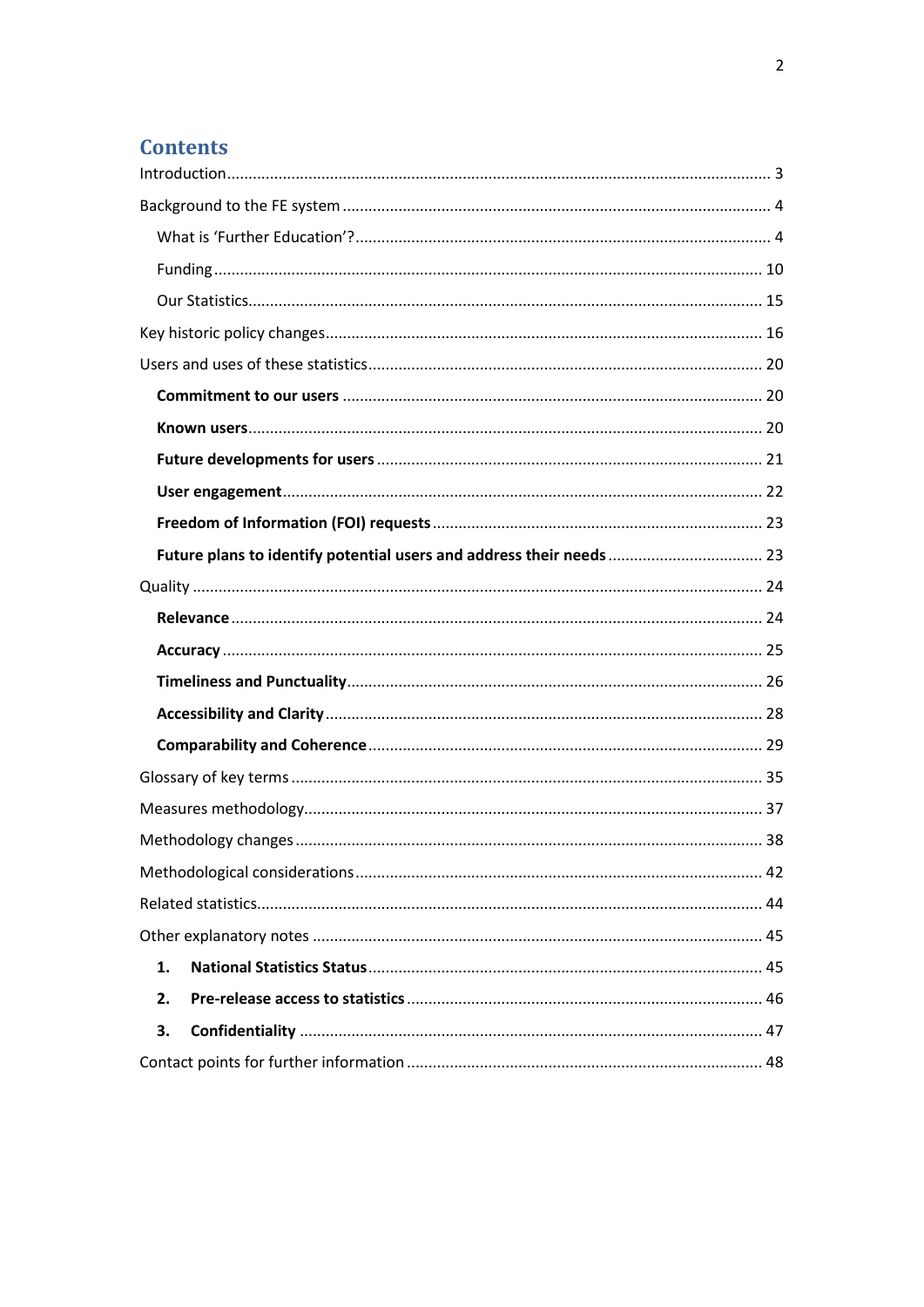# <span id="page-2-0"></span>Introduction

The further education (FE) and skills statistics covered in this user guide include all age apprenticeships and wider adult (19+) FE learning, such as community learning, education and training and English and maths qualifications.

We publish associated data and statistics on activity in the FE system on a regular basis, with quarterly 'main' releases for each academic year, which include national data for England and further breakdowns by, for example, learner characteristics, subject, provider, geography etc, with a final release for the academic year based on final end of year data for the period.

We also release headline apprenticeship statistics on a monthly basis for transparency purposes.

You can contact the team by emailin[g FE.OFFICIALSTATISTICS@education.gov.uk](mailto:FE.OFFICIALSTATISTICS@education.gov.uk) or using the contact details at the end of this document.

This user guide provides a brief overview of the FE system and also covers:

- Users and uses of the statistics
- Key historic policy changes
- The quality of the statistics
- Changes made to the statistics and plans for future changes
- Methodology
- Links to other related statistics
- A glossary of terminology
- Other explanatory notes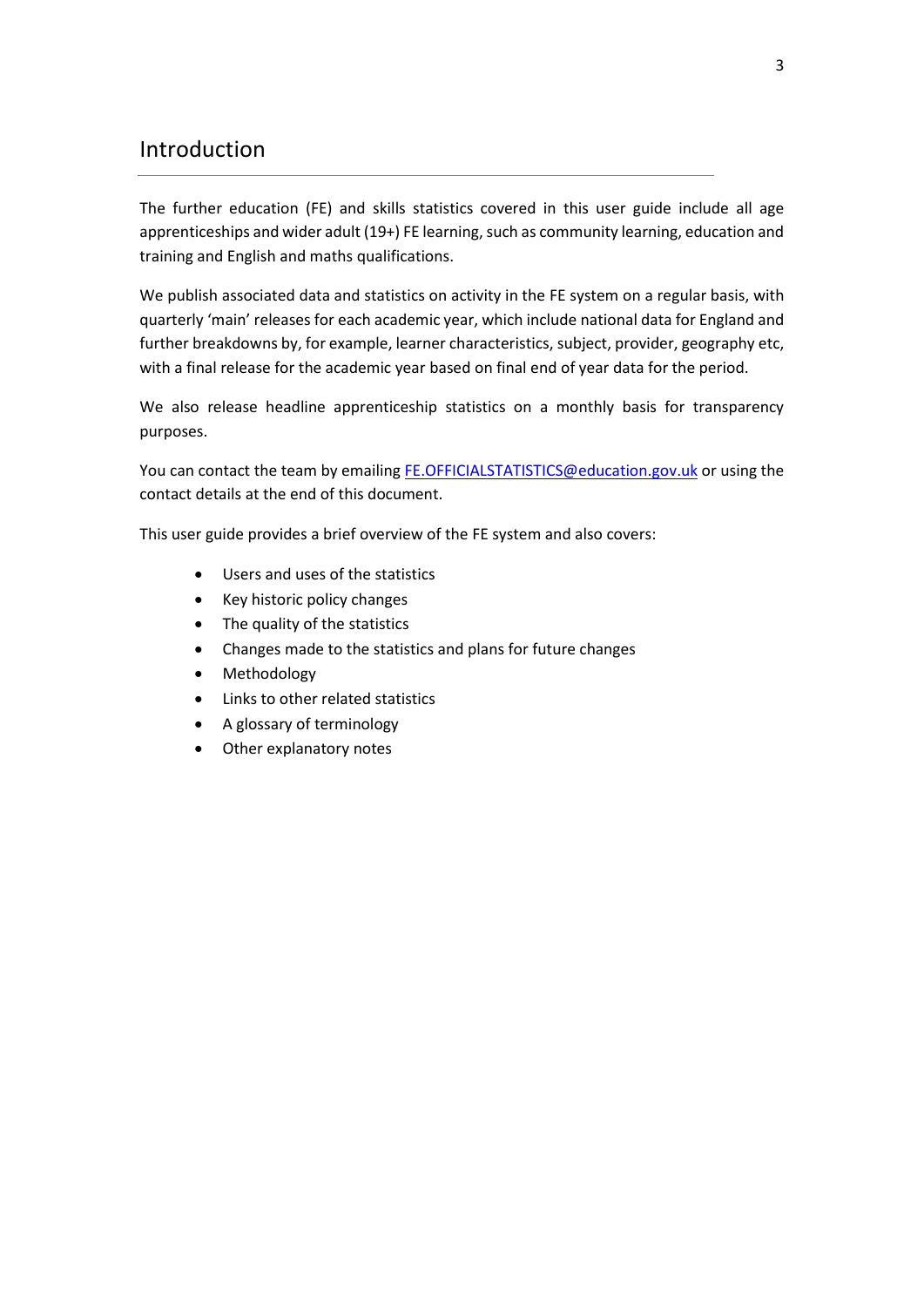# <span id="page-3-0"></span>Background to the FE system

# <span id="page-3-1"></span>**What is 'Further Education'?**

'FE' within the FE and skills and apprenticeship and traineeships publications covers learners who are generally studying courses in a FE College, with a training provider or within their local community. They also include employees undertaking an apprenticeship or other qualification in the workplace.

The overall FE and skills participation tables include four main types of FE provision: apprenticeships, workplace learning, community learning, and education and training provision (which includes the offender learning).

FE learning can be undertaken via a range of FE institutions: General FE Colleges (including Tertiary), Sixth Form Colleges, Special Colleges (Agricultural and Horticultural Colleges, and Art and Design Colleges), Specialist Colleges and External Institutions.

The statistics also cover 'all age' (i.e. 16 and over) apprenticeships and traineeships and adult (19 and over) wider FE learning. Statistics on 16-18 activity that are delivered in FE institutions and schools are generally not covered in these releases, other statistical publications cover this type of post-16 learning, for example:

[https://www.gov.uk/government/collections/statistics-neet#participation-in-education,](https://www.gov.uk/government/collections/statistics-neet#participation-in-education,-employment-or-training) [employment-or-training.](https://www.gov.uk/government/collections/statistics-neet#participation-in-education,-employment-or-training)

'FE' in these publications does not include 'higher education', e.g. undergraduate or graduate degree, unless undertaken as part of an apprenticeship programme (see 'apprenticeships' below).

## *1. Apprenticeships*

Apprenticeships are paid jobs that incorporate on-the-job and off-the-job training leading to nationally recognised qualifications. As an employee, apprentices earn as they learn and gain practical skills in the workplace.

There are currently two types of apprenticeships: 'frameworks' and 'standards'.

An apprenticeship 'framework' typically contains the following separately certified elements:

- A knowledge-based element (the theoretical knowledge underpinning a job in a certain occupation and industry, typically certified via a technical certificate).
- A competence-based element (the ability to discharge the functions of a certain occupation, typically certified via work-based assessed national vocational qualifications (NVQs)).
- Transferable skills (English and maths) key skills / functional skills.
- A module on employment rights and responsibilities.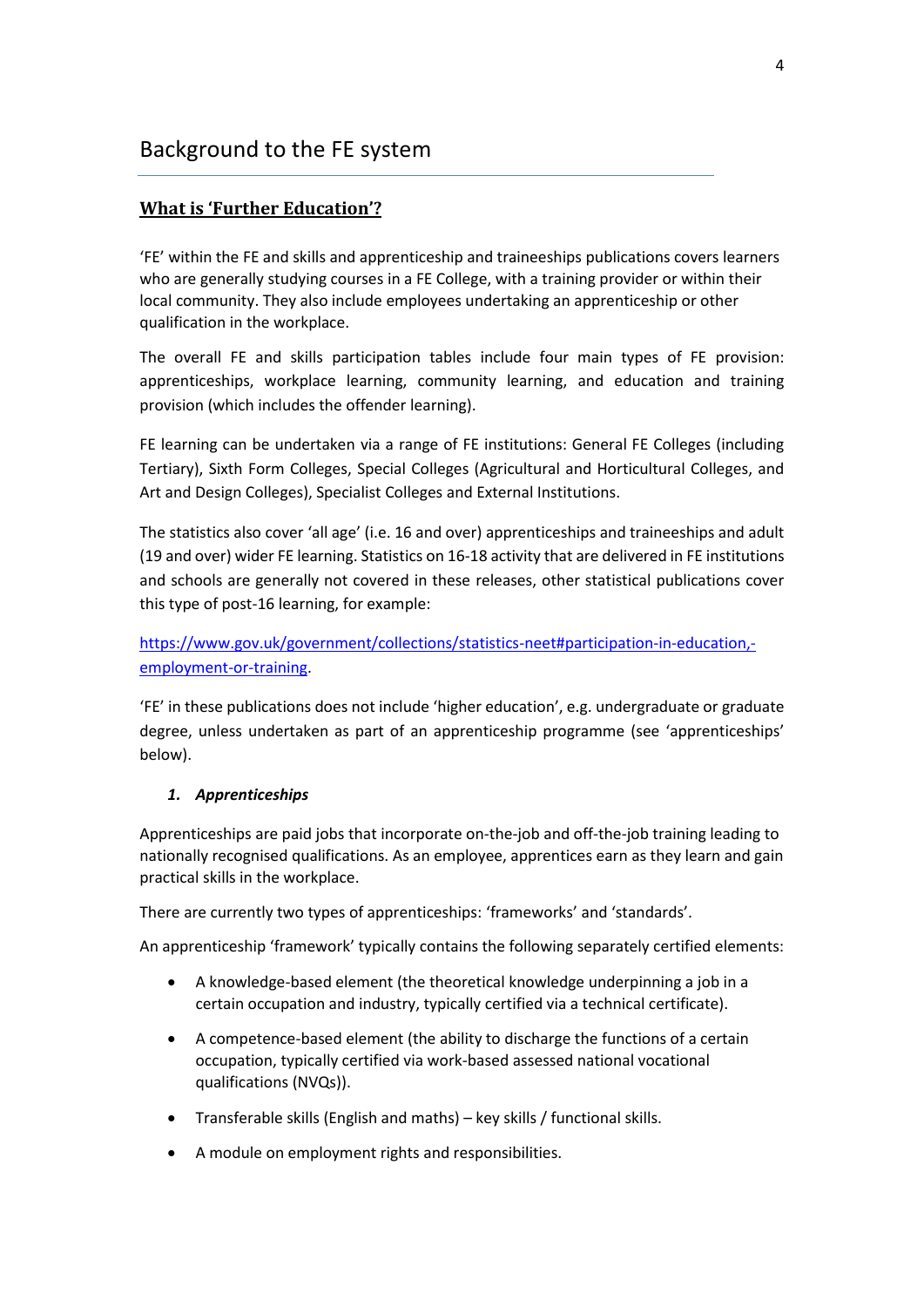Personal learning and thinking skills (PLTS): independent enquiry, creative thinking, reflective learning, team working, self-management, effective participation.

Following a review and consultation of apprenticeships in England during 2012 and 2013, the government announced reforms to apprenticeships:

[https://www.gov.uk/government/consultations/future-of-apprenticeships-in-england](https://www.gov.uk/government/consultations/future-of-apprenticeships-in-england-richard-review-next-steps)[richard-review-next-steps\)](https://www.gov.uk/government/consultations/future-of-apprenticeships-in-england-richard-review-next-steps).

As part of these reforms, new employer-led apprenticeship 'standards' were introduced in 2014, and were initially known as 'trailblazers'.

Apprenticeship standards are designed with employers to help ensure apprentices have the skills businesses need, and outline the skills, knowledge and behaviours (KSBs) required to carry out a certain job role. All apprentices must take an independent assessment at the end of their training to demonstrate the KSBs set out in the occupational standard.

New standards continue to be made available and have been replacing the older apprenticeship frameworks in recent years. All new apprenticeship starts will be on standards by the beginning of the 2020/21 academic year.

Apprenticeships are available at intermediate, advanced and higher levels – see Table 1 below for examples of equivalent qualifications. Higher apprenticeships are those at level 4 and above. Higher level apprenticeships at levels 6 and 7 may include a degree as a component qualification.

Level 4 apprenticeships were introduced in 2006/07; level 5 apprenticeships were introduced in 2011/12; level 6 apprenticeships were introduced in 2013/14 and level 7 apprenticeships were introduced in 2014/15.

| <b>Name</b>  | Level                                                                                                                        | <b>Equivalent educational level examples</b>                                                                                                                                                                                             |  |
|--------------|------------------------------------------------------------------------------------------------------------------------------|------------------------------------------------------------------------------------------------------------------------------------------------------------------------------------------------------------------------------------------|--|
| Intermediate | $\mathfrak{p}$                                                                                                               | 5 GCSE passes at grade $A^*$ - C or 9 – 4                                                                                                                                                                                                |  |
| Advanced     | 3                                                                                                                            | 2 A level passes                                                                                                                                                                                                                         |  |
|              |                                                                                                                              | Level 3 Diploma                                                                                                                                                                                                                          |  |
|              |                                                                                                                              | <b>International Baccalaureate</b>                                                                                                                                                                                                       |  |
| Higher       | Examples of equivalent level 4 and 5 apprenticeships<br>4, 5, 6 and 7<br>would be HNCs and foundation degrees, respectively. |                                                                                                                                                                                                                                          |  |
|              |                                                                                                                              | Apprenticeships at levels 6 and 7 are equivalent in level<br>to a bachelor's or a master's degree, and can include a<br>degree as a component qualification within the<br>apprenticeship programme, which may or may not be<br>mandatory |  |

## **Table 1: Apprenticeship levels**

For further information on apprenticeships please see here:

[https://www.gov.uk/topic/further-education-skills/apprenticeships.](https://www.gov.uk/topic/further-education-skills/apprenticeships)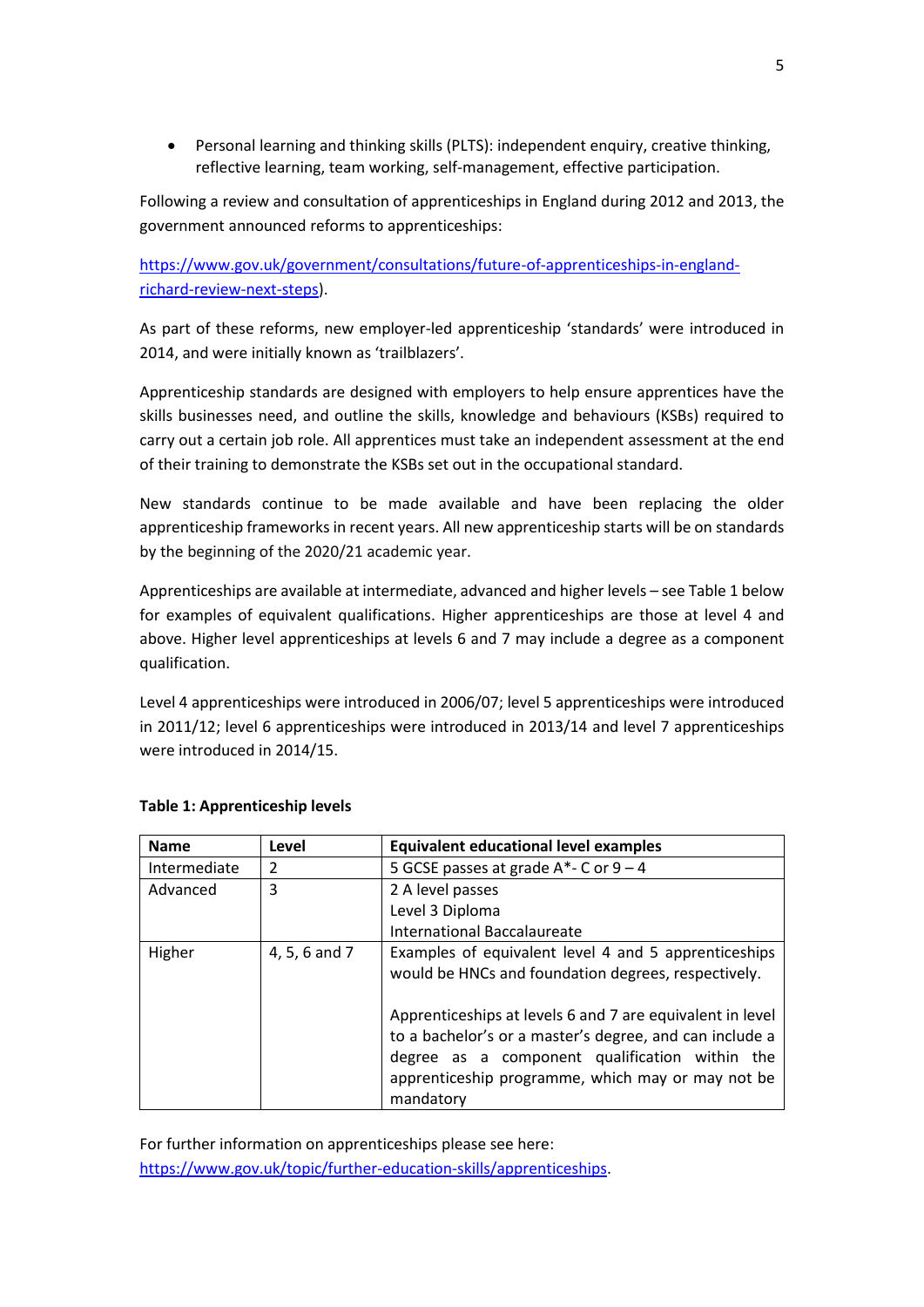# *2. Traineeships*

Traineeships were introduced in the 2013/14 academic year to provide young people with essential work preparation, English, maths and work experience to secure an apprenticeship or other work, and can last up to 6 months in duration. From August 2014, traineeships were available to young people aged 16-24 and prior to this were only available to young people aged 16-23.

Traineeships support social mobility by providing training for young people who need to develop their skills and experience to enter the labour market. They are aimed at those young people who are motivated to work but lack the necessary skills and work experience to gain an apprenticeship or other job.

For more information, please see:<https://www.gov.uk/guidance/traineeships>

# *3. Community Learning*

Community learning funds a wide range of non-formal courses, from personal development through to older people's learning, IT courses, employability skills, family learning and activities to promote civic engagement and community development. Courses may be offered by local authorities, colleges, and voluntary and community groups, and include activity targeted at deprived areas and disadvantaged groups.

# *4. English and Maths*

English and maths courses are also referred to as 'basic skills' and cover GCSEs, Functional Skills, Adult Basic Skills Certificates, including English for Speakers of Other Languages (ESOL) Certificates, and Qualifications and Credit Framework Certificates and Awards in English and maths.

English and maths was formerly known as 'Skills for Life' in the FE and skills statistics, and are designed to give learners the necessary basic reading, writing, maths and communication skills for everyday life, to operating effectively in work and/or succeeding on other training courses. Achieving a level 2 qualification in both English and maths is often required for further study, training and skilled employment.

# *5. Education & Training*

Education and Training is mainly classroom-based adult further education that is not classed as an apprenticeship, community learning or workplace learning. It can also include distance learning or e-learning. Education and training includes traineeships and offender learning.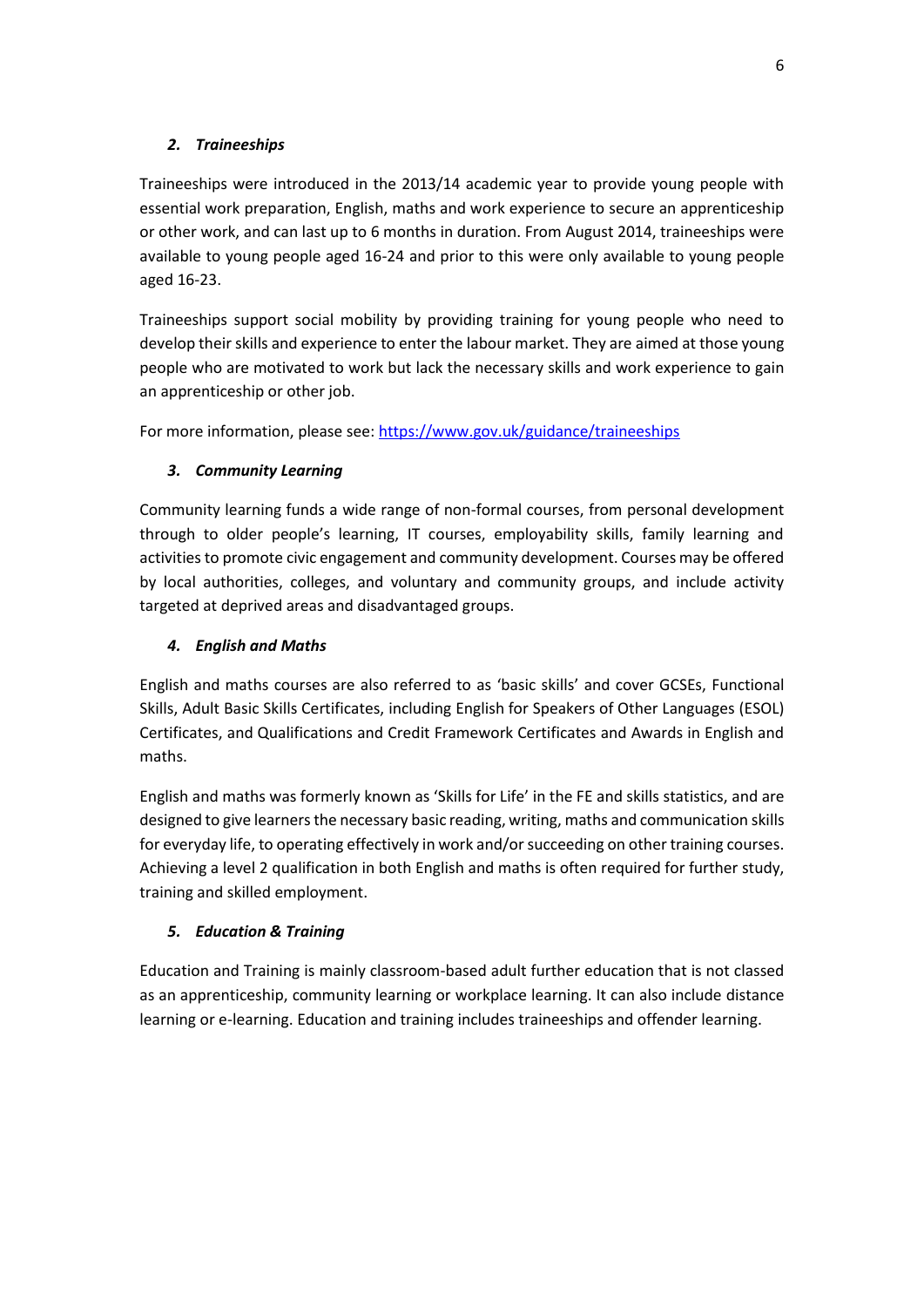#### *6. Historic FE provision and statistics*

The FE and skills publication formerly included statistics on other FE learning and government programmes which are no longer relevant to the releases or no longer exist, such as:

- **Workplace Learning:** this covered a broad range of training including basic skills, level 2, level 3 and higher-level skills. Workplace Learning was mainly delivered through the workplace and did not include apprenticeships, which are classified as a separate programme.
- **Apprenticeship Grant for Employers (AGE 16 to 24) scheme:** this provided apprenticeship grants with a value of £1,500 to employers with up to 1,000 employees to encourage employers to take on new apprentices aged 16 to 24. Eligible employers must not have had taken on an apprentice in the previous 12 months. Subject to budget availability and the employer's commitment to support the apprentice to the end of their programme, any one employer could claim support for up to ten apprentices. AGE 16 to 24 had been extended to the 2015-16 financial year.
- **Access to Apprenticeships pathway:** here participants used elements of an apprenticeship framework to brush up skills and workplace experience, with the aim of securing a paid apprenticeship with an employer as quickly as possible, up to a maximum of six months. Participants were not categorised or counted as an 'apprentice' until they became employed. This pathway was announced in May 2011 and was closed to new starts end of December 2013.
- **Employer Ownership Pilot (EOP):** offered all employers in England direct access to up to £340 million of public investment over the period of the pilot (up to 2015/16) to design and deliver their own training solutions. Data for learners undertaking learning as part of the EOP was collected in separate data collections to ILR learners.
- **Large Employer Outcome Pilot (LEOP):** the LEOP dataset collected information on learners funded through this pilot scheme and included learners employed by 23 employers who were part of the scheme. As LEOP learning was undertaken under the auspices of employers, where the employers were effectively learning providers and treated as such in statistics which report by provider.
- **Offender learning:** aims to ensure offenders have the skills that will enable them to gain worthwhile, sustainable employment and in-so-doing reduce the likelihood of re-offending. The Offender Learning and Skills Service (OLASS) funds a wide range of learning aims for adults (aged 18 and over) in custody in prisons in England, including awards and units, with a focus on addressing English and maths at the start of a sentence and vocational skills in the run-up to release.

Offender learning was reported separately in the FE and skills statistics for the last time in November 2018, as both budget and delivery transferred to the Ministry of Justice from 1 October 2016, although associated learners continue to be included in our overall Further Education and Skills national figures.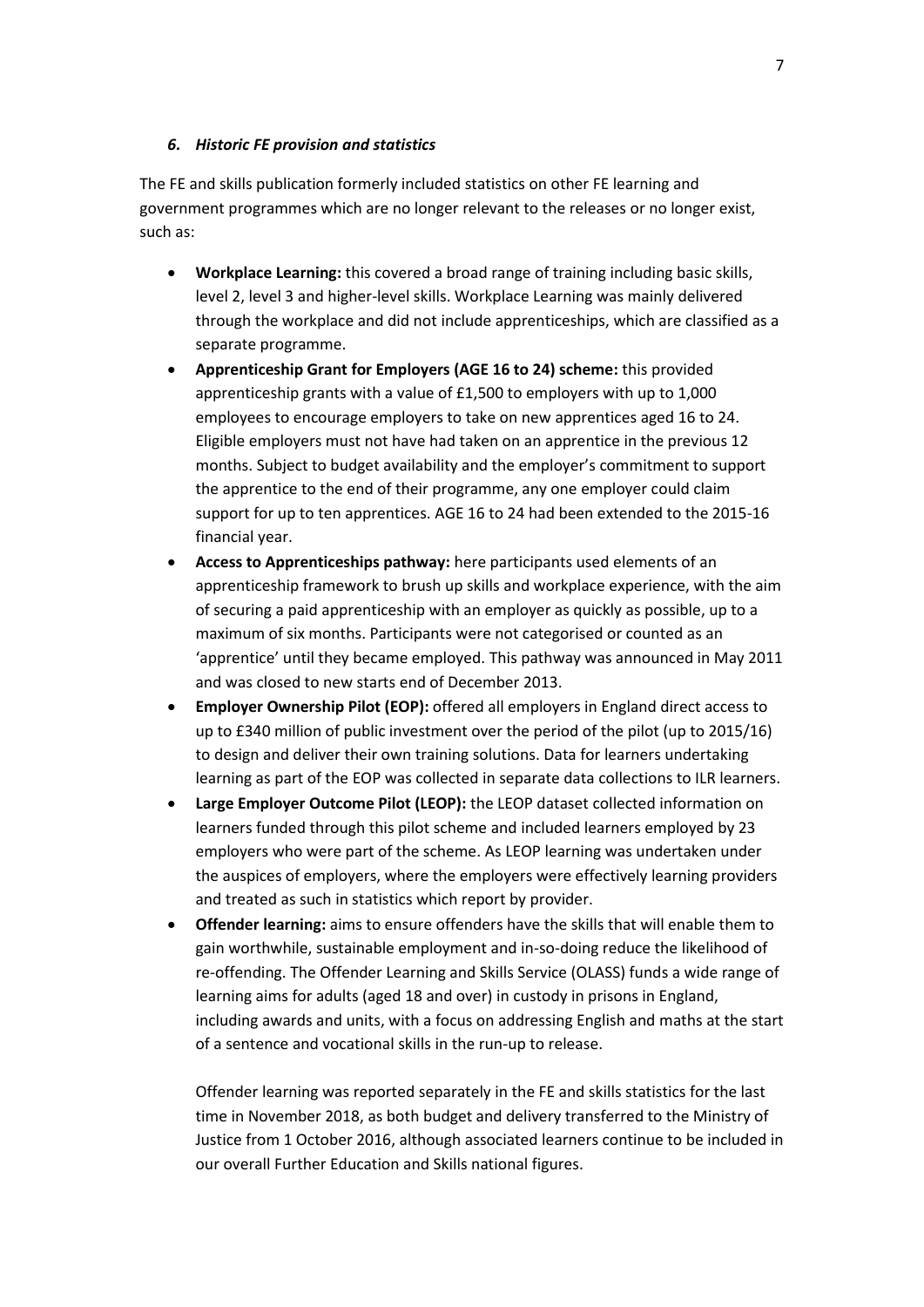• **Qualification achievement rates:** these statistics are no longer included in the FE and skills publication but are still available via the National Achievement Rates Tables publication: <https://www.gov.uk/government/collections/sfa-national-success-rates-tables>

• **Contextual data and statistics:** the FE and skills release formerly included additional, more contextual data around FE, although users can still obtain related data from alternative sources, for example:

- $\circ$  Vocational qualifications achievements data: this remains available via Ofqual publications.
- o Level of highest qualification held by economically active adults in the population (based on the Labour Force Survey): users can still obtain relevant data from Nomis provided by the Office for National Statistics, which allows users online access to UK labour market statistics<sup>1</sup>.

For previous announcements on the changes to FE and skills releases outlined above please see here:

[https://assets.publishing.service.gov.uk/government/uploads/system/uploads/attachment\\_](https://assets.publishing.service.gov.uk/government/uploads/system/uploads/attachment_data/file/761150/Annex_further_education_and_skills_changes-2018.pdf) [data/file/761150/Annex\\_further\\_education\\_and\\_skills\\_changes-2018.pdf](https://assets.publishing.service.gov.uk/government/uploads/system/uploads/attachment_data/file/761150/Annex_further_education_and_skills_changes-2018.pdf)

[https://assets.publishing.service.gov.uk/government/uploads/system/uploads/attachment\\_](https://assets.publishing.service.gov.uk/government/uploads/system/uploads/attachment_data/file/661130/Annex_further_education_and_skills_changes_November_2017.pdf) [data/file/661130/Annex\\_further\\_education\\_and\\_skills\\_changes\\_November\\_2017.pdf](https://assets.publishing.service.gov.uk/government/uploads/system/uploads/attachment_data/file/661130/Annex_further_education_and_skills_changes_November_2017.pdf)

# *7. Outside of scope*

FE and skills statistical releases do not contain information regarding 16-18 provision except for apprenticeships, traineeships and in some cases community learning, regardless of educational institution.

These releases also do not include higher education, e.g. degrees, in higher education institutions (HEI), but will include FE learning performed at a HEI and will include degrees performed in a FE institution, and as noted above degrees undertaken as part of an apprenticeship programme.

Additionally, the FE and skills releases do not include privately funded training.

# *8. FE in the Devolved administrations*

Statistics on further education in Wales can be found at the StatsWales Further education and work-based learning website: https://statswales.gov.wales/Catalogue/Education-and-Skills/Post-16-Education-and-Training/Further-Education-and-Work-Based-Learning.

 $1$  Nomis statistics will not be directly comparable to the previously published FE and skills data due to some methodological differences. The previously published data used an ONS-agreed methodology to enhance raw Labour Force Survey data by reference to educational administrative data; this corrected for underreporting of levels of qualification.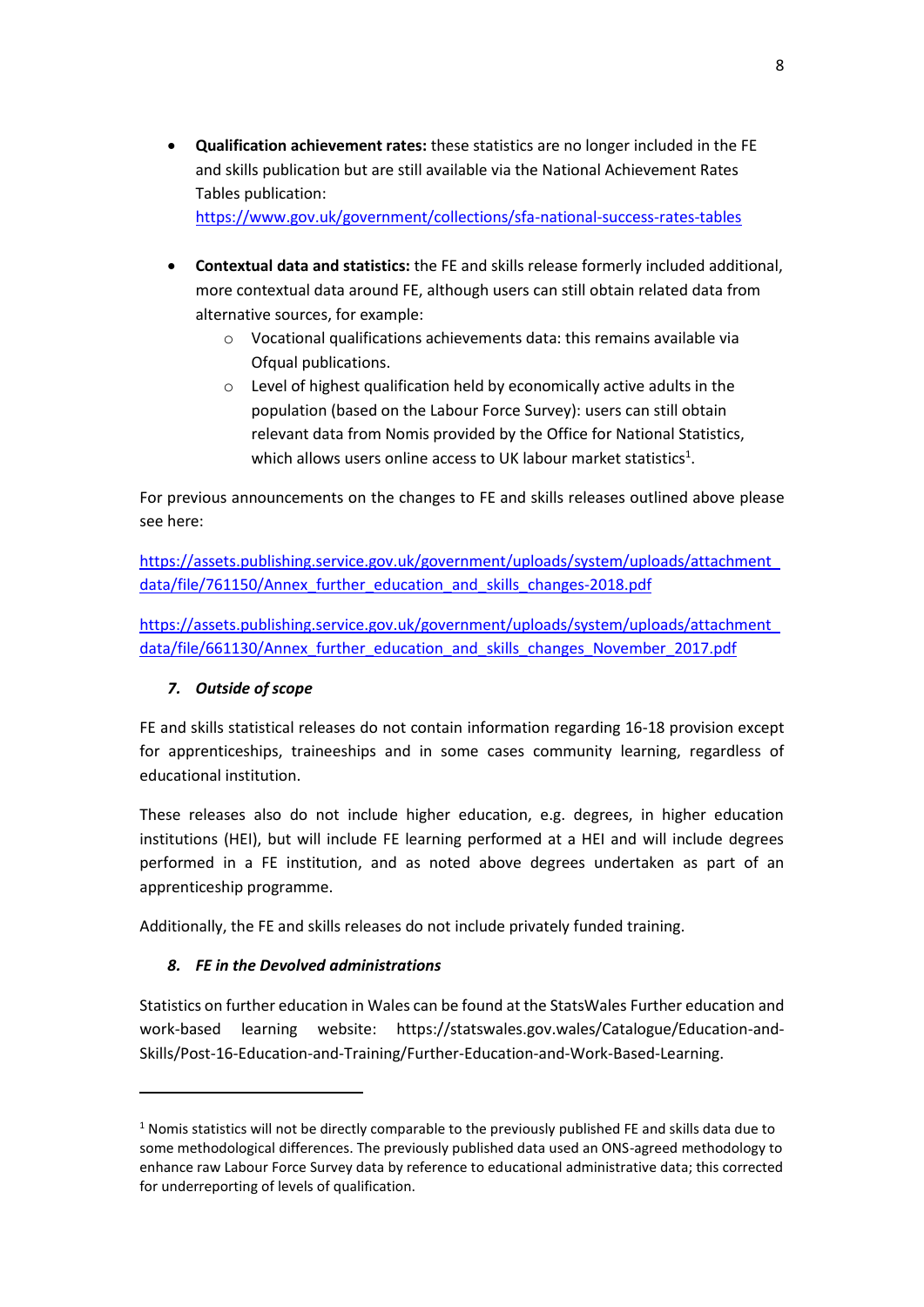Statistics on further education in Northern Ireland can be found in the Northern Ireland Department for the Economy's Further education statistics and research website: https://www.economy-ni.gov.uk/topics/statistics-and-economic-research/furthereducation-statistics-and-research. Statistics on learners in further education in Scotland can be found at the Scottish Funding council's Infact Database: https://stats.sfc.ac.uk/infact/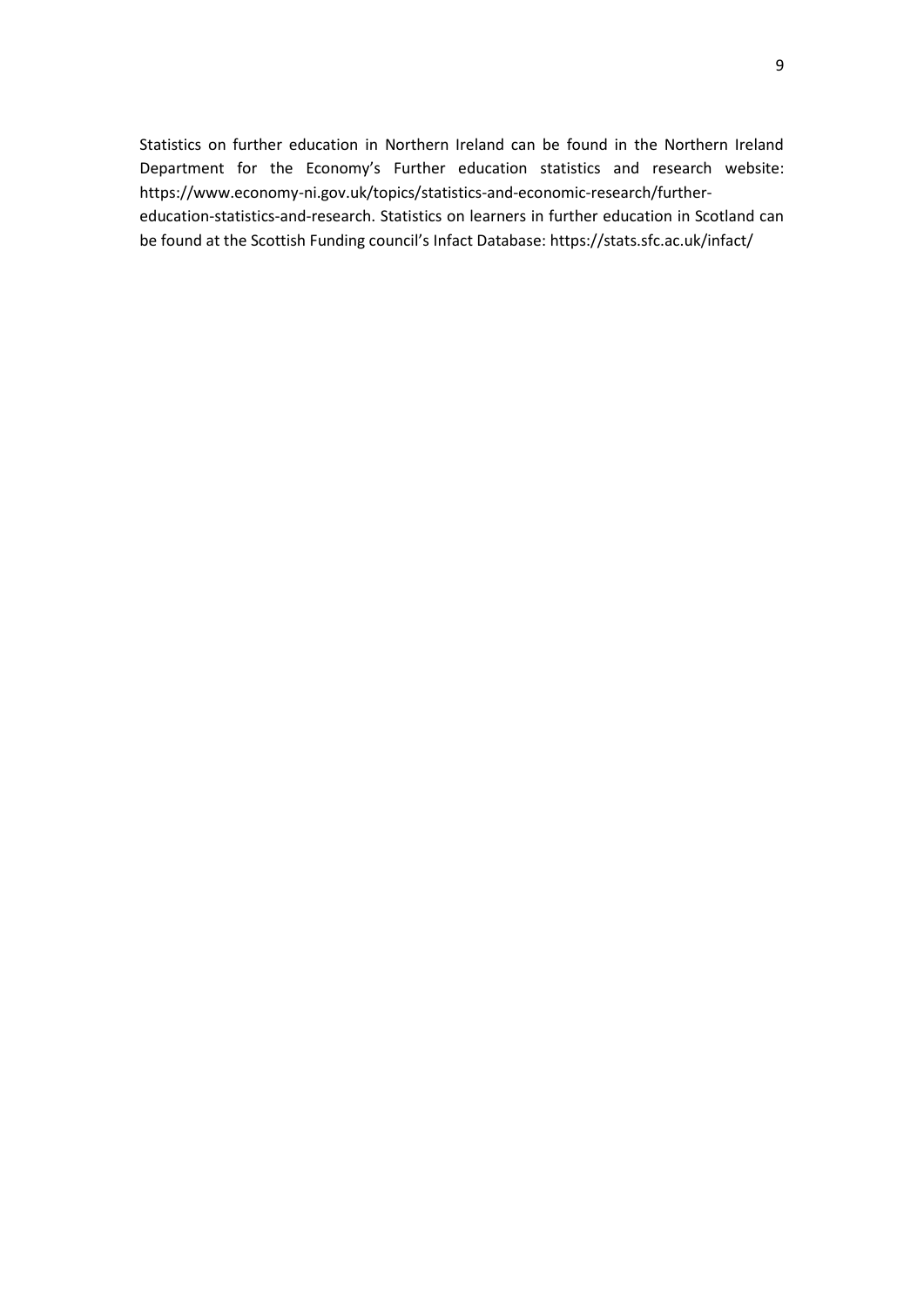# <span id="page-9-0"></span>**Funding**

# **1. Education and Skills Funding Agency**

The Education and Skills Funding Agency (ESFA) brings together the responsibilities of two former non-departmental public bodies, the Education Funding Agency (EFA) and Skills Funding Agency (SFA), to create a single agency accountable for funding education and skills for children, young people and adults. The ESFA was formed in April 2017 and is now formally part of the DfE.

As stated in the ESFA business plan for the 2019 to 2020 financial year<sup>2</sup>, they are accountable for almost £60 billion of funding for the education and training sector and regulate academies, FE and sixth form colleges, and training providers, intervening where there is risk of failure or evidence of mismanagement of public funds.

# **2. Apprenticeship Levy**

Since May 2017, funding arrangements for apprenticeships changed to give employers greater control over funding for apprenticeship training. The UK wide apprenticeship levy came into force on 6 April 2017 and required all UK public and private sector employers with an annual pay bill of £3 million or more to invest in apprenticeship training. The Apprenticeship Levy is a levy on UK employers to fund new apprenticeships and is charged at a rate of 0.5% of an employer's pay bill.

More information on paying the apprenticeship levy can be found at this link:

<https://www.gov.uk/guidance/pay-apprenticeship-levy>

# **3. Apprenticeship Service**

The Apprenticeship Service was introduced in England as an online service to allow levy-paying employers to choose and pay for apprenticeship training more easily. They are able to access their levy funds to spend on apprenticeships, manage apprentices, pay training providers and stop/pause payments to training providers. Apprenticeships are a devolved policy, meaning that authorities in each of the UK nations manage their own apprenticeship programmes, including how funding is spent on apprenticeship training.

Employers register for an Apprenticeship Service Account (ASA) and the amount of funds available in each ASA will depend on how many of their employees live in England and the proportion of their pay bill paid to these employees.

Funds in ASAs can only be used to pay for apprenticeship training and assessment, and not other costs associated with apprentices, such as wages, statutory licenses to practise, travel

 $\overline{2}$ 

[https://assets.publishing.service.gov.uk/government/uploads/system/uploads/attachment\\_data/file/](https://assets.publishing.service.gov.uk/government/uploads/system/uploads/attachment_data/file/818434/2019-20_business_plan_FINAL_180719.pdf) [818434/2019-20\\_business\\_plan\\_FINAL\\_180719.pdf](https://assets.publishing.service.gov.uk/government/uploads/system/uploads/attachment_data/file/818434/2019-20_business_plan_FINAL_180719.pdf)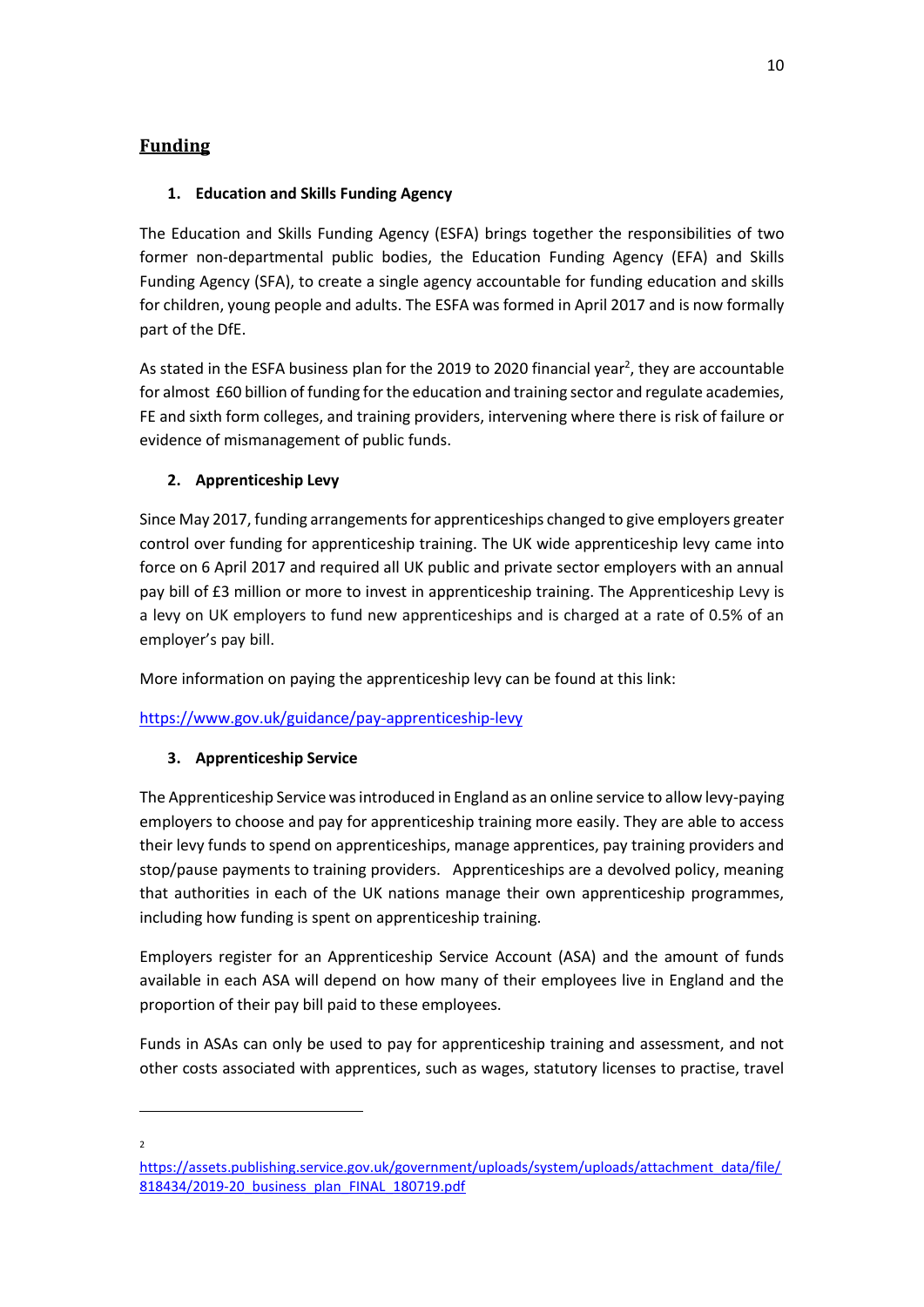and subsidiary costs, work placement programmes or the setting up of an apprenticeship programme).

Please see here for more information on the Apprenticeship Service:

[https://www.gov.uk/government/publications/apprenticeship-levy-how-it-will](https://www.gov.uk/government/publications/apprenticeship-levy-how-it-will-work/apprenticeship-levy-how-it-will-work#apprenticeship-service)[work/apprenticeship-levy-how-it-will-work#apprenticeship-service](https://www.gov.uk/government/publications/apprenticeship-levy-how-it-will-work/apprenticeship-levy-how-it-will-work#apprenticeship-service)

# Transfers

In April 2018 it became possible for levy-paying organisations to transfer up to 10 per cent of the annual value of funds entering their apprenticeship service account to other organisations on the apprenticeship service. From April 2019, this increased to 25 per cent.

Employers who do not pay the levy can access apprenticeship training via their selected training provider who is given an allocation of funds for apprenticeship training from the ESFA. The provider claims for these funds against their allocation using the Individualised Learner Record (ILR - further details below) as was the case before the introduction of the levy.

More information on transfers can be found here:

# <https://www.gov.uk/guidance/transferring-apprenticeship-service-funds>

# Non-levy payers

From 09 January 2020 the apprenticeship service was extended for all non-levy paying employers to register and use. Employers who do not pay the apprenticeship levy are able to make a funding 'reservation' (or have a funding 'reservation' made on their behalf) with respect to an apprenticeship planned to start in the following 3 months. This will allow non-levy paying employers to access the benefits of the system and reserve funds to support their training.

Until autumn 2020 employers who do not pay the apprenticeship levy will be able to access apprenticeship training either through a provider with an existing Government contract or via the apprenticeship service. By autumn 2020 the intention is for all new apprenticeship starts to be arranged through the apprenticeship service<sup>3</sup>.

# 4. *Advanced Learner Loans*

Advanced Learner Loans are available from Student Finance England for those 19+ on the first day of their course to help cover the costs of a Level 3, 4, 5 or 6 qualification at an approved college or training provider in England. The amount of funding depends on the type of course, course fees and the maximum loan available for your course. The minimum loan you can get

3

[https://assets.publishing.service.gov.uk/government/uploads/system/uploads/attachment\\_data/file/](https://assets.publishing.service.gov.uk/government/uploads/system/uploads/attachment_data/file/856899/Apprenticeship_funding_for_employers_who_do_not_pay_the_apprenticeship_levy__reservation_of_funds_guidance__from_January_2020.pdf) [856899/Apprenticeship\\_funding\\_for\\_employers\\_who\\_do\\_not\\_pay\\_the\\_apprenticeship\\_levy\\_\\_reserv](https://assets.publishing.service.gov.uk/government/uploads/system/uploads/attachment_data/file/856899/Apprenticeship_funding_for_employers_who_do_not_pay_the_apprenticeship_levy__reservation_of_funds_guidance__from_January_2020.pdf) ation of funds guidance from January 2020.pdf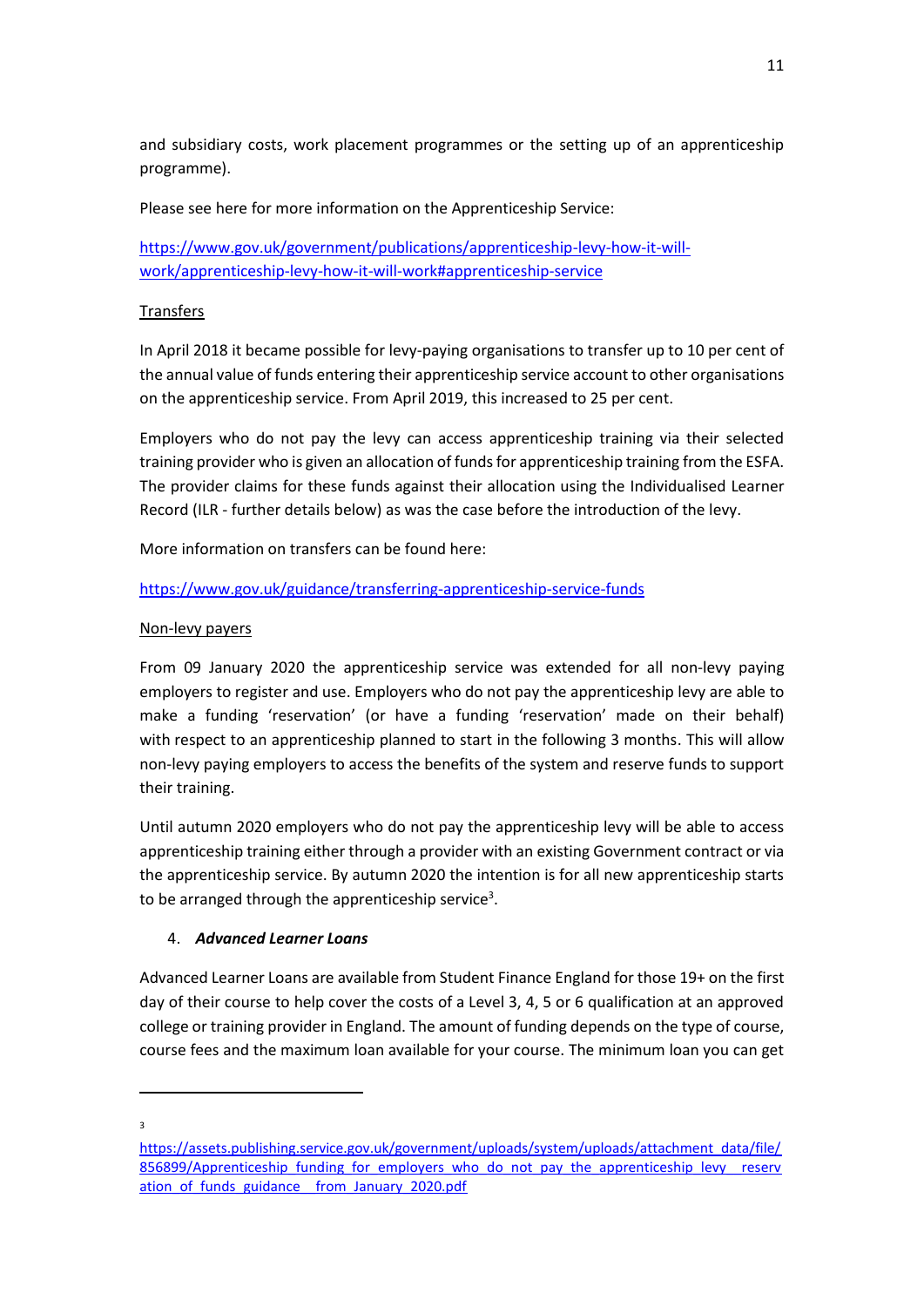is £300 and is paid directly to the provider. Loan balances owed for 'Access to HE' courses are written off once the learner has completed a higher education course, presuming the HE course is eligible for student finance<sup>4</sup>.

FE and skills releases use two different data sources to report information on loans:

- 1. Advanced learner loan participation data which uses the ILR, and
- 2. Loan applications and related funding data which uses data from the Student Loans Company (SLC)<sup>5</sup>

The number of learners with an advanced loan reported through the ILR differ from data showing loan applications and loans paid based on SLC data.

Loan application information relates to applications received for FE provision funded through advanced loans. The data used to produce the publication are sourced from the SLC application database. The data refer to received applications, including those not yet processed, and will therefore be different than actual number of learners participating on a course with an advanced loan.

# *5. Adult Education Budget*

The scope of adult skills funding has changed over the years to reflect funding settlements. For many years there were separate funding lines for offender learning and Community Learning and the previously named Adult Skills Budget, which included funding for apprenticeships (19+). In addition, a separate funding line was introduced for advanced learner loans. However, more recently both the budget and responsibility for delivery of offender learning transferred to the Ministry of Justice (in October 2016) and since the introduction of the apprenticeship levy (in May 2017), apprenticeships (19+) are no longer included.

From 2016/17, the Adult Education Budget (AEB) has covered education and training for adults (19+) from pre-entry to Level 3, including Community Learning, the Prince's Trust Team Programme and 19-24 Traineeships and excluding apprenticeship learning and advanced learner loans.

The AEB provides funding to some providers of education and training with the aim to engage adults and provide the skills and learning they need to equip them for work, an apprenticeship or other learning.

<sup>&</sup>lt;sup>4</sup> For more information on advanced learners loans, including funding rules and qualifications available for funding, please see here[: https://www.gov.uk/guidance/24-advanced-learning-loans-an](https://www.gov.uk/guidance/24-advanced-learning-loans-an-overview)[overview](https://www.gov.uk/guidance/24-advanced-learning-loans-an-overview)

<sup>5</sup> <https://www.gov.uk/government/collections/student-support-for-further-education-fe>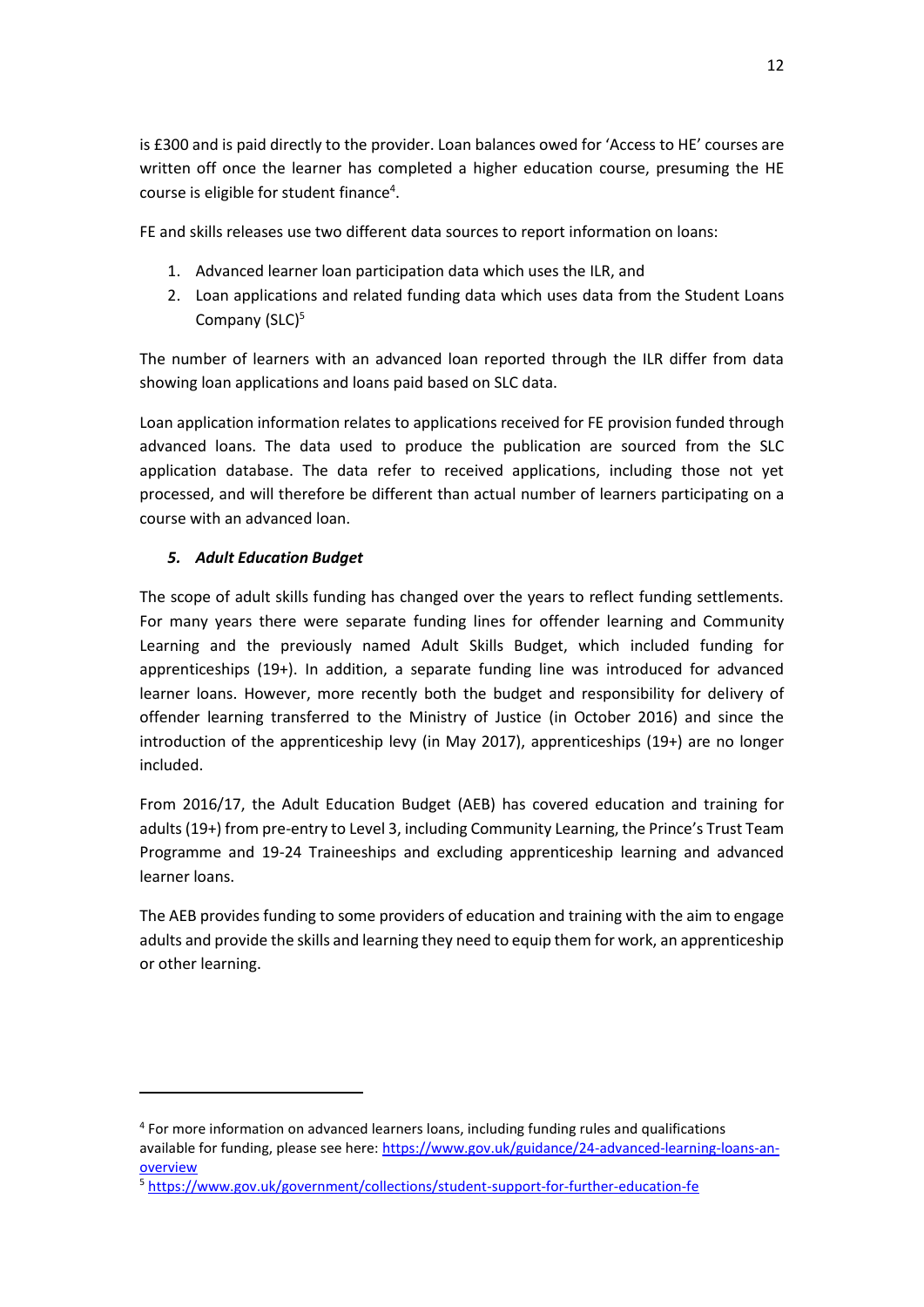It enables more flexible tailored programs of learning to be made available, which may or may not require a qualification, to help eligible learners engage in learning, build confidence, and/or enhance their wellbeing.

Additional information relating to AEB funding rules for the 2019 to 2020 funding year is set out here:

[https://www.gov.uk/government/publications/adult-education-budget-aeb-funding-rules-](https://www.gov.uk/government/publications/adult-education-budget-aeb-funding-rules-2019-to-2020)[2019-to-2020](https://www.gov.uk/government/publications/adult-education-budget-aeb-funding-rules-2019-to-2020)

This includes information on legal entitlements, flexibilities, funding for learners with an Educational Health Care Plan (EHCP) and for the unemployed, some of which is outlined here.

## Legal entitlements

ESFA funded AEB supports three legal entitlements to full funding for eligible adult learners. These are set out in the Apprenticeships, Skills and Children's Learning Act 2009, and enable eligible learners to be fully funded for the following qualifications:

- English and maths, up to and including level 2, for individuals aged 19 and over, who have not previously attained a GCSE grade A\* - C or grade 4, or higher, and/or
- first full qualification at level 2 for individuals aged 19 to 23, and/or
- first full qualification at level 3 for individuals aged 19 to 23.

## Funding for learners with an EHCP

ESFA has the responsibility for securing the provision of reasonable facilities for education and training suitable to the requirements of persons who are 19 and over. This includes learners with an identified learning difficulty or disability who have previously had an EHCP and have reached the age of 25.

## Local flexibility

ESFA funded AEB also supports delivery of flexible tailored provision for adults, including qualifications and components of these and/or non-regulated learning, up to level  $2 -$  this is referred to 'local flexibility'. Local flexibility provision is either fully or co-funded, depending on the learner's age, prior attainment and circumstances.

Table 2 below sets out the level of government contribution for ESFA funded AEB and is taken from the link above on the AEB funding rules for 2019 to 2020.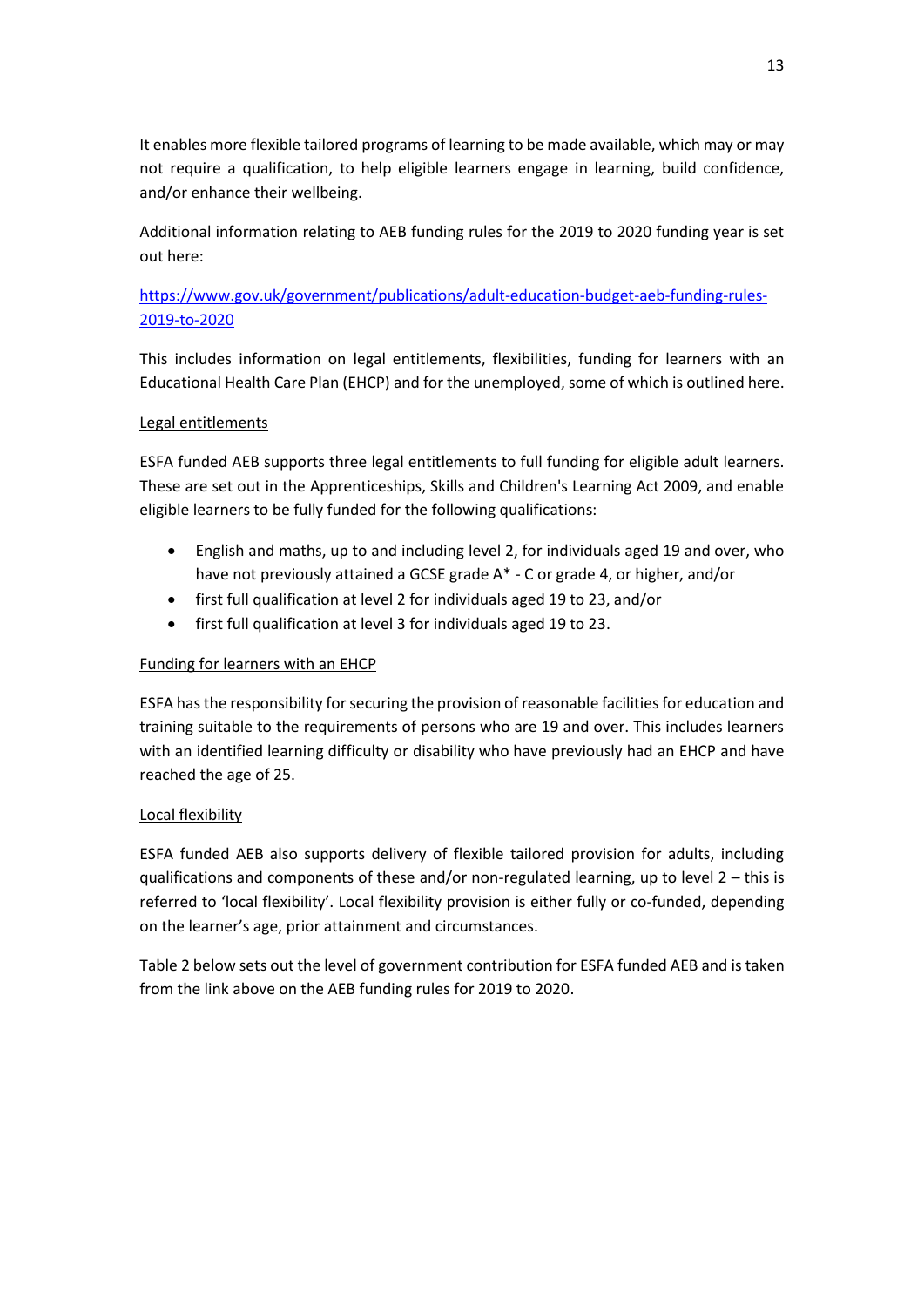#### **Table 2: Government contribution table**

| <b>Provision</b>                                                                                                       | 19 to 23 year olds                                                                             | 24+ unemployed | 24+ other     |
|------------------------------------------------------------------------------------------------------------------------|------------------------------------------------------------------------------------------------|----------------|---------------|
| English and maths, up to and including<br>level 2<br>(must be delivered as part of the legal<br>entitlement)           | Fully funded*                                                                                  | Fully funded*  | Fully funded* |
| Level 2 (excluding English and maths)<br>(First full 2 must be delivered as part<br>of the legal entitlement)          | Fully funded* (first and full)                                                                 | Fully funded   | Co-funded+    |
| Learning to progress to level 2                                                                                        | Fully funded <sup>^</sup> (up to and<br>including level 1)                                     | Fully funded   | Co-funded+    |
| Level 3 (First full level 3 must be<br>delivered as part of the legal<br>entitlement)                                  | Fully funded* (first and full)<br>Loan-funded** (previously<br>achieved full level 3 or above) | Loan funded    | Loan-funded   |
| Traineeship#                                                                                                           | Fully funded (including 16-to<br>24-year-olds##)                                               | N/A            | N/A           |
| English for speakers of other languages<br>(ESOL) learning up to and including<br>level <sub>2</sub>                   | Co-funded+<br>Fully funded - unemployed                                                        | Fully funded   | Co-funded+    |
| Learning aims up to and including level<br>2, where the learner has already<br>achieved a first full level 2, or above | Co-funded+<br>Fully funded - unemployed                                                        | Fully funded   | Co-funded+    |
| Learning aims up to and including level<br>2, where the learner has not achieved<br>a first full level 2, or above     | N/A                                                                                            | Fully funded   | Co-funded+    |

\*Must be delivered as one of the English and maths, and/or first full level 2 or first full level 3 qualifications required as part of the legal entitlements.

^Must be delivered as entry or level one provision from local flexibility.

# Excludes flexible element where funding depends on age and level.

## 16- to 18-year-old learners must be eligible under the ESFA's young people's residency requirements.

\*\* Availability of loans at level 3 does not replace the legal entitlement to full funding for learners aged 19 to 23 undertaking their first full level 3.

+ Low wage flexibility may apply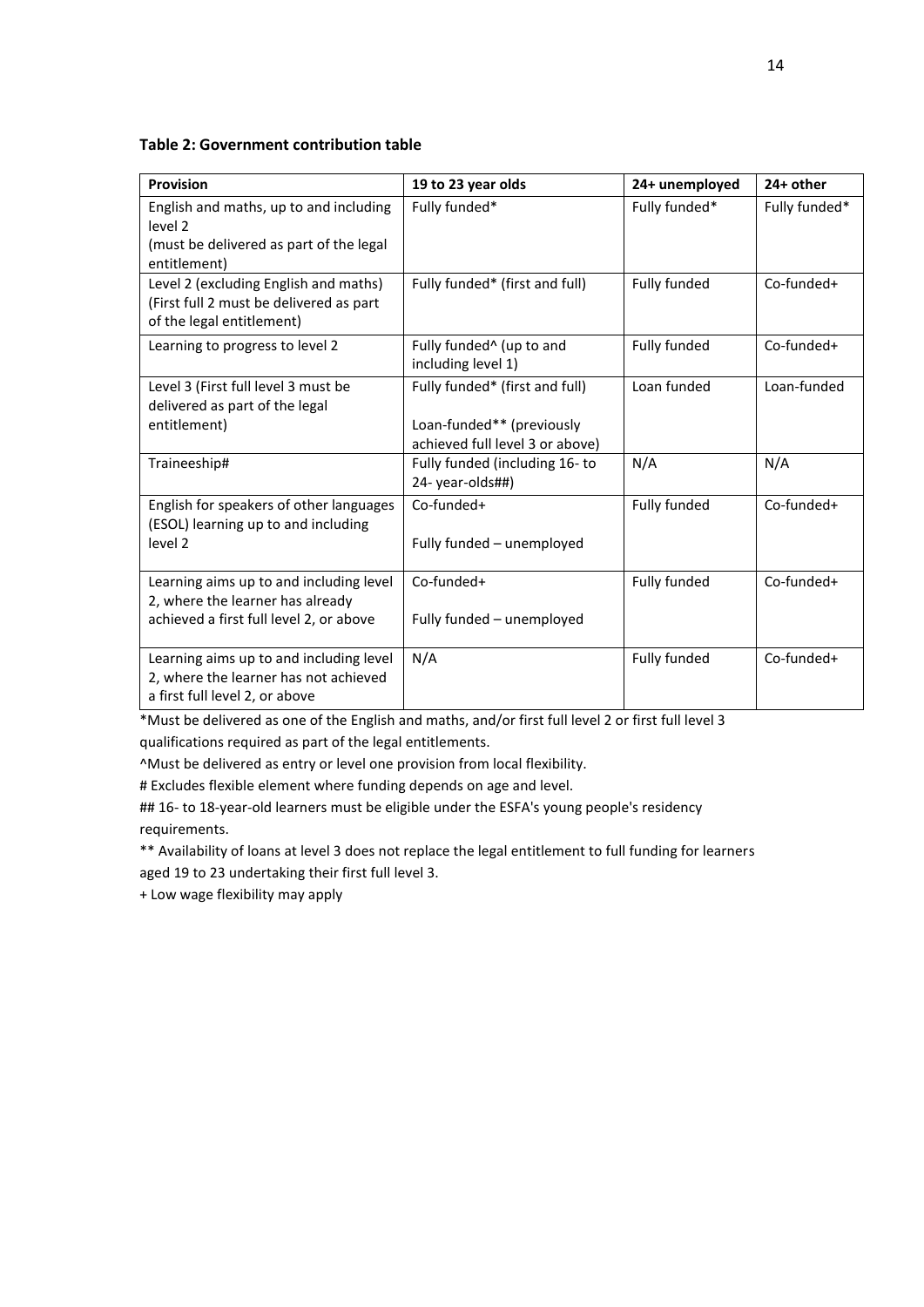# <span id="page-14-0"></span>**Our Statistics**

## **1. Timeline of publications:**

We have two main statistical publications that we release on a quarterly basis

- **FE and skills publication:** includes quarterly releases and covers overall FE and skills learning (including apprenticeships and traineeships), with breakdowns of nonapprenticeship FE learning.
- **Apprenticeship and traineeships publication:** includes quarterly releases apprenticeships and traineeships learning.

Additionally, we also publish headline apprenticeship starts data on a monthly basis, along with registrations and commitments data from the Apprenticeship Service for transparency purposes. Some of the statistics we release are published on an annual basis only, this includes statistics showing progress towards the public sector apprenticeship target (please see 'Key historic policy changes' below).

## Quarterly release schedule:

**Quarter 1:** Data from August to October published in January **Quarter 2:** Data from August to January published in March **Quarter 3:** Data from August to April published in July **Full Year:** Data from August to July published in November

Note: The academic year in the FE publications covers August to July.

The quarterly releases include national summary 'headline' data, along with a wider range of more detailed breakdowns, e.g. learner characteristics, subject information, geographical breakdowns, provider level data etc.

# **2. Data sources**

Individualised Learner Record (ILR): the key data source used to produce the FE publications is the Individualised Learner Record (ILR) collection run by the ESFA, which is based on data returns from FE education colleges and training providers, about learners in the system and the learning undertaken by each of them. More background information on the ILR is available on page 30.

Apprenticeship Service data: data from the Apprenticeship Service is increasingly being used in our statistical releases, including information on levy-paying and non-levy organisations on e.g. registrations, commitments, transfers etc (see '*Apprenticeship Service*' in the '*Funding*' section above for more information).

Public Sector returns: this data is used to measure progress towards the public sector apprenticeship target. It is based on self-declared information on organisation headcounts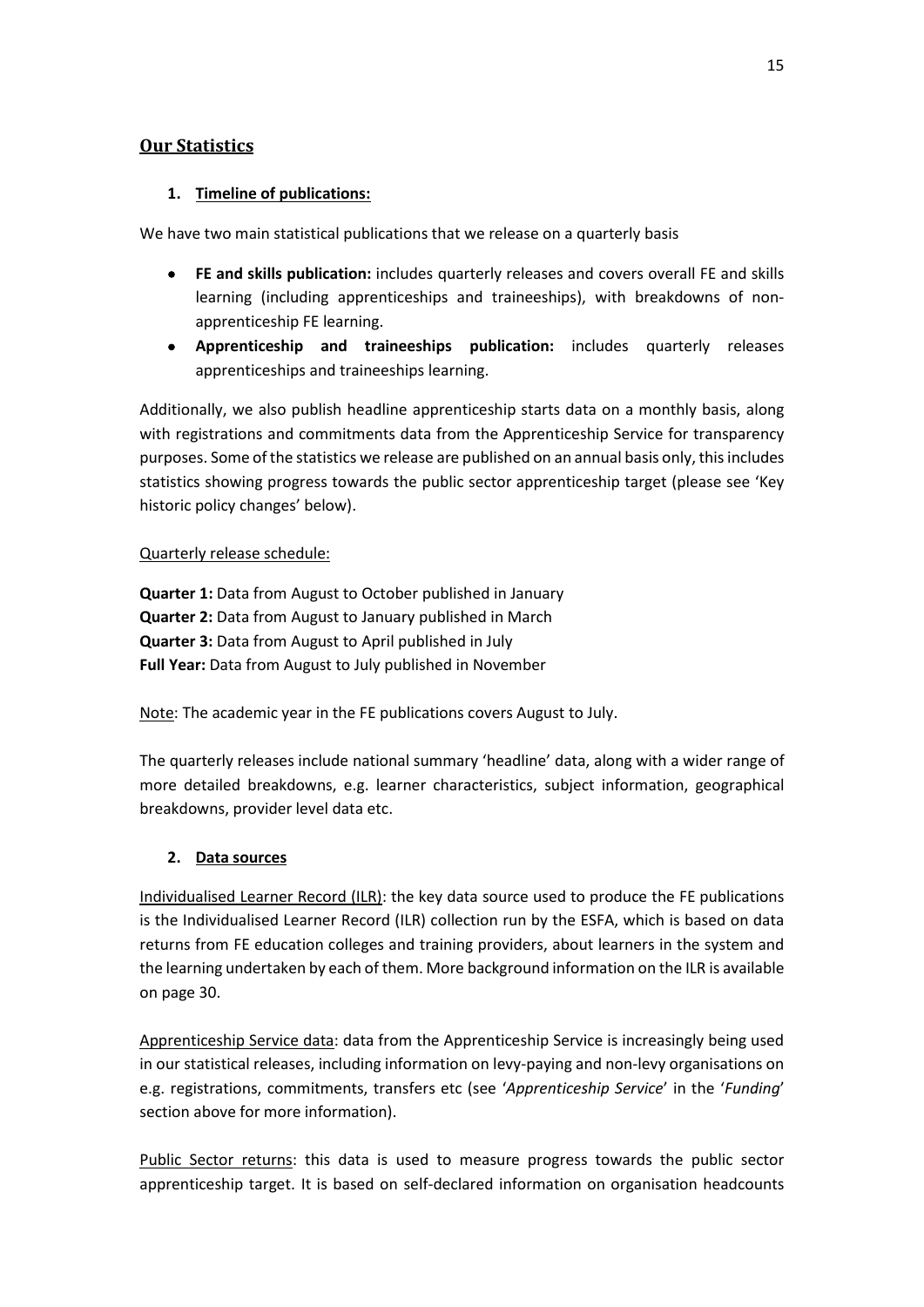and apprentice recruitment that has been submitted to the Department by each public sector body that has determined itself to be in scope (see page 18 for more information on the public sector apprenticeship target).

Student Loans Company data: We also publish some information based on data collected by the Student Loans Company (see '*Advanced learner loans*' in the '*Funding*' section above for more information).

Historically data sources: other data sources have previously been included in the published FE statistics, including pilot data (e.g. EOP/LEOP data), Ofqual data and also data from the Labour Force Survey, but these are no longer include these sources as set out in the '*change announcements*' (see '*Historic FE provision and statistics*' in the '*What is Further Education?*' section above)

# <span id="page-15-0"></span>Key historic policy changes

FE is a broad and changing topic – the following key policy changes may be useful when attempting to understand the statistics.

# **2008/09: Demand-led funding**

The '*Leitch Review of Skills*' published in 2006 recommended a move away from delivering skills via a '*supply driven*' approach based on central government planning, towards a more '*demand-led*' system of funding for vocational education and training within the FE sector, with employers being directly involved in deciding what the training and skills priorities should  $be^6$ .

Following this, in 2008/09 the then Learning and Skills Council implemented a new demandled funding methodology resulting in extensive changes for the data collection and funding arrangement for the ILR. This resulted in changes to the names of the ILR collections, the frequency of collections and the data requested in each collection.<sup>7</sup>

6

7

[https://assets.publishing.service.gov.uk/government/uploads/system/uploads/attachment\\_data/file/](https://assets.publishing.service.gov.uk/government/uploads/system/uploads/attachment_data/file/243599/0118404865.pdf) [243599/0118404865.pdf](https://assets.publishing.service.gov.uk/government/uploads/system/uploads/attachment_data/file/243599/0118404865.pdf)

[http://webarchive.nationalarchives.gov.uk/20140107201041/http://www.thedataservice.org.uk/NR/r](http://webarchive.nationalarchives.gov.uk/20140107201041/http:/www.thedataservice.org.uk/NR/rdonlyres/5DC702AA-5117-40E1-A15E-01F95F2AF32B/0/TheeffectsofDemandLedFundingonthecountof2008.doc) [donlyres/5DC702AA-5117-40E1-A15E-](http://webarchive.nationalarchives.gov.uk/20140107201041/http:/www.thedataservice.org.uk/NR/rdonlyres/5DC702AA-5117-40E1-A15E-01F95F2AF32B/0/TheeffectsofDemandLedFundingonthecountof2008.doc)

[<sup>01</sup>F95F2AF32B/0/TheeffectsofDemandLedFundingonthecountof2008.doc](http://webarchive.nationalarchives.gov.uk/20140107201041/http:/www.thedataservice.org.uk/NR/rdonlyres/5DC702AA-5117-40E1-A15E-01F95F2AF32B/0/TheeffectsofDemandLedFundingonthecountof2008.doc)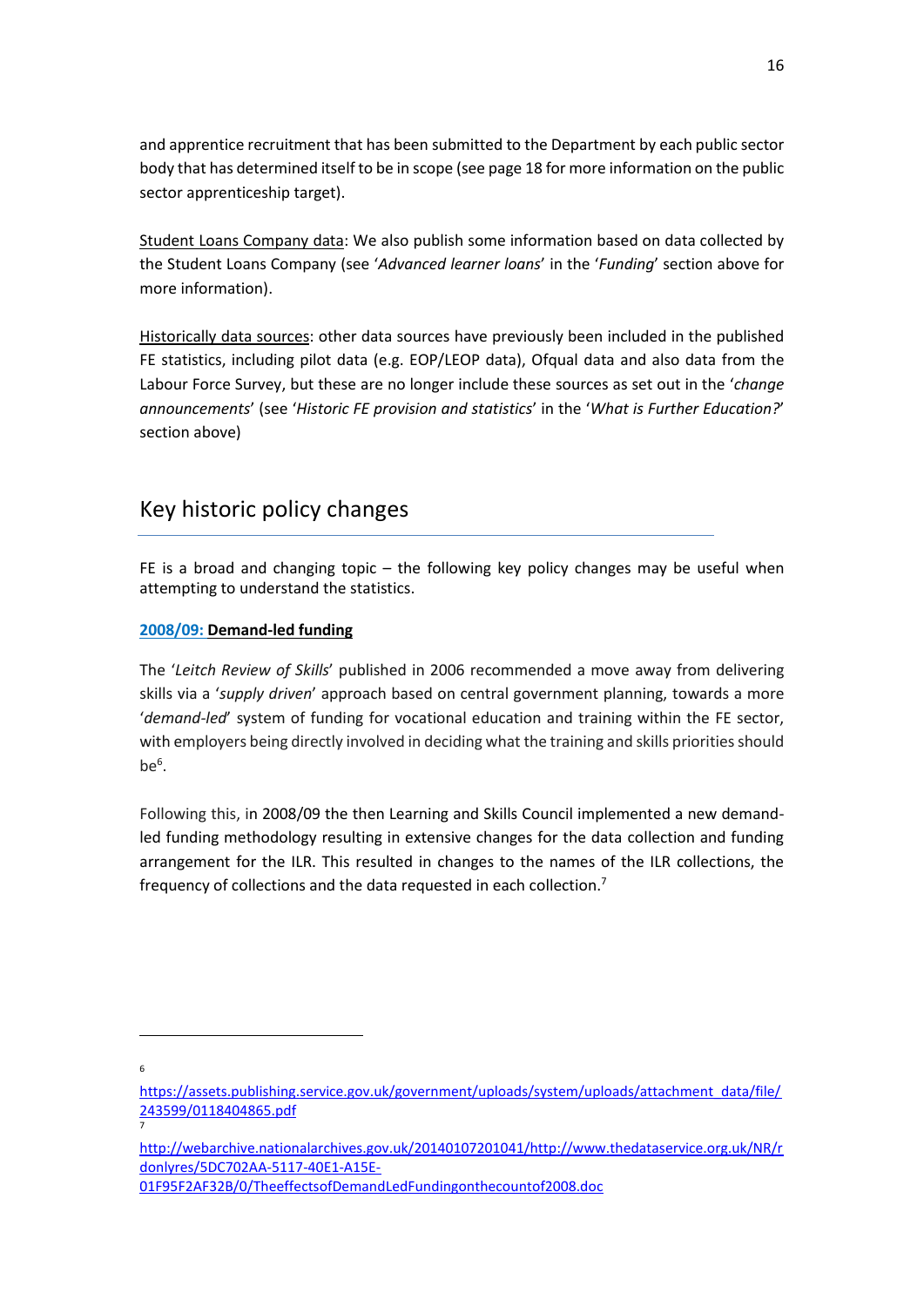#### **2013/14: 24+ Advanced Learner Loans**

- ̶ Advanced Learner Loans provide tuition fee support to adults wishing to train and retrain through higher quality learning programmes with strong labour market outcomes.
- ̶ From 2013/14 to 2015/16, these were known as advanced *learning* loans and were available for learners aged 24 or older studying full level 3 and level 4 qualifications.
- $-$  From 2016/17, these loans were extended to learners aged 19 or older on the first day of their course and studying at levels 3 to 6. They are now known as advanced *learner* loans.
- $-$  24+ Advanced Learner Loans were introduced in August 2013, and withdrawn for apprenticeships in March 2014. This appears to have affected learner numbers on Level 3 and above courses and apprenticeships for ages 24 and over in 2013/14. This should be noted when comparing the 2014/15 volumes with 2013/14.

## **2014/15: Introduction of apprenticeship standards**

As noted under '*Apprenticeships*' on page 4, following a review and consultation of apprenticeships in England during 2012 and 2013, the government announced reforms to apprenticeships, part of which was the introduction of new employer-led apprenticeship 'standards' in 2014. Since their introduction different types of standards have been made available year on year and have been replacing the older apprenticeship frameworks. All new apprenticeship starts will be on standards by the beginning of the 2020/21 academic year.

The apprenticeship reforms have focused on this move to standards, improving the quality and introducing minimum durations of apprenticeships. This means some learners find it more difficult or take longer to complete an apprenticeship, which may be reflected in the statistics.

In recent years more higher level standards (to levels 6 and 7) have become available.

## **2016/17: Adult Education Budget**

As noted under the '*AEB*' in the '*Funding*' section above, the scope of adult skills funding has changed over the years to reflect different funding settlements.

The current AEB replaces what had previously been three separate budget lines (adult skills, community learning and discretionary learner support) and has remained consistent from 2016/17, and covers education and training for adults (19+) from pre-entry to Level 3, including Community Learning, the Prince's Trust Team Programme and 19-24 Traineeships and excluding apprenticeship learning and advanced learner loans. There are additional entitlements and flexibilities as set out in the latest published AEB funding rules.

## **2016/17: Apprenticeship reforms**

Two key changes to way apprenticeship funding works were introduced and implemented in 2017, these were the apprenticeship levy and the online Apprenticeship Service, as outlined in the '*Funding*' section above.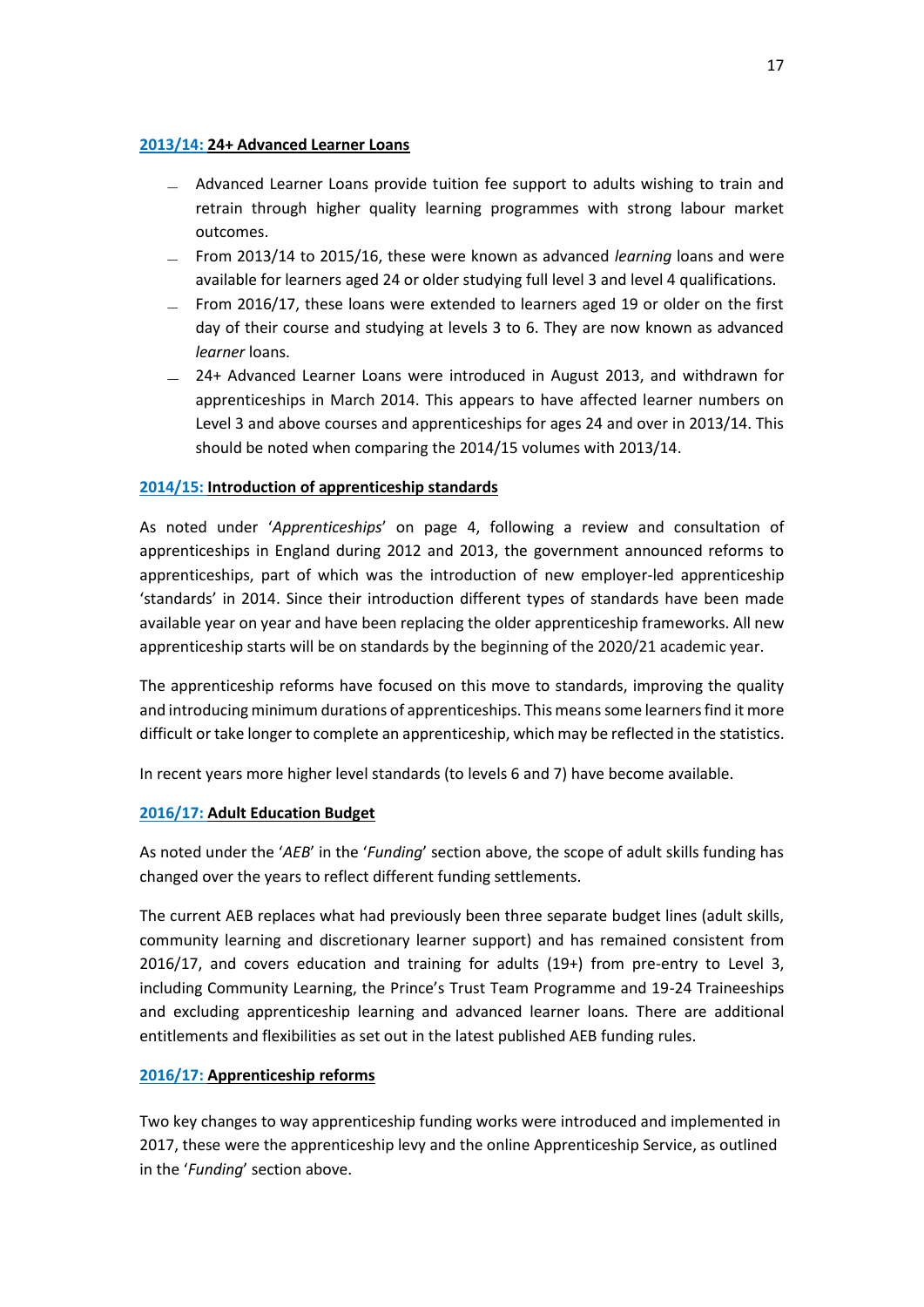As noted, from 6 April 2017, employers with pay bills of over £3 million a year have had to pay the apprenticeship levy. Levy-payers were then able access their levy funds to spend on apprenticeships via the Apprenticeship Service.

The profile of apprenticeship starts changed significantly in the run up to the introduction of the levy and beyond and this is likely to have impacted on apprenticeship starts and participation as the new approach beds in.

Other aspects of the reforms included ensuring a minimum of 20 per cent off-the-job training as part of the apprenticeship programme.

## **2017/18: Levy transfers (1)**

From April 2018 employers who pay the apprenticeship levy have been able to transfer funds to another organisation within the Apprenticeship Service up to a maximum amount of 10 per cent of their annual funds.

## **2017/18: Public Sector Apprenticeship Target**

Public sector bodies in England with 250 or more staff have a target to employ an average of at least 2.3% of their staff as new apprentice starts over the period 1 April 2017 to 31 March 2021. Bodies in scope must have regard to the target meaning that, in making workforce planning decisions, they should actively consider apprenticeships either for new recruits or as part of career development for existing staff.

This target is for new apprenticeship starts, which includes both existing staff that start an apprenticeship and new recruits, and measures these as a percentage of total headcount of public sector bodies at the beginning of the reporting period. The target is an average over four years, split into individual reporting periods covering financial years (1 April-31 March).

The reporting periods are:

- 1 April 2017 to 31 March 2018
- 1 April 2018 to 31 March 2019
- 1 April 2019 to 31 March 2020
- 1 April 2020 to 31 March 2021

Please see the statistical release for progress towards the target in the first year for more methodological information:

[https://www.gov.uk/government/statistics/public-sector-apprenticeships-in-england-2017](https://www.gov.uk/government/statistics/public-sector-apprenticeships-in-england-2017-to-2018) [to-2018](https://www.gov.uk/government/statistics/public-sector-apprenticeships-in-england-2017-to-2018)

## **2018/19: Levy transfers (2)**

From April 2019 the maximum amount a levy-paying organisation could transfer to another organisation within the Apprenticeship Service was increased to a maximum amount of 25 per cent of their annual funds.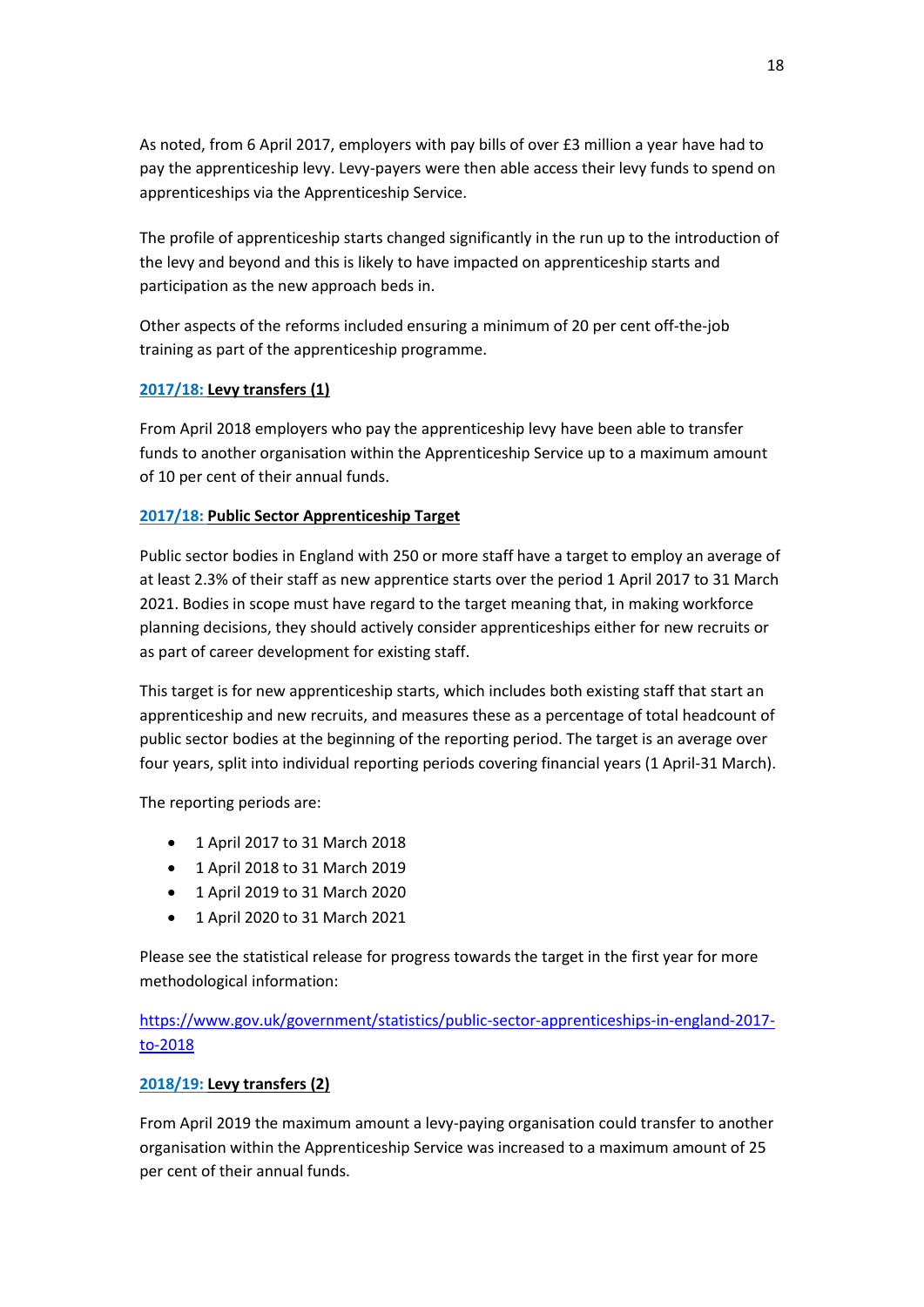#### **2019/20: Devolution of Adult Education Budget**

From 2019/20 around half of the AEB has been devolved to six Mayoral Combined Authorities (MCA) and the Greater London Authority (GLA). Delivery to remaining areas remain the responsibility of the ESFA. The seven active areas for 2019/20 are: Cambridgeshire and Peterborough, Greater Manchester, Liverpool City Region, Tees Valley, West Midlands, West of England and Greater London Authority.

MCAs/GLA have their own policies and priorities which, will change the nature of delivery from previous provision and therefore volumes will not be directly comparable with previous years. For more information on the policies of the active MCAs/GLA please use the links provided:

[Cambridgeshire and Peterborough](https://cambridgeshirepeterborough-ca.gov.uk/about-us/programmes/adult-education-budget/) [Greater Manchester](https://www.greatermanchester-ca.gov.uk/what-we-do/work-and-skills/adult-education-budget/) [Greater London](https://www.london.gov.uk/what-we-do/skills-and-employment/skills-londoners/adult-education-budget) [Liverpool City Region](https://www.liverpoolcityregion-ca.gov.uk/adult-education-budget/) [Tees Valley](https://teesvalley-ca.gov.uk/skills-employment/adult-education-budget/) [West Midlands](https://www.wmca.org.uk/what-we-do/productivity-skills/adult-education-budget/) [West of England](https://www.westofengland-ca.gov.uk/adult-education-budget/)

#### **2019/20: Non-levy payers on the Apprenticeship Service**

From 09 January 2020 the Apprenticeship Service was extended for all non-levy paying employers to register and use. Employers who do not pay the apprenticeship levy are able to make a funding 'reservation' (or have a funding 'reservation' made on their behalf) with respect to an apprenticeship planned to start in the following 3 months. This reservation is in advance of recruitment or an offer of an apprenticeship being made to an existing employee. This reservation ensures that employers can plan, and that funds will be available to pay for the training from the point the apprenticeship starts8. It is anticipated that this is new functionality will be utilised further in due course.

Training providers can 'support' this by making reservations on behalf of nonlevy employers. Additionally, providers with reservations that have progressed to a 'commitment' (with a training provider assigned) are counted as supporting.

Prior to 9 January 2020, some non-levy organisations registered accounts on the Apprenticeship as part of testing in preparation for the extension of the service to all employers that do not pay the levy.

<sup>8</sup> For further information on reservations and apprenticeship funding see: <https://www.gov.uk/government/publications/apprenticeship-funding>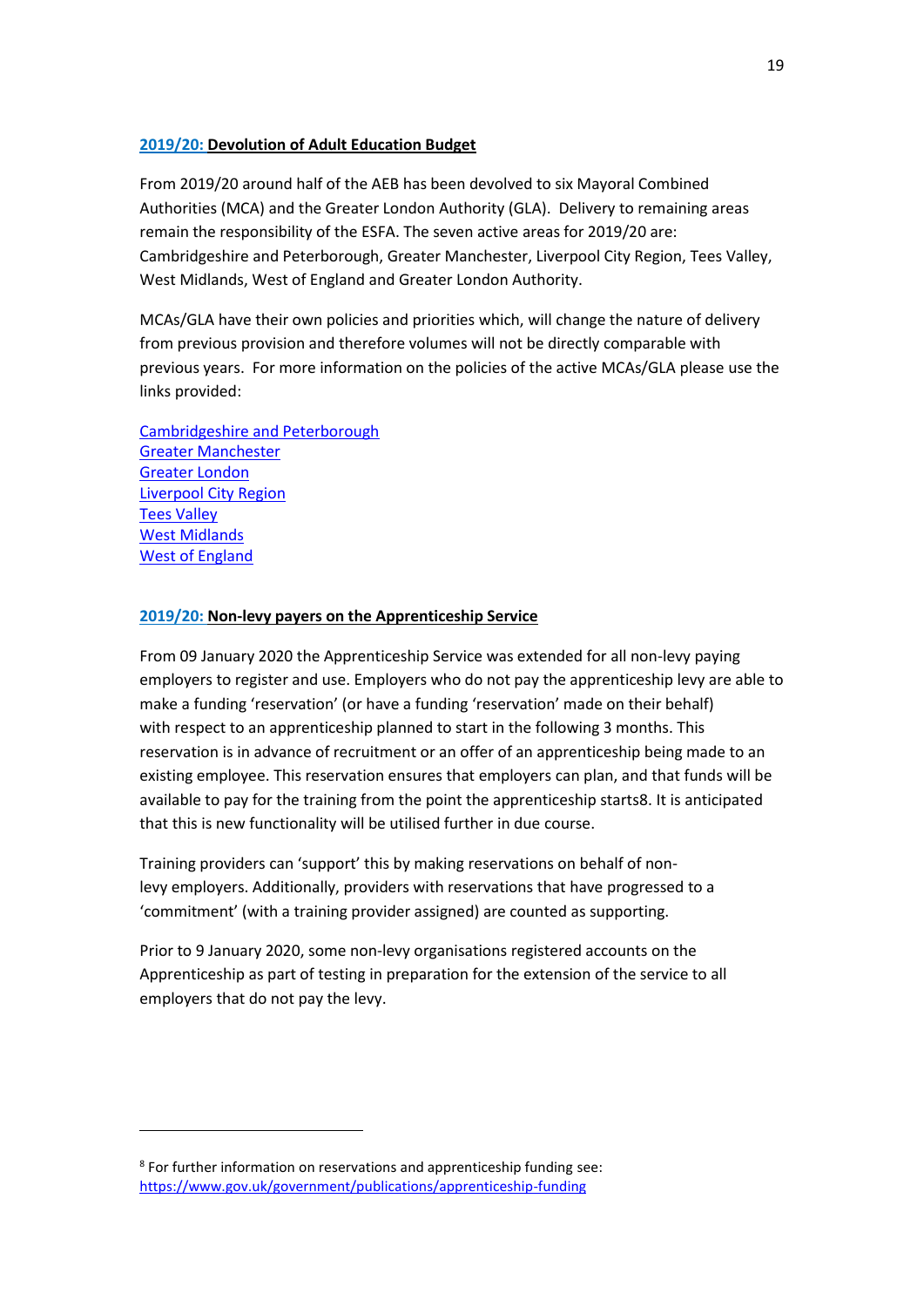# <span id="page-19-0"></span>Users and uses of these statistics

# <span id="page-19-1"></span>**Commitment to our users**

Our commitment to the users of our statistics is set out in the DfE policy on user engagement, which can be found at the link below, along with other documents describing the standards we follow to produce official statistics, which can be summarised as:

- $\overline{-}$  To publish our statistics on the pre-announced time and date
- ̶ To publish our statistics in line with the Code and the Department's Statistical Policies and Procedures
- $\equiv$  To give open and easy-to-use routes to allow users to supply us with their views and opinions
- ̶ To respond quickly and accurately to questions and enquiries from our users
- ̶ To consult with users on developments and changes to our statistical methodologies, publications or publication processes
- $\equiv$  To consult with both internal and external users on our statistical work plan
- $\equiv$  To ensure independent scrutiny of the work plan when necessary
- $\equiv$  To respond in a timely manner to any complaints from users
- $\equiv$  To be transparent when we are unable to meet any of the above commitments

[https://www.gov.uk/government/publications/standards-for-official-statistics-published-by](https://www.gov.uk/government/publications/standards-for-official-statistics-published-by-the-department-for-education)[the-department-for-education](https://www.gov.uk/government/publications/standards-for-official-statistics-published-by-the-department-for-education)

## <span id="page-19-2"></span>**Known users**

The most common individuals, groups and types of organisations that use our statistics can be summarised in the table below:

| <b>Department for Education (DfE)</b> | We have regular correspondence with internal customers          |
|---------------------------------------|-----------------------------------------------------------------|
|                                       | from policy, analysis and press office teams. They use the      |
|                                       | statistics to report on ambitions; develop and monitor          |
|                                       | policies; and answer parliamentary questions.                   |
| <b>Education and Skills Funding</b>   | They use FE releases for all statistics shared externally       |
| <b>Agency (ESFA)</b>                  | including press releases and for responding to requests from    |
|                                       | educational bodies, and to respond to requests for              |
|                                       | participation, achievement and success rates information        |
|                                       | from external partners such as Ofsted and organisations.        |
| <b>Local Enterprise Partnerships</b>  | LEPs are regular users of our statistics to assess the level of |
| (LEPS)                                | further education training against their local labour market    |
|                                       | and skills needs.                                               |
| <b>Mayoral Combined Authorities</b>   | As noted above, from 2019/20 around half of the AEB has         |
| (MCA) and the Greater London          | been devolved to six MCAs and the GLA, enabling the             |
| <b>Authority (GLA)</b>                | authorities to take responsibility for delivering adult         |
|                                       | education in their local area. We have regular engagement       |
|                                       | activities with these authorities on data and publishing        |
|                                       | requirements, and as noted above have introduced a new          |
|                                       | supplementary table as part of the FE statistical release to    |
|                                       | provide participation activity within these areas.              |
|                                       |                                                                 |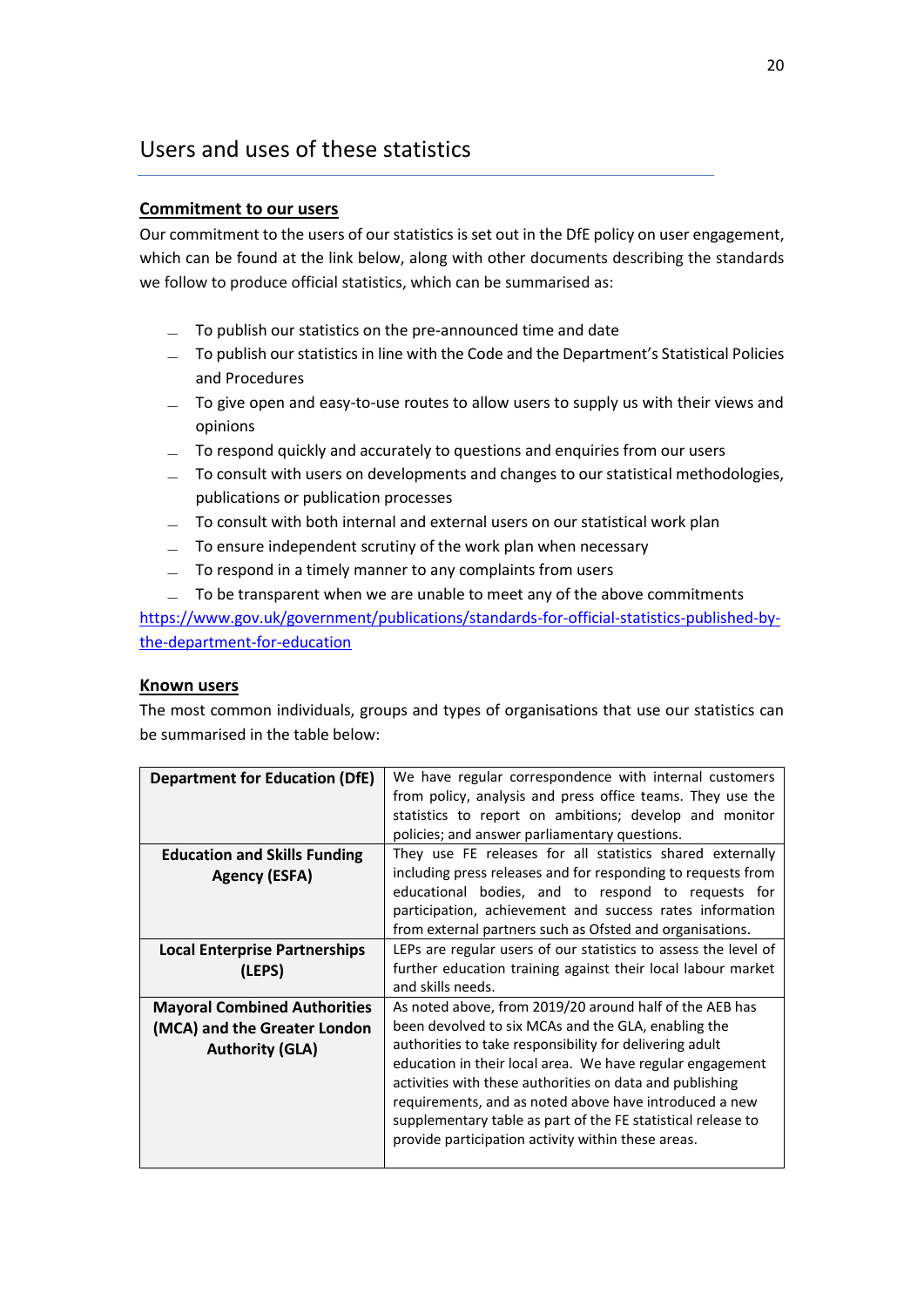| <b>FE providers</b>              | FE providers use our data to understand their delivery and      |
|----------------------------------|-----------------------------------------------------------------|
|                                  | impact in comparison to others that are active in their local   |
|                                  | area or for benchmarking their performance                      |
| <b>Academics and researchers</b> | We are often contacted by academics requesting information      |
|                                  | regarding our statistics for use in their research. Researchers |
|                                  | and others can and do also apply for controlled access of FE    |
|                                  | unit level data for research purposes.                          |
| <b>Government organisations</b>  | Other government departments use our statistics, for            |
|                                  | example the link between education and employment is            |
|                                  | crucial for the Department for Work and Pensions. Ofsted        |
|                                  | and Ofqual are also regular users of achievement rates          |
|                                  | information and other data to support their functions.          |
| <b>Media</b>                     | Our releases are often picked up by various media outlets,      |
|                                  | running stories on the headline statistics.                     |
| <b>General public</b>            | FE statistics are viewed by members of the general public       |
|                                  | with an interest in education.                                  |
| <b>Sector bodies</b>             | Various sector bodies, including the Association of Colleges,   |
|                                  | Holex and Association of Employment and Learning                |
|                                  | Providers, use our data to input into their activities.         |
| <b>Stakeholder groups</b>        | We work with various internal and external stakeholder          |
|                                  | groups and boards on data requirements, many of which           |
|                                  | work with the department to support policy development          |
|                                  | and operational delivery. They may be provided internal         |
|                                  | management information to support their work with DfE, but      |
|                                  | may also drive requirements for what is published. For          |
|                                  | example, the Apprenticeship Ambassador Network is               |
|                                  | supported by DfE officials and works with employers to          |
|                                  | stimulate growth in apprenticeships.                            |

# <span id="page-20-0"></span>**Future developments for users**

## **Explore Education Statistics**

The Department for Education will be modernising the way we disseminate data and statistics via the roll out of a new dissemination platform, a key tool to enhance user engagement, in 2020. The new dissemination platform is known as '*Explore Education Statistics*' (EES) and follows extensive user research carried out during 2018 to take a fundamental look at the needs of users of DfE statistics and data, and to make recommendations for how we can further strengthen our statistics "offer". This work was published in July 2018 in a report entitled the '*DfE Data Dissemination Discovery Report*':

[https://assets.publishing.service.gov.uk/government/uploads/system/uploads/attachment\\_](https://assets.publishing.service.gov.uk/government/uploads/system/uploads/attachment_data/file/721729/HiveIT_-_DfE_dissemination_discovery.pdf) data/file/721729/HiveIT - DfE\_dissemination\_discovery.pdf

The development of EES has engaged a range of users throughout and once launched we will be seeking to further improve its functionality to optimise how users navigate to and access our data and commentary.

Rather than publishing via GOV.UK in the form of a PDF commentary document, all statistics releases will be delivered via the new web-based dissemination platform, which will enable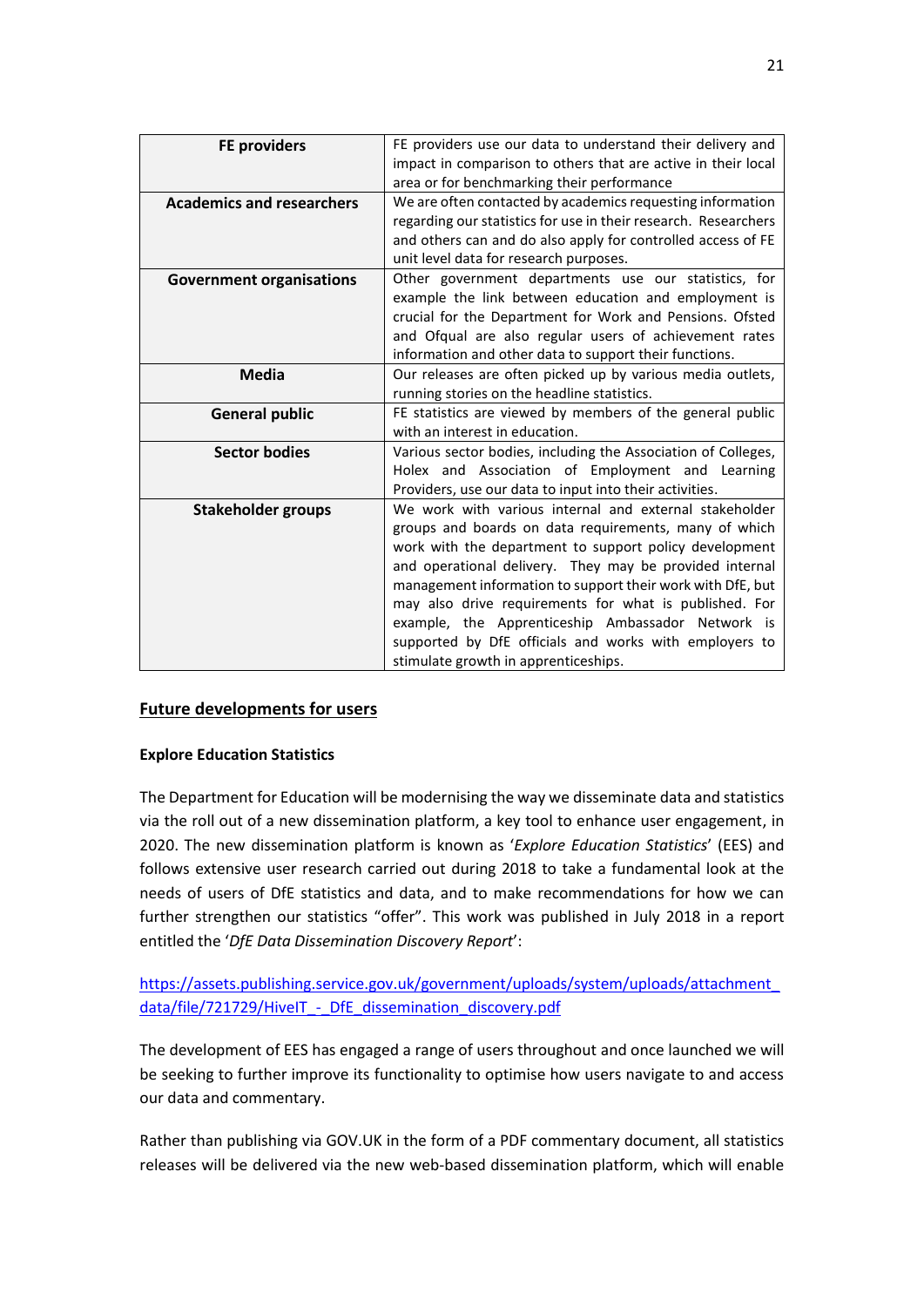data and statistics to be presented in a more interactive and visual way, and enable users to 'self-serve' and explore the data themselves, and support easier navigation for users to get to the information they need.

The change in publication method will also support a more streamlined and efficient production process, which will allow us to be more responsive to user requirements for published data and allow us to publish more data. The opportunity will be taken to make the commentary more concise and better able to get the data story across to users.

For more information on the move to the EES platform please see the following related blog on the Government Statistical Service website**:**

[https://gss.civilservice.gov.uk/blog/how-we-listened-to-our-users-to-improve-our](https://gss.civilservice.gov.uk/blog/how-we-listened-to-our-users-to-improve-our-education-statistics/)[education-statistics/](https://gss.civilservice.gov.uk/blog/how-we-listened-to-our-users-to-improve-our-education-statistics/)

#### <span id="page-21-0"></span>**User engagement**

We use a wide range of opportunities to develop and strengthen our links with users so their views can drive the production and development of our official statistics. Examples include:

Direct user-interface – We have relationships with Bodies and Associations who have a professional interest in our statistics.

One-to-one engagement – We maintain formal and informal contact with individual users and bodies.

Feedback – Within our publications we invite and encourage user feedback, and publish our contact details so users can provide us with ongoing feedback on any of our products or services.

Exploiting existing user information – We draw on any information we have from users who have contacted us in the past in order to get a better picture of user experience and need.

Improving presentation and dissemination – Our upcoming move to the new EES dissemination platform will allow a much more interactive user experience to allow them to analyse the statistics themselves more easily, filtering for specific variables and time periods.

We will be proactively seeking feedback from users to develop our releases further once on EES. Users can access the full range of our data either via underlying data files or use of the tool to build and save their own tables. A particular area we wish to explore more is the preset views we offer. These are aimed at the time-poor user who wants to quickly find and use more detailed breakdowns than what is available in the main release. We wish to find the optimal level of such set views users find useful.

Devolution will also bring some changes to our outputs as we collaborate with Mayoral Combined Authorities (MCAs) and the Greater London Authority (GLA). We will continue to publish detailed data on national and local delivery, but the devolved bodies will publish more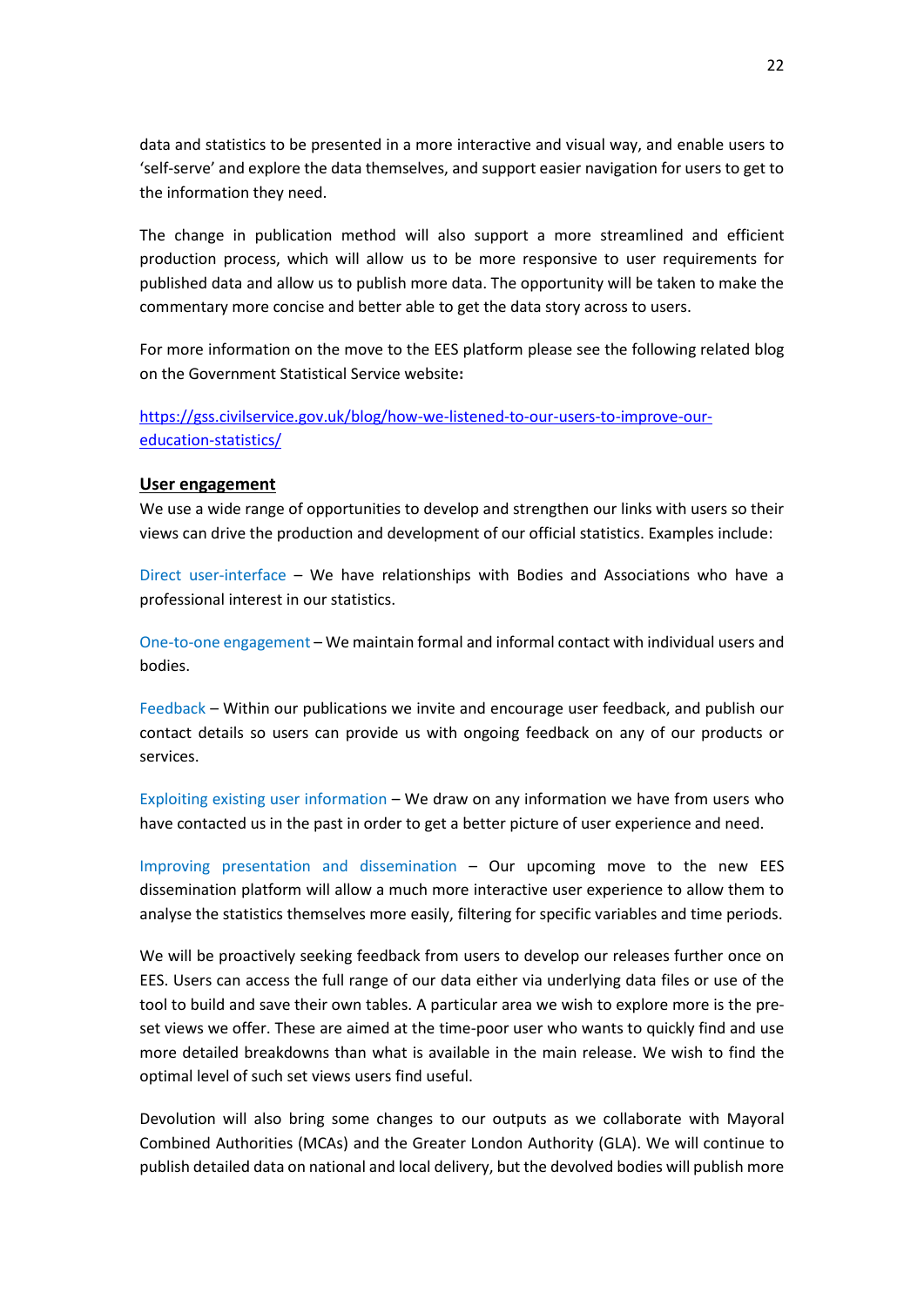data and information themselves to provide a richer picture of their policies. Through our collaboration with MCAs/GLA on this work, along with other local bodies such as LEPs, we hope to gain a stronger insight to local data needs to further improve sub-national data.

Being open – We are open and transparent, explaining limitations and priorities, and changes are detailed in the methodology section of this guide which accompanies releases.

## <span id="page-22-0"></span>**Freedom of Information (FOI) requests**

Users who would like access to data and statistics on FE that have not been included in our publications can contact the department in writing by letter, email, social media, online form or fax. A response will be issued within 20 working days of receiving the request.

FOIs (and other adhoc requests) provide a good insight in to other uses and needs we may not be addressing in our publications, and so offer an important source of information on what changes we might make to meet users' needs better. Such requests often include more detailed breakdowns of published figures and/or different combinations of variables than the ones published.

Taken in conjunction with public and media debate, we seek to regularly review the breadth of data and measures we offer in our releases.

# <span id="page-22-1"></span>**Future plans to identify potential users and address their needs**

After moving onto the EES platform, we will be adopting a more direct feedback loop to gain insight into what users have found most useful. We intend to work iteratively with users, adapting our content after hearing what they use most often, if there is anything they would like that is missing and how intuitive it is to find information within the platform. This could include the range and type of pre-set views we will present users and the more detailed underlying data we will make available via the platform, along with the different combinations of data fields and granularity of what is provided.

DfE has a central development team who lead on the platform. They will continue to check functionality and lead on the IT side of queries, however we will engage with users on content.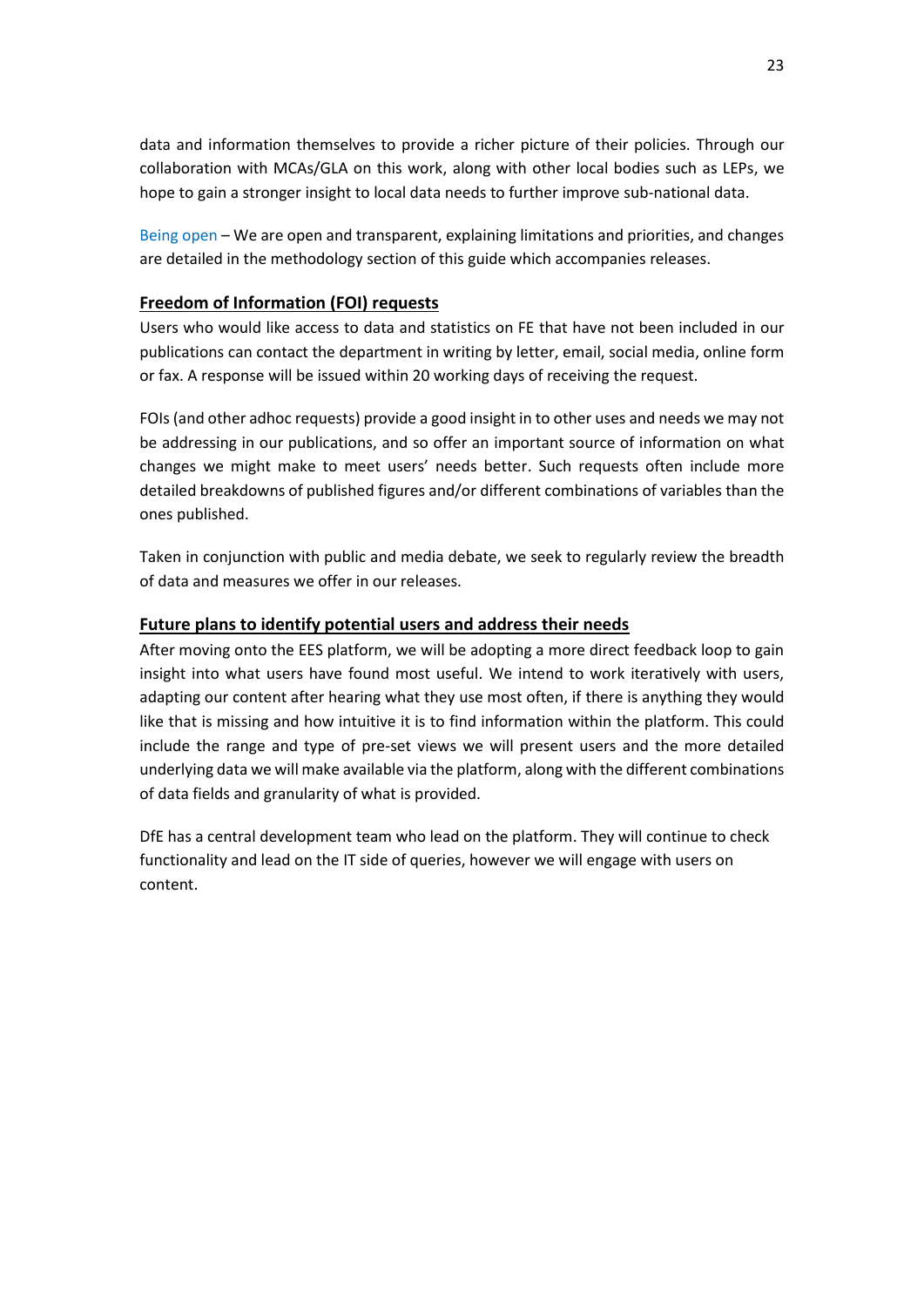# <span id="page-23-0"></span>Quality

Our statistics aim to adhere closely to the guidance presented in the UK Code of Practice for Statistics and the two-year GSS Quality Strategy, which was released in June 2019 to improve the quality of statistics across the UK. We are engaging with the GSS quality strategy group and have already taken steps forward to ensure our statistics achieve the strategic goals. Our progress in quality is outlined below in the five strands of quality highlighted in the GSS to ensure consistency; Relevance, Accuracy and Reliability, Timeliness and Punctuality; Accessibility and Clarity, and Comparability and Coherence.

## <span id="page-23-1"></span>**Relevance**

Relevance is defined as the degree to which statistics meet the current and potential needs of users for both coverage and content. We regularly engage with users and ensure they are at the forefront of the iterative improvement to our collections.

FE statistics can be used to give insight into participation and learner outcomes in the FE and Skills sector, including apprenticeships. This includes the ability for users to see how participation in government funded FE qualifications change over time by various learner characteristics (such as gender, age etc.).

Over recent years we have changed what we publish and the frequency of our releases to keep our statistics relevant and to fulfil a broad range of user needs. This has included increasing the granularity of what we publish and new outputs that support more re-use, along with instances of where we have ceased to publish statistics that are no longer relevant or have been replaced with products. Some of these changes have been the result of internal consultations and others have been user feedback as outlined here:

[https://assets.publishing.service.gov.uk/government/uploads/system/uploads/attachment\\_](https://assets.publishing.service.gov.uk/government/uploads/system/uploads/attachment_data/file/761150/Annex_further_education_and_skills_changes-2018.pdf) [data/file/761150/Annex\\_further\\_education\\_and\\_skills\\_changes-2018.pdf](https://assets.publishing.service.gov.uk/government/uploads/system/uploads/attachment_data/file/761150/Annex_further_education_and_skills_changes-2018.pdf)

In terms of our internal users, we engage regularly with policy colleagues to understand the latest policy requirements and check that we have the correct statistics to support their policy needs. For example, following the introduction of the apprenticeship levy and creation of the apprenticeship service, we introduced monthly releases of headline apprenticeship data for transparency and to allow policy leads to view the impact of apprenticeship reforms.

We also ensure we improve the relevance of our statistics through discussions with policy leads to ensure we are meeting their needs. For example, we moved away from publishing traineeship progression data based on self-reported information, which is inherently inaccurate, to more useful measures on traineeship 'completion rates' and 'conversion rates' from a traineeship start to an apprenticeship start. This resulted in more reliable measures and also made better use of available administrative data.

Furthermore, we engage early with policy teams to ensure the data we collect will support any future publishing requirements for the department. For example, early discussions with policy to understand potential need for data and statistics to monitor the introduction of T levels may lead to discussions with data collection teams to ensure we are collecting the data required and if not, ensure system changes are implemented to collect the data needed well in advance of potential publication.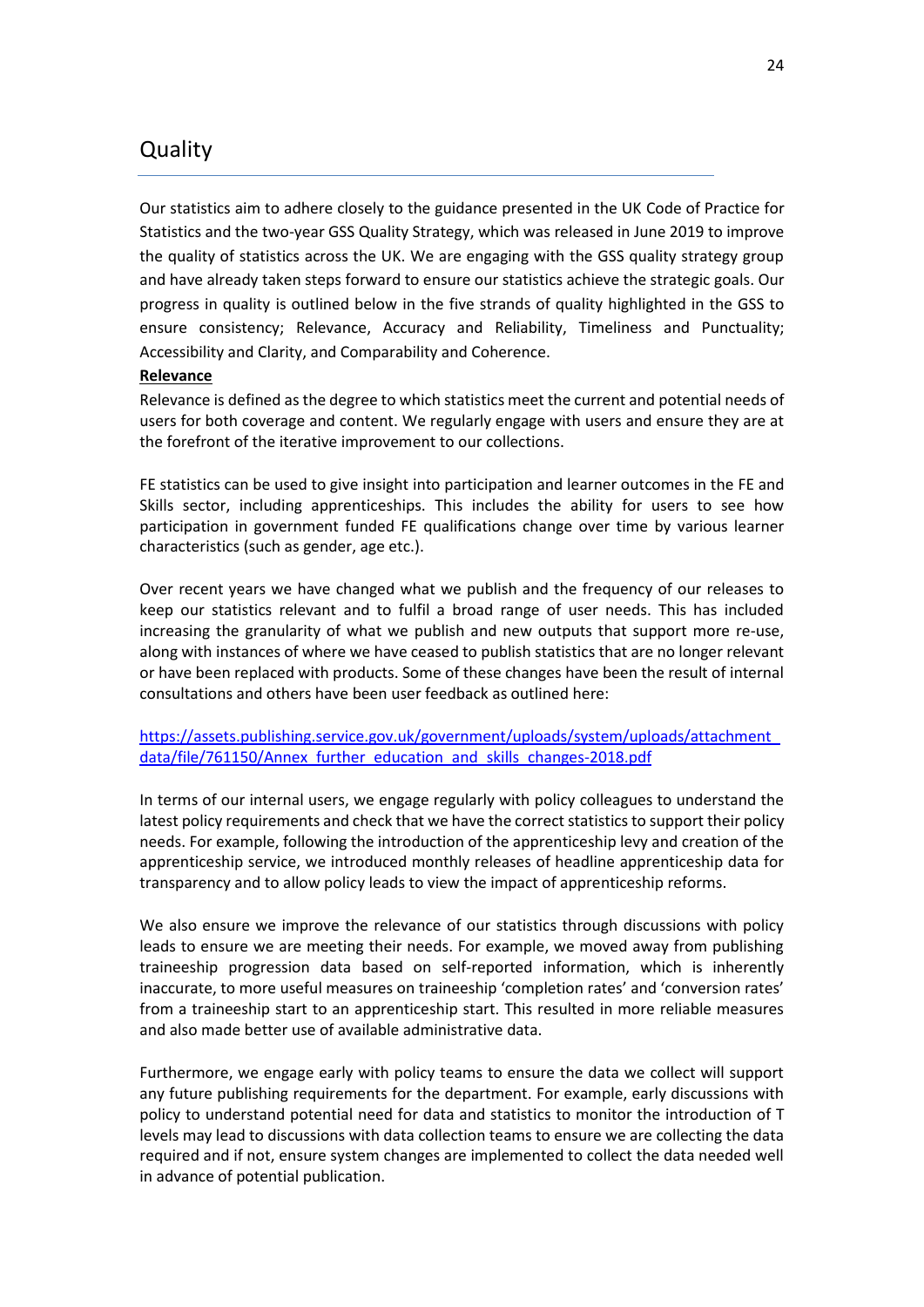We also regularly engage with our external key external stakeholders. For example, we have been working with Devolved Mayoral Combined Authorities and the Greater London Authority to ensure that our statistical publications are address their needs. Several new statistical products have been developed as a result of these conversations including a new national table of FE participation funded through the Adult Education Budget and a new pivot table tool which allows user to breakdown non-apprenticeship FE data by each active devolved area.

We are also planning to externally publish a Power BI dashboard of our FE statistics to provide more interactive and visual access to our data at sub national levels.

Another result of DfE regularly reviewing and assessing official statistics publications against user need is the development of the new Explore Education Statistics dissemination platform, through which it is planned that all DfE statistics will be published. This platform will allow for quicker refreshes of our statistics and improved navigation for users, allowing them to quickly locate statistics and data of interest to them.

We also continually review our departmental policies on statistics to ensure we are meeting user needs consistently. For example, we have recently reviewed our suppression policy to suppress data only when needed, for example for disclosure control rather than suppressing by default. This will has allowed us to release detailed data products (including new unrounded underlying CSV data files) which will support more detailed user analysis.

We also regularly review requests for data via PQs, FOIs and other ad-hoc requests to ensure we are meeting demand for having specific breakdowns in the public domain.

#### <span id="page-24-0"></span>**Accuracy**

The [Code of Practice for Statistics](https://www.statisticsauthority.gov.uk/code-of-practice/the-code/) states that information on accuracy should be monitored and reported regularly to users. Here, accuracy means how close the estimated or observed statistics are to the (unknown) true value.

The quality assurance of FE Statistics is managed using the GSS Quality Statistics in [Government guidance](https://gss.civilservice.gov.uk/policy-store/quality-statistics-in-government/#accessibility-and-clarity) an[d OSRs Quality Assurance of Administrative data.](https://gss.civilservice.gov.uk/policy-store/quality-assurance-of-administrative-data/)

It is important for our users that we provide an early picture of FE performance to allow them to assess the impact of government-funded provision and to hold the 'system' to account. However, the key data we publish (the ILR) is from an operational system designed for funding providers. Therefore we take care to note important limitations for users to be aware of and consider when producing analysis and making for example comparisons based in in year, provisional data. Please see '*Methodological Considerations*' section for issues with using in year data.

The ILR data is an administrative data source and is used for funding learner providers. Some data items returned by data providers are more reliable than others, which we take into account when publishing and make our users aware of associated limitations.

For example, some data items may be 'self-reported' by learner, whereas other data items are not needed for funding purposes and may therefore be less well completed by the provider.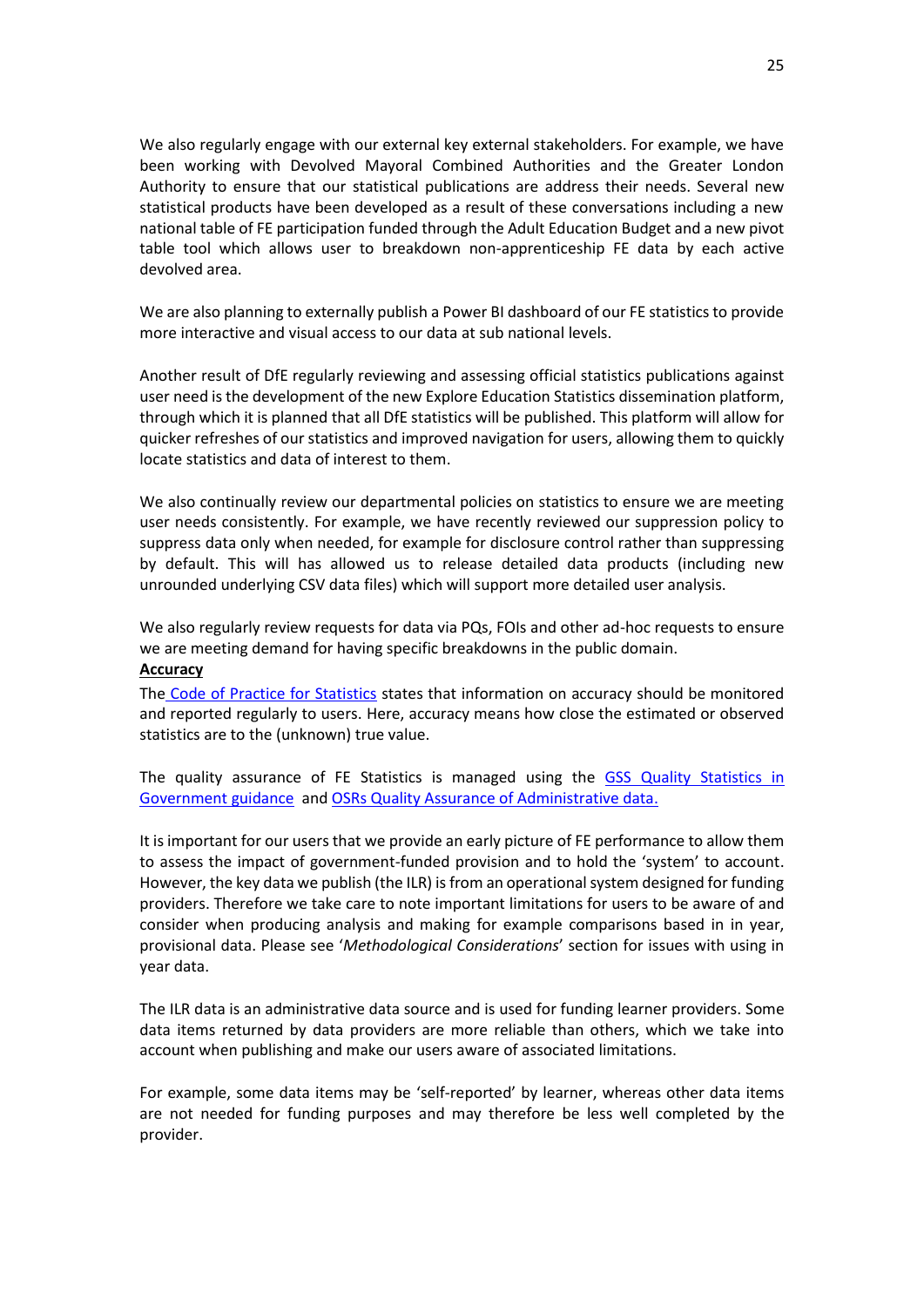Additionally, some ILR returns are more robust than others, it may depend on whether they have traditionally been 'compulsory' returns – our main quarterly returns are based on the traditionally more robust data returns.

Our quality is managed by:

- Working closely with data collection, specification and data warehousing leads within the ESFA on data quality issues.
- Ensuring we have a robust quality assurance process in place from collection through to publication, with quality assurance increasingly based on automated checking routines of data production processes and formal quality assurance checklists/logs.
- Ensuring that we are transparent with the quality of our data and statistics for users.
- Presenting limitations of the data and statistics we produce where this is relevant. For example:
	- o We detail in our statistics when figures are provisional and are subject to change.
	- o Within our statistics we detail in footnotes how we have suppressed and rounded figures where relevant.
	- o Furthermore, the methodology section of this document allows users to better understand how our different measures are calculated as well as noting any limitation to the measures and data. For example, we have detailed the issues with using in year data or comparing data across years etc.
- Regularly reviewing our data collections and methodology to improve the quality and accuracy of our statistics and data where possible, linking again with other teams within the ESFA to review and agree methodology/coding for new fields and measurements and any amendments required due to e.g. new policies, collection changes etc.

Additionally, the ILR datasets used for FE publications go through a quality assurance process within the ESFA before being made available to internal users for analysis and publication, with known data errors and/or issues being shared with internal users on a monthly basis. Such issues could relate to errors or problems with the calculation of derived variables within the system or recording of data by providers for example, which will be taken in to account when producing statistics and highlighted to users where appropriate.

## <span id="page-25-0"></span>**Timeliness and Punctuality**

Timeliness refers to the lapse of time between publication and the period to which the data refers. Punctuality refers to the time lag between the actual and planned dates of publication.

Both the FE and skills and apprenticeship and traineeship releases are updated on a quarterly basis. We also release headline apprenticeship and data relating to the levy from Apprenticeship Service on a monthly basis as a transparency update. This is an example of a timely release produced so users can have an early view of commitments to future starts and the take up of standards that are being rolled out in place frameworks.

Our releases are reliant on when and what providers report for funding purposes using the ILR and Apprenticeship Service systems. On a monthly basis, providers make their returns, which are processed and quality assured within the ESFA before being made available an ESFA data warehouse for internal users.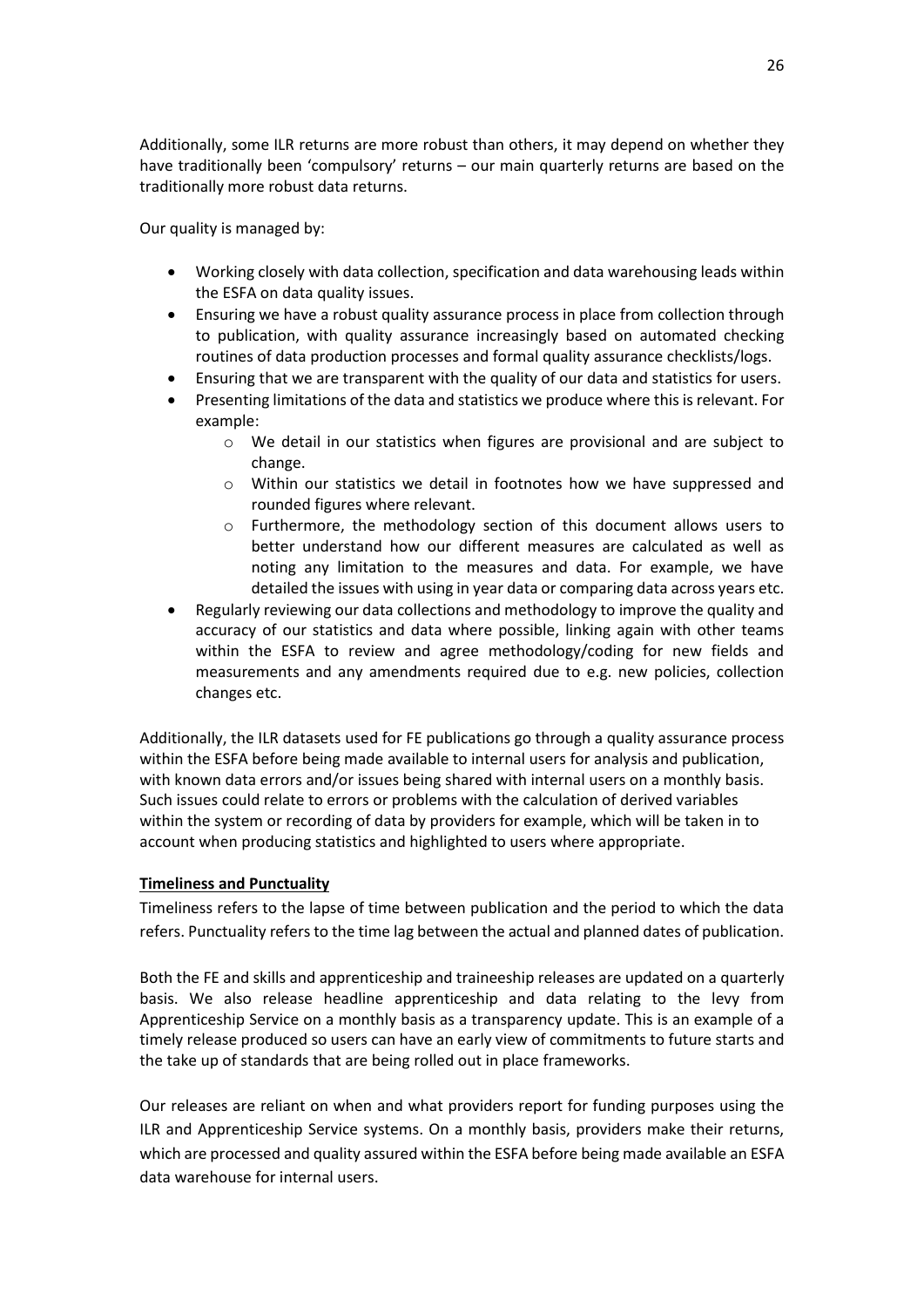As providers take time to fully report all their learners for a specific period, it is only the final return made in October that provides an accurate picture of their activity – this is the final, full year data return that is used in the final year FE statistics release for a particular academic year, published in November. All releases for the academic year prior to this point will be based on provisional in year data is subject to change.

Underreporting can be significant at the beginning of the year as providers focus on other priorities such as enrolment, but the overall level of underreporting as a ratio of the total numbers reported will diminish as the year progresses. We do provide some high level comparisons of in year data with levels reported at the same point of previous years to offer some meaningful comparison. However, reporting behaviours change between years so it is not possible to accurately measures the proportion of under reporting for any published period.

For example, Table 3 below shows the data lag for apprenticeship starts for 2016/17 to 2018/19, comparing when data were first reported for each quarterly release compared to final data for the period (received in the 'R14' ILR return). The ILR data for the R04, R06 and R10 returns is the 'first reported' data for the first quarter, first two quarters and first three quarters published in Jan, March and July, respectively. The R14 return is published in November each year and covers data for the full, final year. The tables shows, for example, the data first reported for quarter 1 (August 2018-October 2018) was 88.1 per cent of the final figure for the period for the 2018/19 academic year. The equivalent proportion in 2016/17 was 94.8 per cent. Please note that some proportions in year can be greater than 100 per cent of the final year figure in certain returns. This highlights how providers can make revisions and corrections downwards in final year data for earlier periods.

|         |                 | <b>Proportion of final year figure:</b> |         |         |         |
|---------|-----------------|-----------------------------------------|---------|---------|---------|
|         |                 | Aug-Oct                                 | Aug-Jan | Aug-Apr | Aug-Jul |
| 2016/17 | <b>R04</b>      | 94.8%                                   | N/A     | N/A     | N/A     |
|         | <b>R06</b>      | 99.8%                                   | 94.8%   | N/A     | N/A     |
|         | <b>R10</b>      | 100.4%                                  | 100.6%  | 98.5%   | N/A     |
|         | <b>R14</b>      | 100.0%                                  | 100.0%  | 100.0%  | 100.0%  |
| 2017/18 | <b>R04</b>      | 87.1%                                   | N/A     | N/A     | N/A     |
|         | <b>R06</b>      | 95.9%                                   | 89.4%   | N/A     | N/A     |
|         | <b>R10</b>      | 99.6%                                   | 99.1%   | 97.5%   | N/A     |
|         | R <sub>14</sub> | 100.0%                                  | 100.0%  | 100.0%  | 100.0%  |
| 2018/19 | <b>R04</b>      | 88.1%                                   | N/A     | N/A     | N/A     |
|         | <b>RO6</b>      | 96.4%                                   | 91.1%   | N/A     | N/A     |
|         | <b>R10</b>      | 99.3%                                   | 99.3%   | 97.9%   | N/A     |
|         | <b>R14</b>      | 100.0%                                  | 100.0%  | 100.0%  | 100.0%  |

## **Table 3: Data lag examples**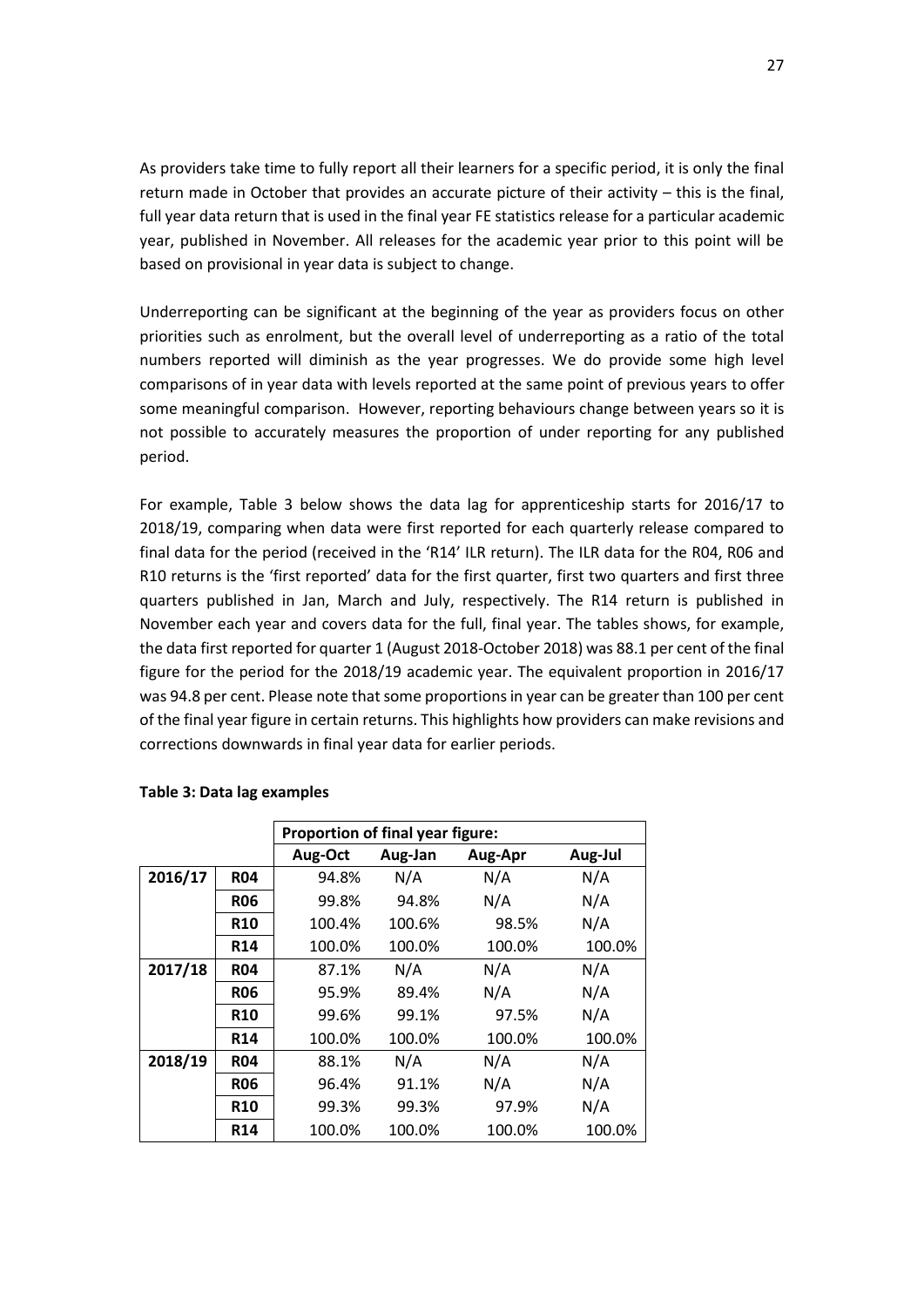The ESFA publish a schedule of when quality assured data will be made available internally to help users with planning analytical work, including setting publications dates to ensure we can publish in a timely manner, e.g.

[https://assets.publishing.service.gov.uk/government/uploads/system/uploads/attachment\\_](https://assets.publishing.service.gov.uk/government/uploads/system/uploads/attachment_data/file/825285/1920_ILR_Freeze_Schedule_v1.0.pdf) [data/file/825285/1920\\_ILR\\_Freeze\\_Schedule\\_v1.0.pdf](https://assets.publishing.service.gov.uk/government/uploads/system/uploads/attachment_data/file/825285/1920_ILR_Freeze_Schedule_v1.0.pdf)

Once data has been quality assured for payment purposes it is transferred to a data warehouse and other ESFA servers, before further quality assured during data production processes prior to publication.

FE statistics are published at 9:30am on a date where the month of publication has been preannounced a year in advance on the gov.uk website: <https://www.gov.uk/government/statistics/announcements>

Our releases are produced as soon as possible after data has been submitted by providers and has passed through quality assured processes to ensure users have access to the most relevant and timely statistics on FE. The exact date is announced no later than 28 days, as mentioned in the UK Code of Practice for Statistics.

In deciding how frequently to publish figures the FE statistics team take account of factors such as the users' needs, the nature of the data, the reliability of publishing at certain time points and the resource involved in doing so.

#### <span id="page-27-0"></span>**Accessibility and Clarity**

Good quality statistics are presented in a clear and understandable form, released in a suitable and convenient manner, available and accessible on an impartial basis with supporting metadata and guidance.

Statistics on the FE system are currently published via gov.uk. Our statistical release dates are also available on the gov.uk official statistics calendar. Currently, each release consists of a main PDF document containing commentary on the main headline story and 'main' tables available in Excel and Open Document Source format. We also publish additional / supplementary tables containing more detailed breakdowns within the 'FE data library': [https://www.gov.uk/government/collections/fe-data-library.](https://www.gov.uk/government/collections/fe-data-library)

We have also recently started providing underlying data in CSV format for users to produce their own analysis and insight from the data.

Within DfE we regularly review our statistics to make them more user friendly and accessible to a broad range of users. Our move to the new Explore Education Statistics dissemination platform (please see page 21) will allow us to use a consistent dissemination approach across all our statistics. Furthermore, it will ensure that there will be more underlying data available for users to interrogate and come up with their own insights. As always, we will continually provide footnotes and technical advice to our statistics.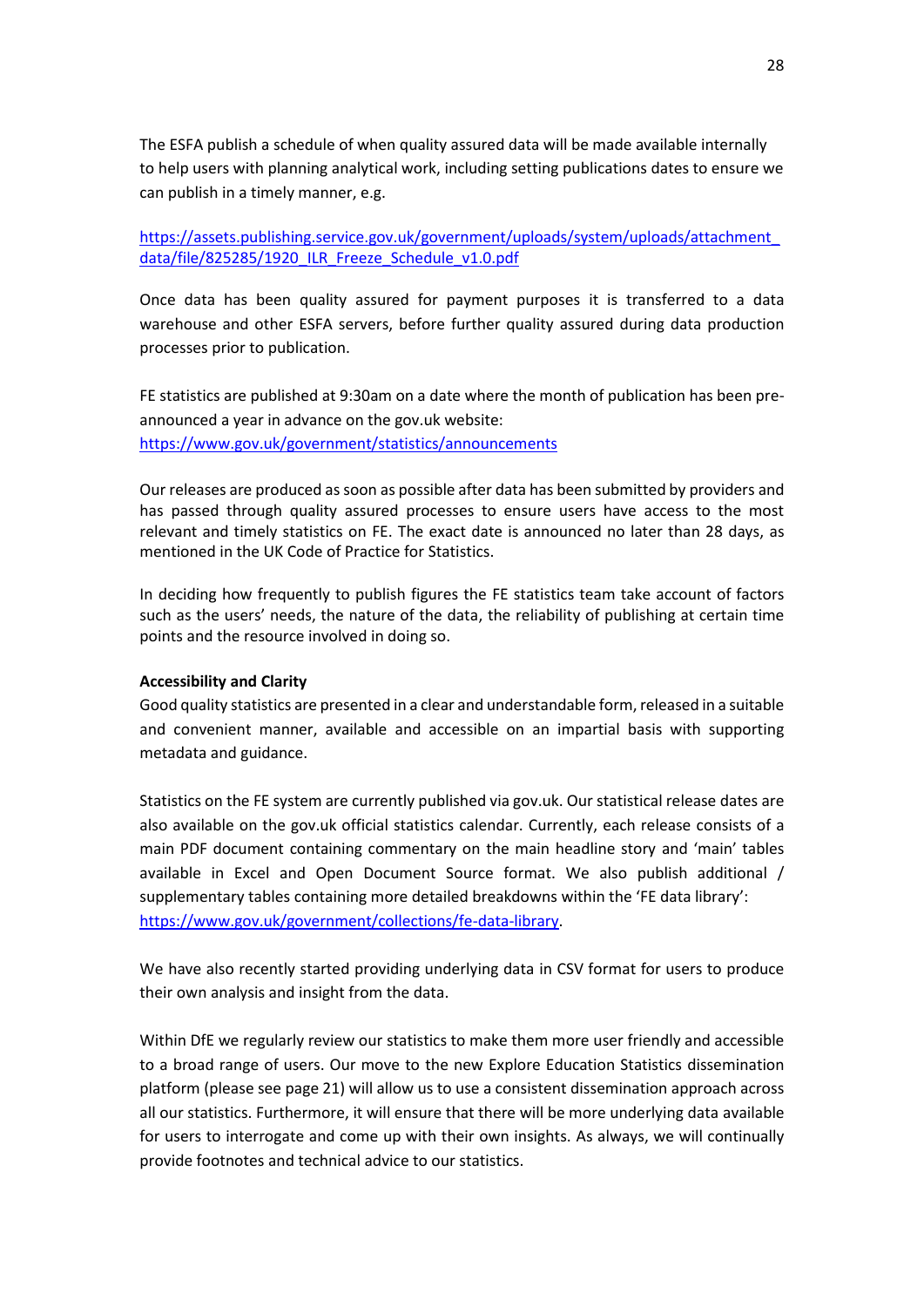Furthermore, we will be presenting the data in just two releases to make it easier for users to find and access our statistics. We are also planning to produce more Power BI dashboards to give users more visual illustrations and interactive releases of our data.

We also are also reviewing our releases in 2020 to see how we can make them more accessible and meet the legal accessibility obligations. The new EES platform has been designed in an accessible format.

## <span id="page-28-0"></span>**Comparability and Coherence**

Comparability is the degree to which data can be compared over time, by region or other domain. Coherence is the degree to which the statistical processes, by which two or more outputs are generated, use the same concepts and harmonised methods.

The FE releases are produced so that they can be compared over time. However, for in year data care should be taken in comparing across years both for the reasons of reporting lag discussed above and because timing of differing types of programmes and qualifications change year on year. E.g. there is a strong correlation between level and subjects taken with age groups and ethnicity so, comparing in year data with previous years in year data can be difficult to interpret.

Other areas to consider when comparing data, such as achievement rates<sup>9</sup> which are published annually, is how well high-level averages give a true comparison across years. Achievement rates differ significantly by age and sector subject area, therefore change in the national number will not provide a reasonable comparison if there has been a change to the subjects that have been delivered.

If revisions are made, such as to geography, we ensure there is enough of a time series available for comparison purposes. For example, geographical classifications are updated once a year. Typically we use the May postcode mapping file which is made available from the Office for National Statistics. When showing a time series we use the geographical mappings which were relevant to each historical year.

In our current collection we have provided the maximum number of years available for comparability. For example, our English and maths participation tables have data from 2010/11 to 2019/20. We also have comparable releases available on our gov.uk landing page back to 2014. We ensure that where it is not possible to compare over time due to a change in methodology or other reasons we detail this in the footnote of tables and within our statistical commentary.

<sup>9</sup> <https://www.gov.uk/government/collections/sfa-national-success-rates-tables>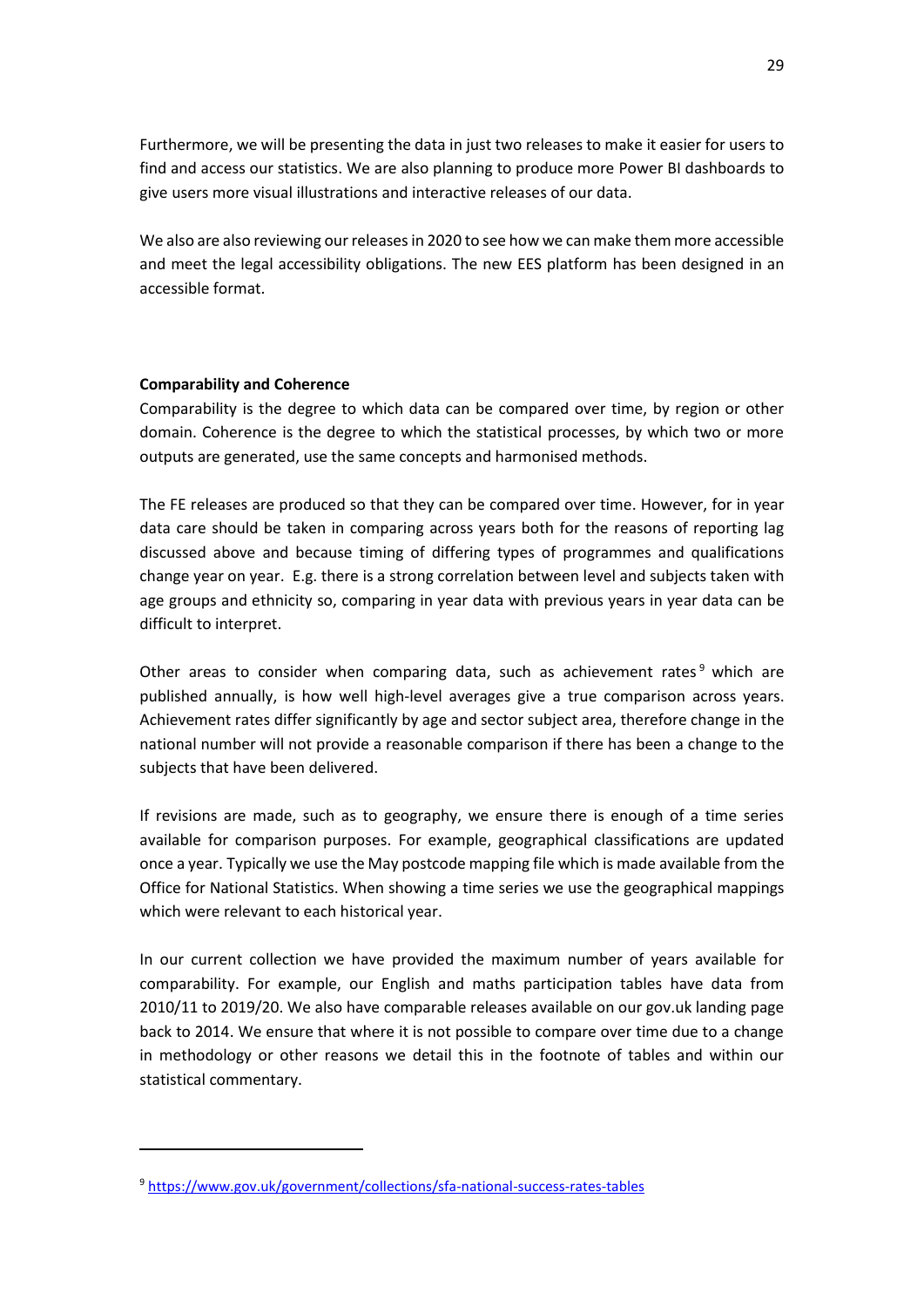For example, we highlight the impact of the introduction of the 'Single ILR' in table footnotes and link to a separate document detailing the impact on the numbers and comparability caveats across years:

*Figures for 2011/12 onwards are not directly comparable to earlier years as a Single Individualised Learner Record (ILR) data collection system has been introduced. Small technical changes have been made in the way learners from more than one provision type are counted, leading to a removal of duplicate learners and a reduction in overall learner numbers of approximately 2 per cent. More information on the Single ILR is available at:* 

[http://webarchive.nationalarchives.gov.uk/20140107201041/http://www.thedataservice.org.uk/NR/rdonly](http://webarchive.nationalarchives.gov.uk/20140107201041/http:/www.thedataservice.org.uk/NR/rdonlyres/C05DCDD5-67EE-4AD0-88B9-BEBC8F7F3300/0/SILR_Effects_SFR_Learners_June12.pdf) [res/C05DCDD5-67EE-4AD0-88B9-BEBC8F7F3300/0/SILR\\_Effects\\_SFR\\_Learners\\_June12.pdf](http://webarchive.nationalarchives.gov.uk/20140107201041/http:/www.thedataservice.org.uk/NR/rdonlyres/C05DCDD5-67EE-4AD0-88B9-BEBC8F7F3300/0/SILR_Effects_SFR_Learners_June12.pdf)

Another example of how we highlight comparability issues to users relates to the reclassification of a number of full level 2 qualifications to level 2 qualifications in 2016/17: *From 2016/17, some learners who would have previously been included in full level 2, have been reclassified. Between August 2016 and July 2017 183,200 learners from Education and Training provision have been reclassified to level 2. Please see the methodology document for further information.*

We also ensure that where possible in DfE we are consistent with our measures and naming conventions across collections. For example, within DfE we use consistent geographical locations and definitions of qualification levels.

We continue to review our comparability within our statistics and strive to make the departments collections more comparable with each other as well as with external statistics where relevant.

**Data sources, process flow of data and statistical outputs** 

̶ **Individualised learner record (ILR) background**

# Demand led-funding

As noted in '*Key Historic Policy Changes*' on page 16, following the Leitch review of skills published in 2006, recommending a move towards a 'demand-led' funding for vocational education and training within the FE sector, with employers being directly involved in deciding training priorities, in 2008/09 the then Learning and Skills Council implemented a new demand-led funding methodology. This resulted in extensive changes for the data collection and funding arrangement for the ILR. This involved changes to the names of the ILR collections, the frequency of collections and the data requested in each collection $^{10}$ .

Further changes to the ILR were implemented in 2011/12, when a 'single individualised learner record' (SILR) collection was introduced to replace the multiple separate ILR collections used in previous years used for different funding streams, and providers now return all information on all their learners in a single file.

10

[http://webarchive.nationalarchives.gov.uk/20140107201041/http://www.thedataservice.org.uk/NR/r](http://webarchive.nationalarchives.gov.uk/20140107201041/http:/www.thedataservice.org.uk/NR/rdonlyres/5DC702AA-5117-40E1-A15E-01F95F2AF32B/0/TheeffectsofDemandLedFundingonthecountof2008.doc) [donlyres/5DC702AA-5117-40E1-A15E-](http://webarchive.nationalarchives.gov.uk/20140107201041/http:/www.thedataservice.org.uk/NR/rdonlyres/5DC702AA-5117-40E1-A15E-01F95F2AF32B/0/TheeffectsofDemandLedFundingonthecountof2008.doc)

[<sup>01</sup>F95F2AF32B/0/TheeffectsofDemandLedFundingonthecountof2008.doc](http://webarchive.nationalarchives.gov.uk/20140107201041/http:/www.thedataservice.org.uk/NR/rdonlyres/5DC702AA-5117-40E1-A15E-01F95F2AF32B/0/TheeffectsofDemandLedFundingonthecountof2008.doc)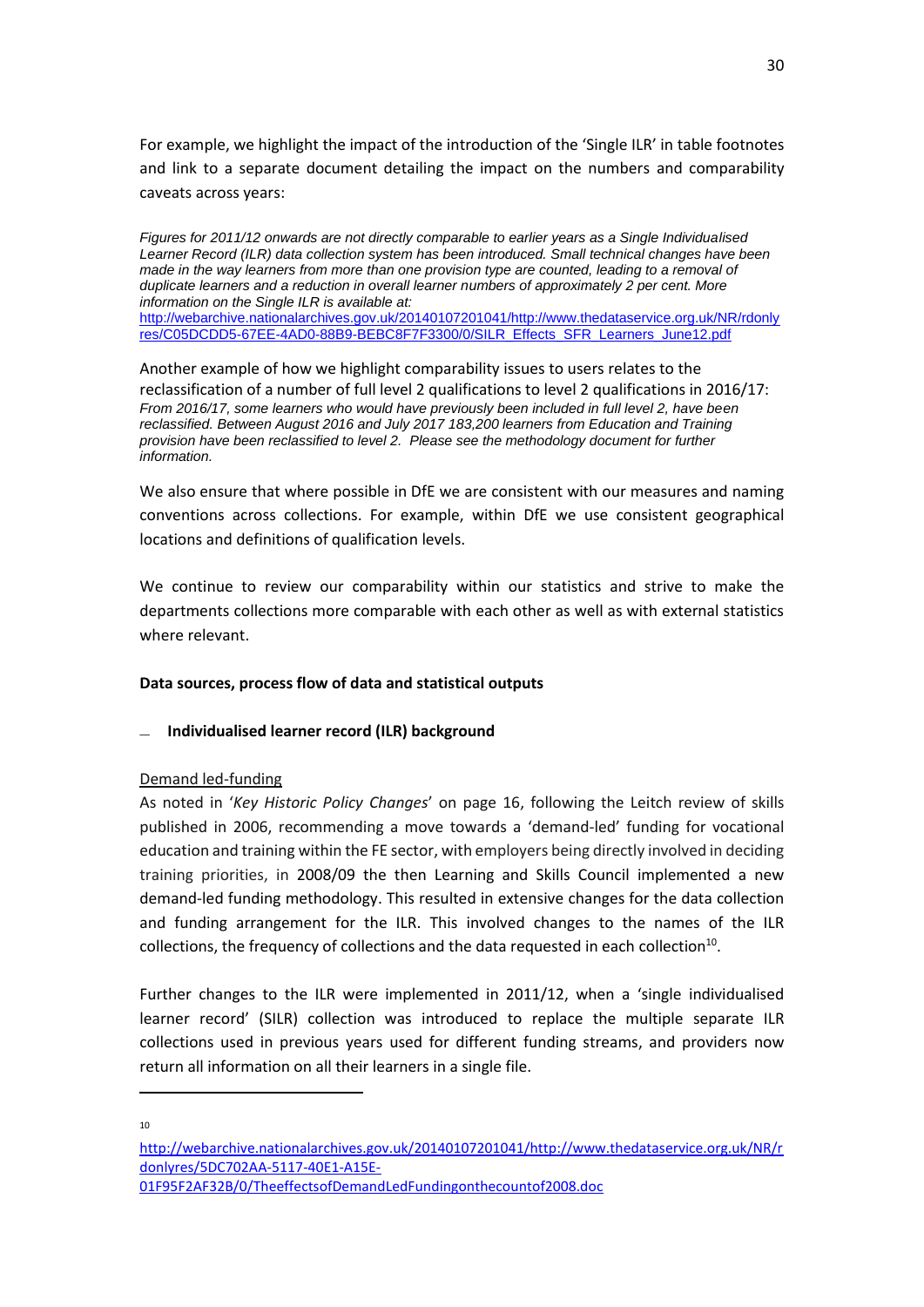The following information on the ILR is taken from the Provider Support Manual for 2019 to 2020:

[https://assets.publishing.service.gov.uk/government/uploads/system/uploads/attachment\\_](https://assets.publishing.service.gov.uk/government/uploads/system/uploads/attachment_data/file/870376/ProviderSupportManual_19_20_version_2_Final.pdf) [data/file/870376/ProviderSupportManual\\_19\\_20\\_version\\_2\\_Final.pdf](https://assets.publishing.service.gov.uk/government/uploads/system/uploads/attachment_data/file/870376/ProviderSupportManual_19_20_version_2_Final.pdf)

ILR returns are required from providers who receive funding directly from the ESFA, or through Advanced Learner Loans.

Providers are grouped into two broad types for ILR collection purposes, these are:

- Colleges, covering:
	- o General FE colleges, Tertiary, Sixth-form, Specialist Colleges, and Academies
	- o Sixth Form Colleges
	- o Local authorities
	- o Higher Education Institutions.
- Training organisations, covering:
	- $\circ$  An organisation whose main area of business is education and/or training, but which is not a college or local authority
	- o A 'loans only' training provider with a facility to deliver only Advanced Learner Loans funded provision.
- All providers must return ILR data for learners for whom they receive direct funding from the ESFA through any of the following funding models:
	- o 16-19 (excluding apprenticeships)
	- o Adult skills
	- o Community learning
	- o European Social Funding (ESF)
	- o Apprenticeships (from 1 May 2017)
	- o Other Adult funding, or
	- o Other 16-19 funding
	- o Adult Education Budget Devolution

This includes learners who are subcontracted out to other providers. There are some circumstances in which learners who are not funded by the ESFA must be included in ILR returns. Providers must also return ILR data for learners who are financed by Advanced Learner Loans.

Please see the above link to the provider support manual for more details.

## ̶ **Uses of ILR**

The above link outlines some of the key uses of ILR data, which includes:

- Supporting funding and commissioning decisions
- Informing the work of Ofsted and other agencies.
- Presenting progress and position within the FE sector to Government to help inform policy making decisions.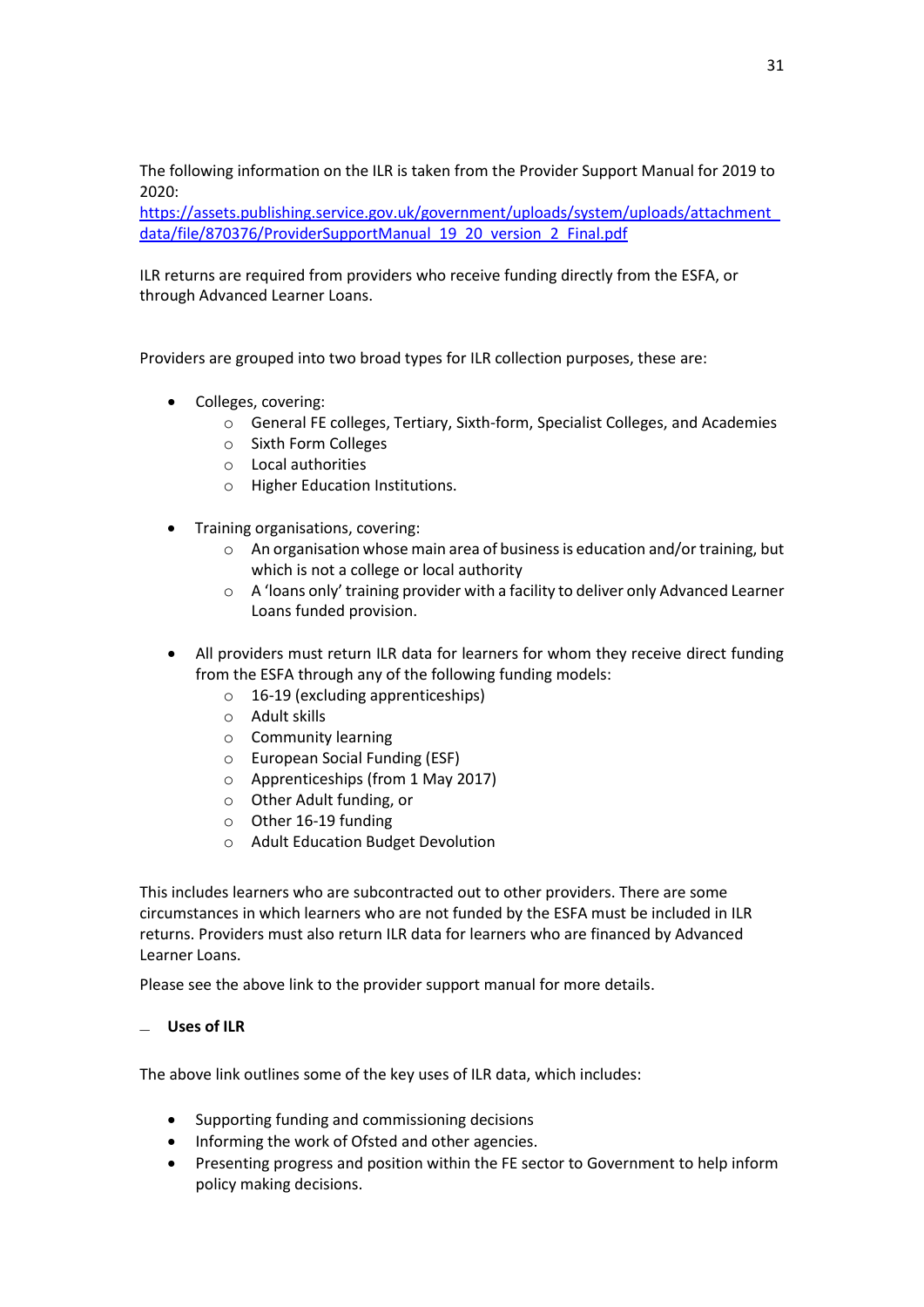- Calculating funding earned by providers.
- Providing management information, including performance indicators and modelling relating to different programmes and/or policies.
- Information on effectiveness of the learning programmes and outcomes achieved.
- Ensuring public money is spent in line with government targets for quality and value for money.

## ̶ **Quality of ILR data**

The ILR is the key data source used in our FE publications. It is administrative data collected and held by the ESFA based on data returns from FE providers. One of the key uses of ILR data is to fund learning providers. Providers are informed about changes to the ILR specification on an annual basis and for completing the ILR is also provided (e.g. see the 'provider support manual' above). The ESFA then compiles the data from the providers and this is quality assured.

Some items on the ILR may be more complete than others and some may be based on selfreported information by the learner. Data items that underpin funding claims, such as learner activity, will be more closely monitored by providers and more complete, and will be subject to audit and other controls. Other data such as learner characteristics may not be subject to the same controls but are nevertheless reliable. Additionally, some fields are not mandatory in ILR returns or are reliant on the processes providers deploy to gather the information. The ILR specification is sent to providers and their management information (MI) software suppliers, so in most cases data is reliably transferred to the ILR a provider submits directly from their MI system. Other data such as details of the learning aim being delivered use a shared reference library, such the Learning Aim Reference Service (LARS, see below), so data is accurate. Where fields such as employment status are required, or for example the learner's learning disability or difficulty, how these are captured it is reliant on the process the provider uses to help the learner self-report information. Guidance is provided to providers on how to collect such information and there is a well-developed support network for MI managers to maximise the chance of robust reporting. However how learners choose to report themselves as can vary.

## ̶ **Learner Record Service**

The main purpose of the Learner Record Service (LRS) is to allow providers to register their learners for a Unique Learner Number (ULN), and also view their learners' achievements via the Personal Learning Record (PLR). Awarding organisations authorise and award learner qualifications in the UK and provide these to ESFA to upload into the PLR. The LRS offers the ULN and PLR to enable qualification data from AOs to be shared securely and efficiently within the education and skills sector.

The Unique Learner Number is used across all learners from the age of 14 at Further Education institutes and schools. It is also optionally used in Higher education. Further information about the Learner Record Service is available here: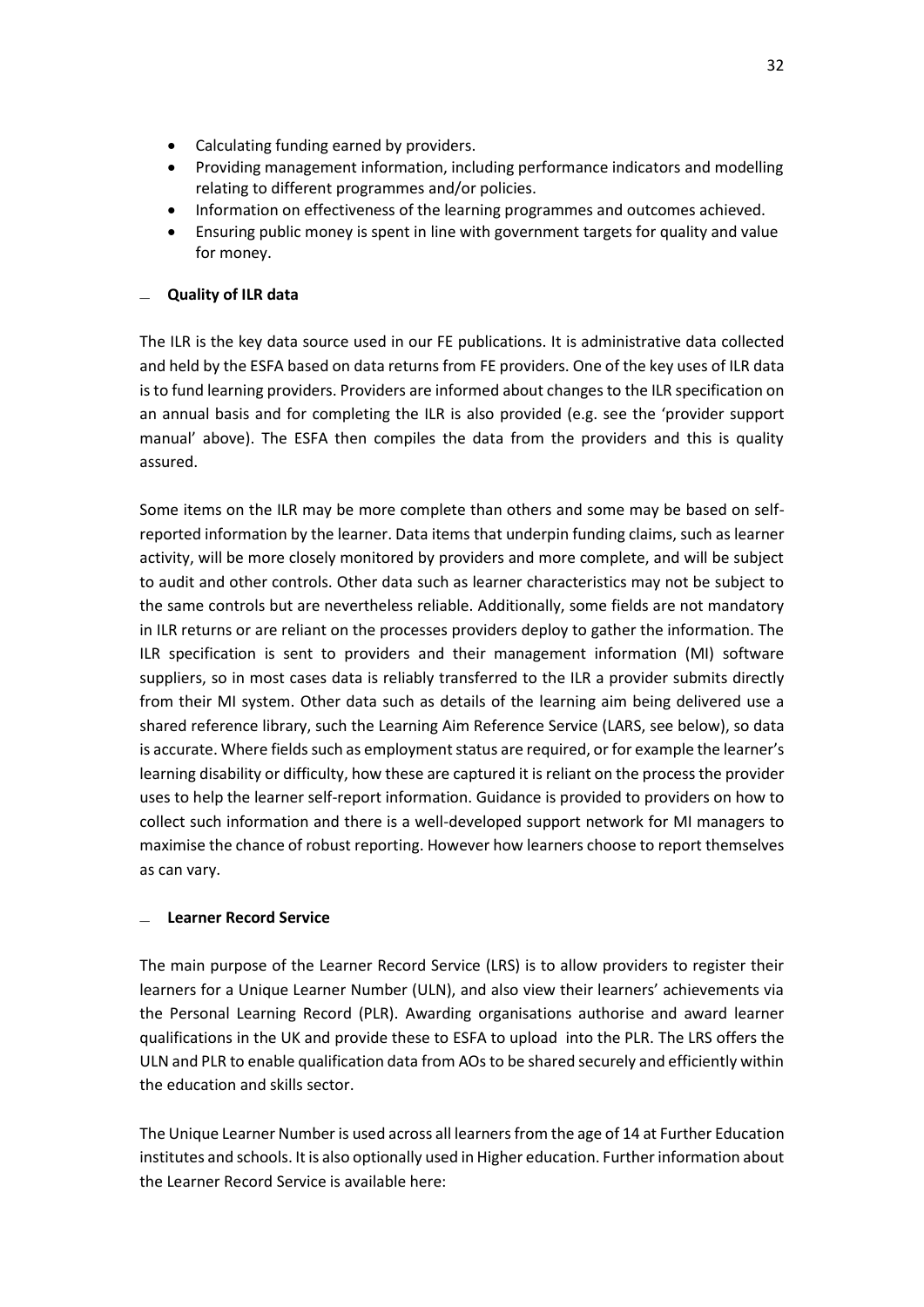<https://www.gov.uk/government/publications/learner-registration-bodies-user-guide>

## ̶ **Learner Aims Reference Service**

The Learning Aim Reference Service (LARS) is used as a reference library and contains all qualifications DfE fund or have funded. Providers, awarding organisations and Ofqual supply information on a range of information different users may need. Providers use it to select the aim being delivered to a learner and enter the aim number as part of their ILR return. When the ILR is received via the ESFA collection process, the fields held in LARS can then be linked with the aim reference number the provider supplied and the additional metadata is added to the ESFA FE standard datasets and data warehouse etc, to enable users of the data to perform operational or analytical tasks.

Further information on LARS is available here:

[https://www.gov.uk/government/publications/individualised-learner-record-ilr-sources-of](https://www.gov.uk/government/publications/individualised-learner-record-ilr-sources-of-data)[data](https://www.gov.uk/government/publications/individualised-learner-record-ilr-sources-of-data)

# ̶ **Awarding Organisation data**

Awarding Organisations are those organisations where learners or providers can register to take an exam. A list of awarding organisations are available here:

# <https://register.ofqual.gov.uk/Search?Category=Organisations>

Awarding organisations have data on learners and the grades they have achieved for various subjects. Ofqual require this data to be submitted on a regular basis - information on how Ofqual collect their data is available:

[https://www.gov.uk/government/publications/gathering-information-from-regulated](https://www.gov.uk/government/publications/gathering-information-from-regulated-awarding-organisations/gathering-information-from-awarding-organisations)[awarding-organisations/gathering-information-from-awarding-organisations](https://www.gov.uk/government/publications/gathering-information-from-regulated-awarding-organisations/gathering-information-from-awarding-organisations)

Awarding organisation data from this or collected through other routes feeds into other data products such as ILR, LRS, National Pupil Database etc.

# ̶ **Data flows**

The diagram below shows the data flow from the data collection to the output including our National Statistics i.e. the various stages of the process before the data is in a useable format in the data warehouse from which FE statistics are created. There are various other data outputs which use the warehouse including a localism dashboard for LEPs, MCAs and GLAs, FOI and PQ responses and external data sharing for research purposes. The various data sources have been detailed above.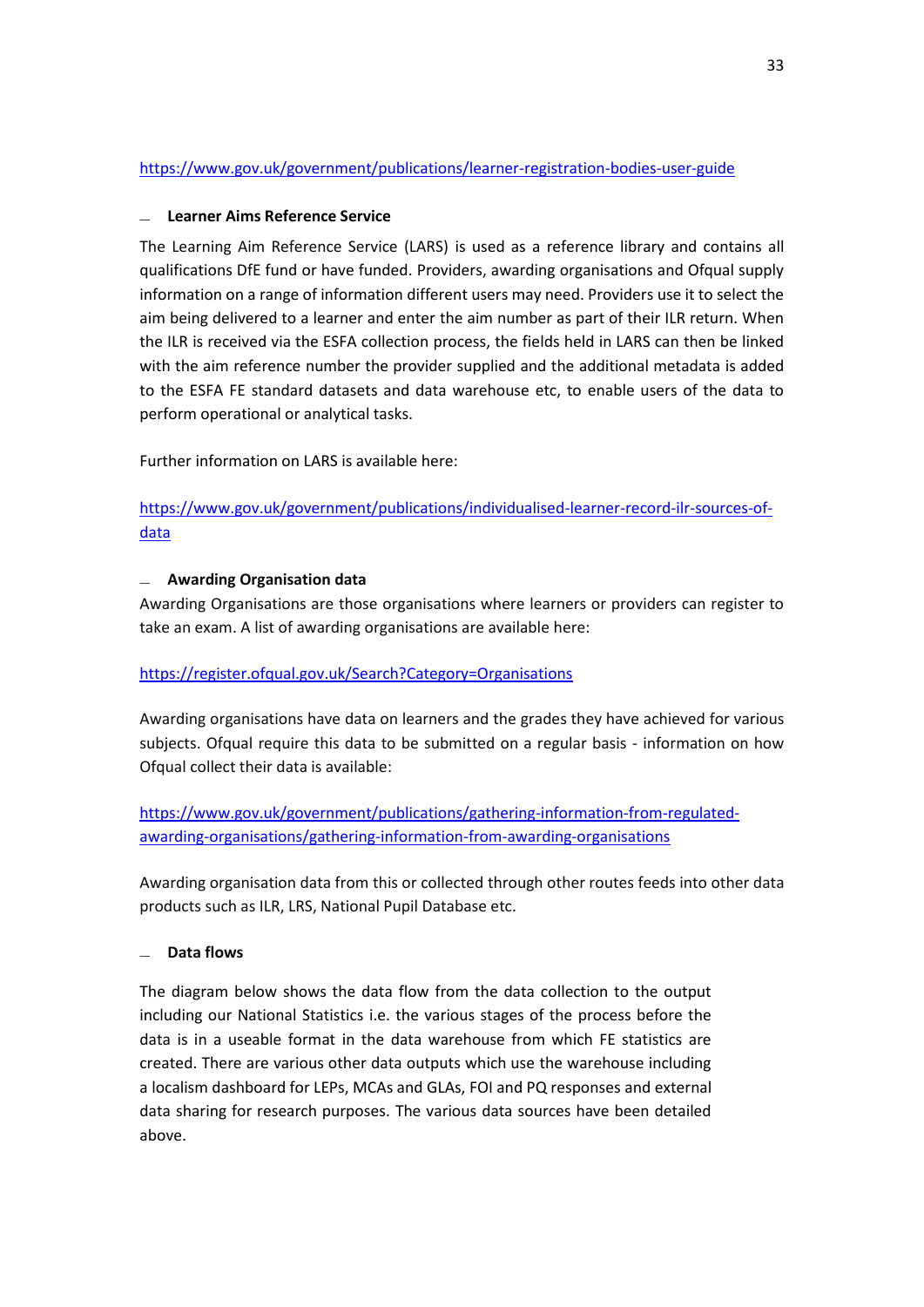ILR data goes through a review every year where variables are removed, changed or added. To change or add variables, ESFA run a process whereby internal or external users can input their requirements through a business case. ESFA then iteratively discusses this with the user and the decision is made through an ILR change board. Where changes are made, these are reflected in the ILR data specification and fed back to our users to effect changes to their management information or data processing systems ahead of the implementation of the change to the ILR collection system and related downstream processing systems.

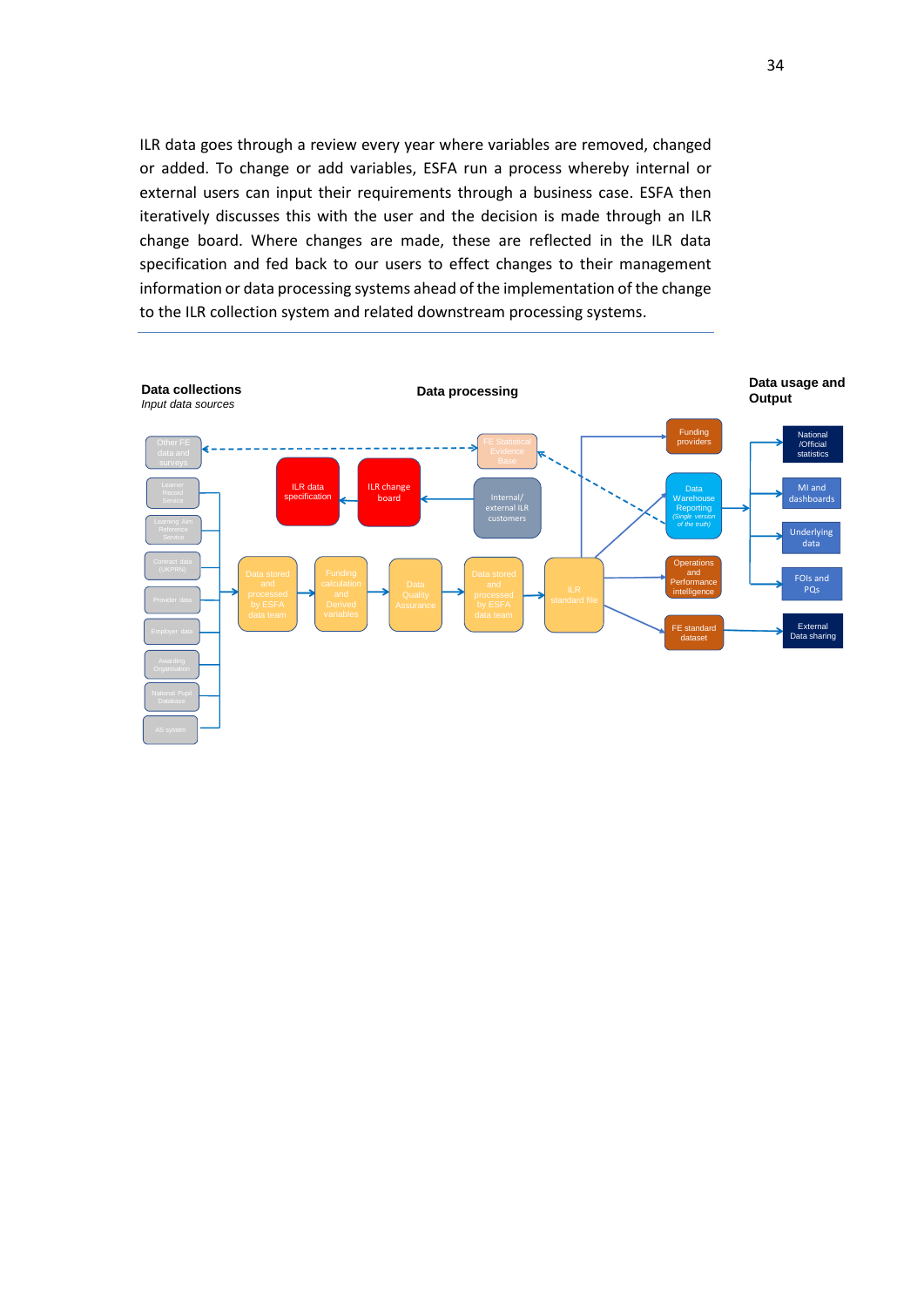# <span id="page-34-0"></span>Glossary of key terms

| Academic year                | 1 August - 31 July                                                   |
|------------------------------|----------------------------------------------------------------------|
| <b>Achievement</b>           | The number of learners who successfully complete the                 |
|                              | programme. Date recorded as date of end-point assessment.            |
| <b>Aim enrolments</b>        | Aim enrolments is a count of enrolments at aim level (including      |
|                              | component aims) for each academic year. Learners will be             |
|                              | counted for each aim they are studying and so can be counted         |
|                              | more than once.                                                      |
| Apprenticeship               | Old style apprenticeships that are being phased out and will have    |
| framework                    | been completely replaced by the start of the 2020/21 academic        |
|                              | year.                                                                |
| <b>Apprenticeship levy</b>   | The UK wide apprenticeship levy that came into force on 6 April      |
|                              | 2017 requiring all UK public and private sector employers with       |
|                              | an annual pay bill of £3 million or more to invest in                |
|                              | apprenticeship training.                                             |
| Apprenticeship               | New, high quality employer-designed apprenticeships that will        |
| standard                     | have replaced all frameworks by the start of the 2020/21             |
|                              | academic year.                                                       |
| <b>BAME</b>                  | Black, Asian and Minority Ethnic group                               |
| <b>Expected duration</b>     | The time period for which the learner is expected to complete        |
|                              | the learning related to a particular learning aim, based on the      |
|                              | learning aim start data and expected learning end data, as           |
|                              | recorded on the programme record in the Individualised Learner       |
|                              | Record (ILR).                                                        |
| <b>Full level 2</b>          | Equivalent to a National Vocational Qualification at Level 2, or 5   |
|                              | GCSEs. The widths of all a learner's Level 2 aims are summed to      |
|                              | establish whether a learner is taking a Full Level 2 programme.      |
| <b>Full level 3</b>          | Equivalent to a National Vocational Qualification at Level 3, or 2   |
|                              | A-Levels. The widths of all a learner's Level 3 aims are summed      |
|                              | to establish whether a learner is taking a Full Level 3 programme.   |
| <b>Further Education and</b> | Learners who are studying a course in a FE college, training         |
| <b>Skills</b>                | provider or within their local community and employees               |
|                              | undertaking an apprenticeship or other qualification in the          |
|                              | workplace.                                                           |
|                              | The FE and skills and apprenticeship and traineeships                |
|                              | publications generally cover adult (19+) FE and all age              |
|                              | apprenticeships.                                                     |
| <b>LLDD</b>                  | Learners with Learning Difficulty or Disabilities. This data is self |
|                              | reported for the ILR.                                                |
| Length of employment         | Length of time that an apprentice reports as being with their        |
|                              | employer prior to starting their apprenticeship programme,           |
|                              | recorded from 2013/14 onwards.                                       |
| Participation                | The number of people who have attended one day or more on a          |
|                              | learning aim in the given academic year. A learner studying more     |
|                              | than one aim at the same provider at the same level is counted       |
|                              | once in the line showing that level in tables. If studying at        |
|                              | another level they will also appear in that level but a total count  |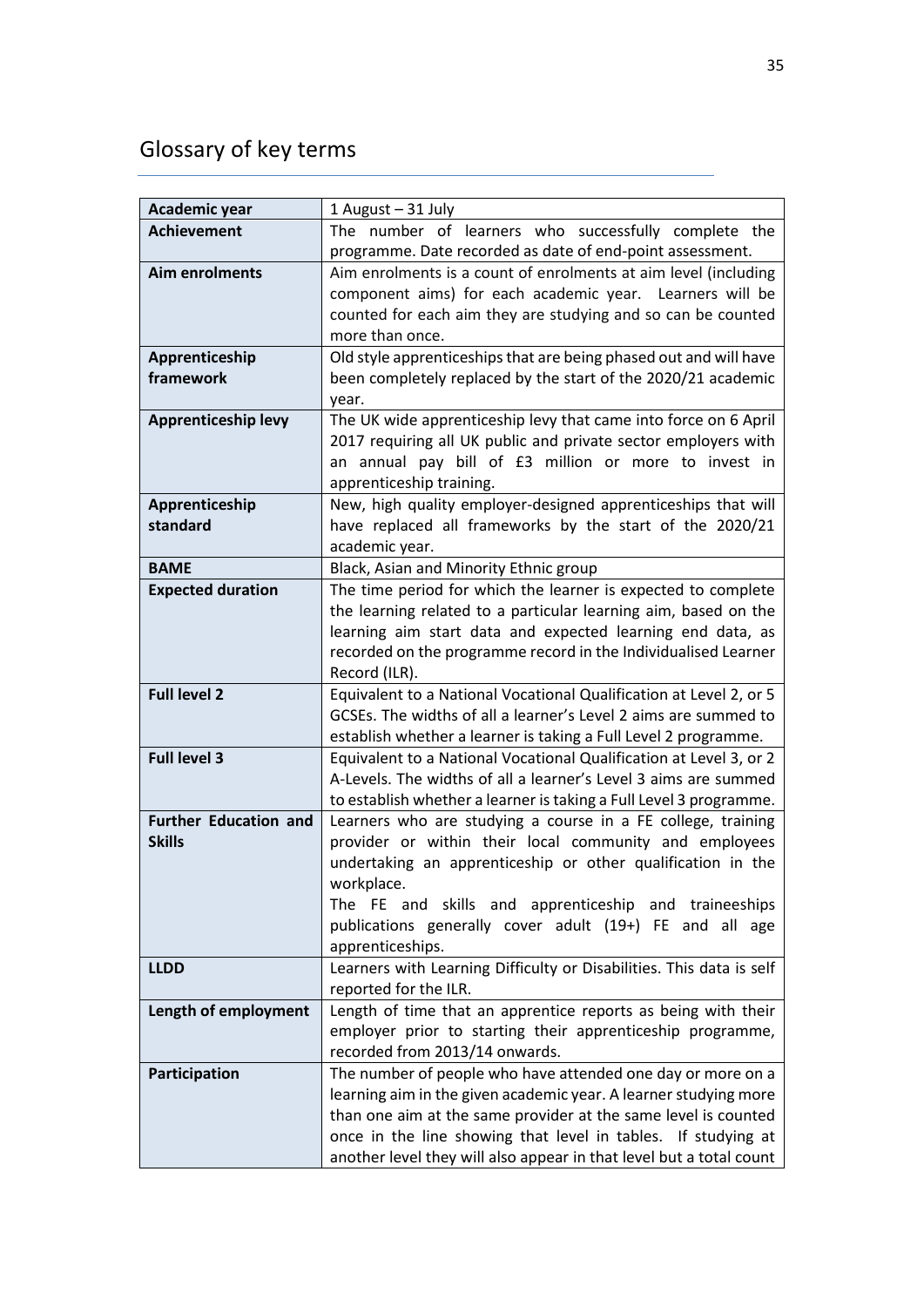|                                  | of learner participation will only count learners the once where |  |  |
|----------------------------------|------------------------------------------------------------------|--|--|
|                                  | studying at the same provider.                                   |  |  |
| <b>Public sector</b>             | Apprenticeships where the employer is a public sector body who   |  |  |
| Apprenticeship                   | self-reports their progress towards the public sector target. It |  |  |
|                                  | will not include therefore those in the public sector in bodies  |  |  |
|                                  | below the threshold for reporting.                               |  |  |
| <b>Starts</b>                    | The number of apprenticeship programmes that begin in a given    |  |  |
|                                  | academic year, showing the take-up of programmes. An             |  |  |
|                                  | apprentice is counted for each apprenticeship they start in a    |  |  |
|                                  | given academic year.                                             |  |  |
| <b>Starts</b><br>supported<br>by | These were formerly referred to as 'levy supported starts' (see  |  |  |
| <b>Apprenticeship Service</b>    | the methodology changes section below). An apprenticeship        |  |  |
| (ASA)<br><b>Account</b><br>levy  | start that is either partially or completely supported by        |  |  |
| funds                            | Apprenticeship Service Account levy funds. Levy funds are        |  |  |
|                                  | calculated by HMRC based on returns made by the employer.        |  |  |
|                                  | Employers register with Apprenticeship Service to drawn down     |  |  |
|                                  | funds they have accumulated to pay for apprenticeship training   |  |  |
| <b>STEM</b>                      | Science, Technology, Engineering & Maths. Figures include        |  |  |
|                                  | learners in the 1) Construction, Planning and the Built          |  |  |
|                                  | Environment, 2) Engineering and Manufacturing Technologies, 3)   |  |  |
|                                  | Information and Communication Technologies and 4) Science        |  |  |
|                                  | and Mathematics sector subject areas.                            |  |  |
| <b>Traineeship</b>               | The number/proportion of learners starting a traineeship that go |  |  |
| completion rate                  | onto complete it.                                                |  |  |
| <b>Traineeship conversion</b>    | The number/proportion of traineeship starts that go onto start   |  |  |
| rate                             | an apprenticeship.                                               |  |  |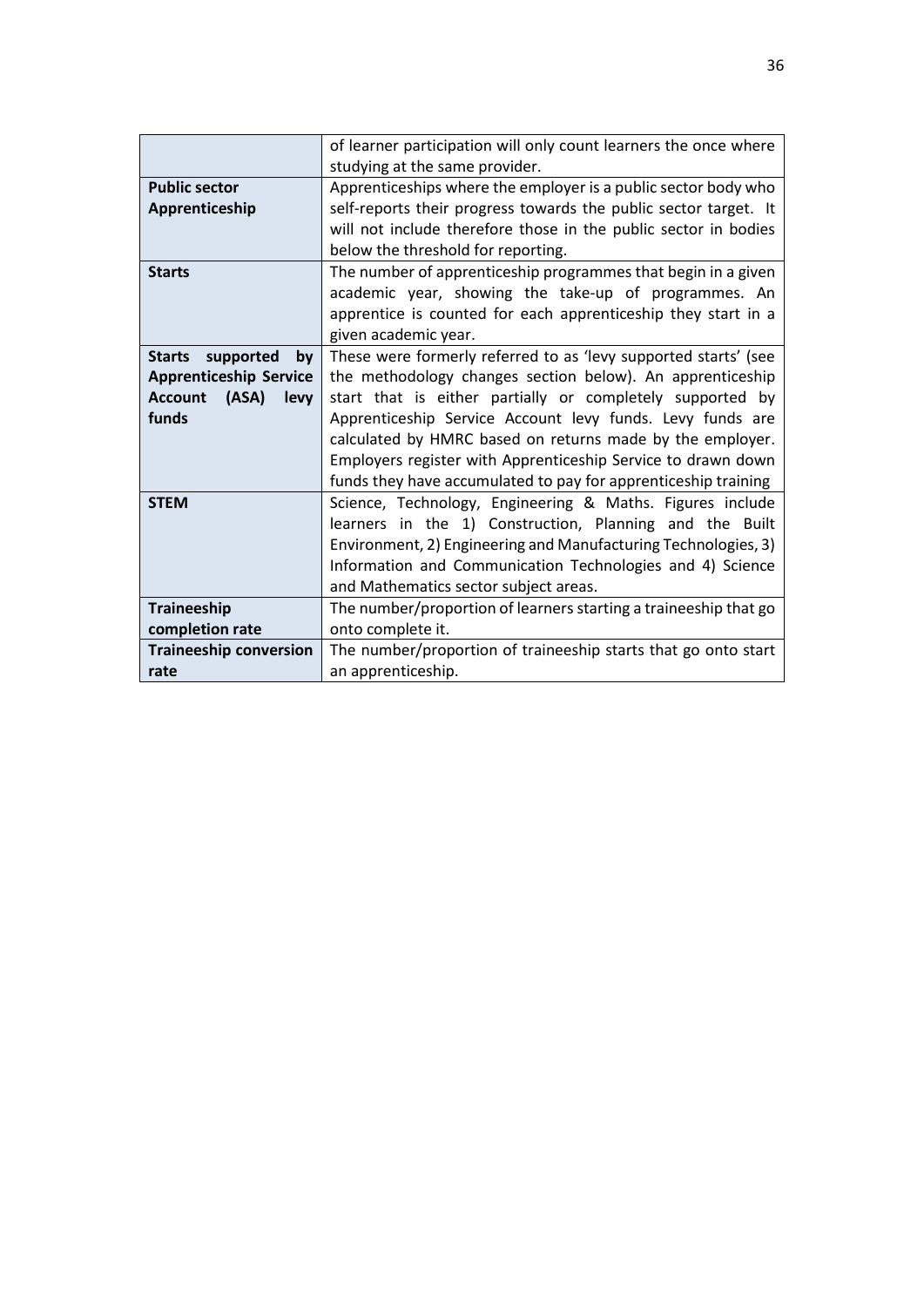# <span id="page-36-0"></span>Measures methodology

## **Participation**

This is counted as the number of people who have attended one day or more on a learning aim in the given academic year. Any learner studying more than one aim at the same provider at the same level is counted once in the line showing that level in published tables. If studying at another level they will also appear in that level, but a total count of learner participation will only count learners once where studying at the same provider.

It should be noted, however, this is counting learners at each provider separately which, reflects data is presented in a way to tally with how we fund the system so, that all data aggregates appropriately whether looking at provider level or by learner characteristics etc. This method therefore counts unique leaning spells at a provider and is not attempting to present a unique count of learners.

#### **Apprenticeship starts**

The apprenticeship starts measure is the count of apprenticeship programmes that begin in an academic year, showing the take-up of programmes. An apprentice is counted for each apprenticeship they start at a provider.

It should be noted this is counting starts on each apprenticeship programme and is not a unique count of learners. If a learner changes their programme, level or pathway, they will be treated as a new start. This measure is consistent with how we fund the system so, that all data aggregates appropriately whether looking at provider level, subject or learner characteristics within the cohort for that year.

This measure is a unique count of programmes in a given academic year so, care should be taken in interpreting apprenticeship change over years as an apprentice will be counted more than once where starting a new apprenticeship. For the measure to be consistent with other educational measures, each year is treated as a different cohort so, in some situations learners who go on extended breaks and return to the programme will also be counted separate in any different academic year.

It should be noted however that we have amended our treatment of starts over the period affected by the COVID-19 pandemic during 2020 and 2021 to ensure the associated disruption to learning, that has led to extended breaks in the 2019/20 academic year, treats learners as continuing if and when they return in 20/21. We will monitor this method as the 2021 year progresses to ensure the comparability of the starts measures is not affected by any continued disruption.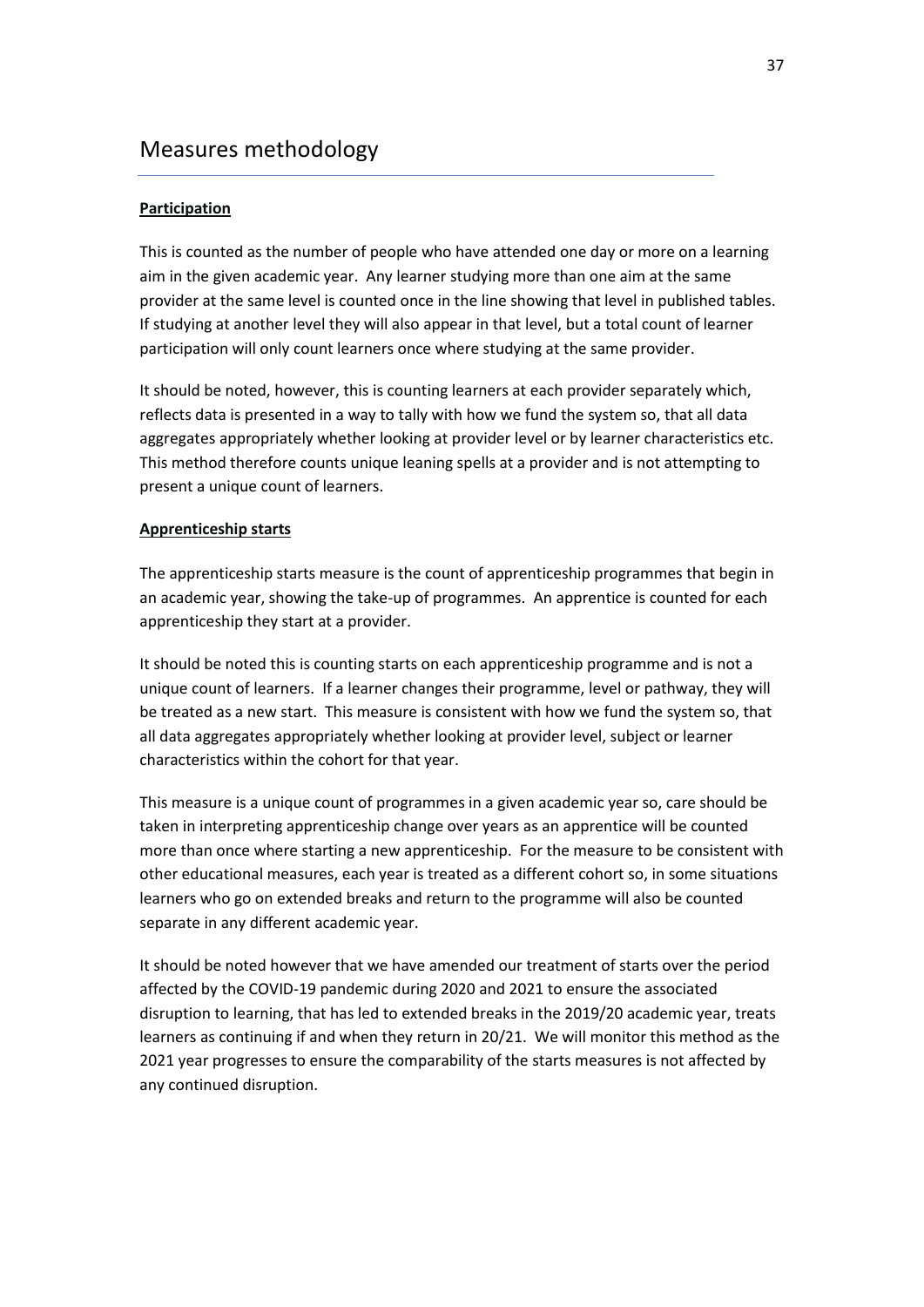#### **Aim enrolments**

The aim enrolments measure, as used in non-apprenticeship tables, is the count of enrolments at aims level (including component aims) for each academic year. Learners will be counted for each aim they are studying and so, can be counted more than once. Learners can do multiple aims so, it is not a unique count of learners, but does provide a total count of activity in that aim in any given year. Care should be taken therefore in interpreting different learner characteristics (such as by ethnicity) where provided in tables using this measure, as such variables could be repeated where a learner does more than one aim.

## **Achievements**

Volumes of achievements are the number of learners who successfully complete the individual aim in an academic year so, given learners do multiple aims this is not a count of unique learners, but of aims achieved in those subjects. Care should be taken therefore in interpreting other characteristics where provided in tables using this measure, as such characteristics will be repeated where a learner does more than one aim.

Apprenticeships achievements are recorded as the date of end point of assessment and not the end of learning. Also, apprenticeships generally take over a year or more to complete. So, comparisons of participation and achievements in an individual year will be misleading. Achievement rates are published and these include more detail on their method of collection, but do remove duplication of learners and provide a clearer rate of conversion of starts to achievement. Please see the separate National Achievements Rates publication for more detail. It is also worth noting the Outcome Based Success Measures method based on the LEO dataset uses the learners highest and latest aim in a given academic year as a basis of its measures. Please see the links in 'Related statistics' below.

# <span id="page-37-0"></span>Methodology changes

## **Starts supported by Apprenticeship Service Account (ASA) levy funds**

In our January 2020 Apprenticeships and Traineeships release (which reported the first apprenticeships starts data for the 2019/20 academic year) we changed our terminology from '*Levy-supported starts*' to '*Starts supported by ASA levy funds*' to better reflect what we are actually counting. We also changed our approach in calculating such starts. Prior to the January 2020 release we had been publishing the number of levy supported starts based on a match between ILR starts data have to information in an organisation's ASA – this is known as the 'data lock', and is essential for payment of levy funds.

As this data match did not always occur in a timely way during the early part of the academic year this leads to an under-count when using this approach to identify whether a start is funded by the levy and could provide a misleading picture of the true level of such starts. To improve of the count for in year starts from January 2020 we started using an alternative approach based on a new ILR field that recorded the contract type an apprentice is funded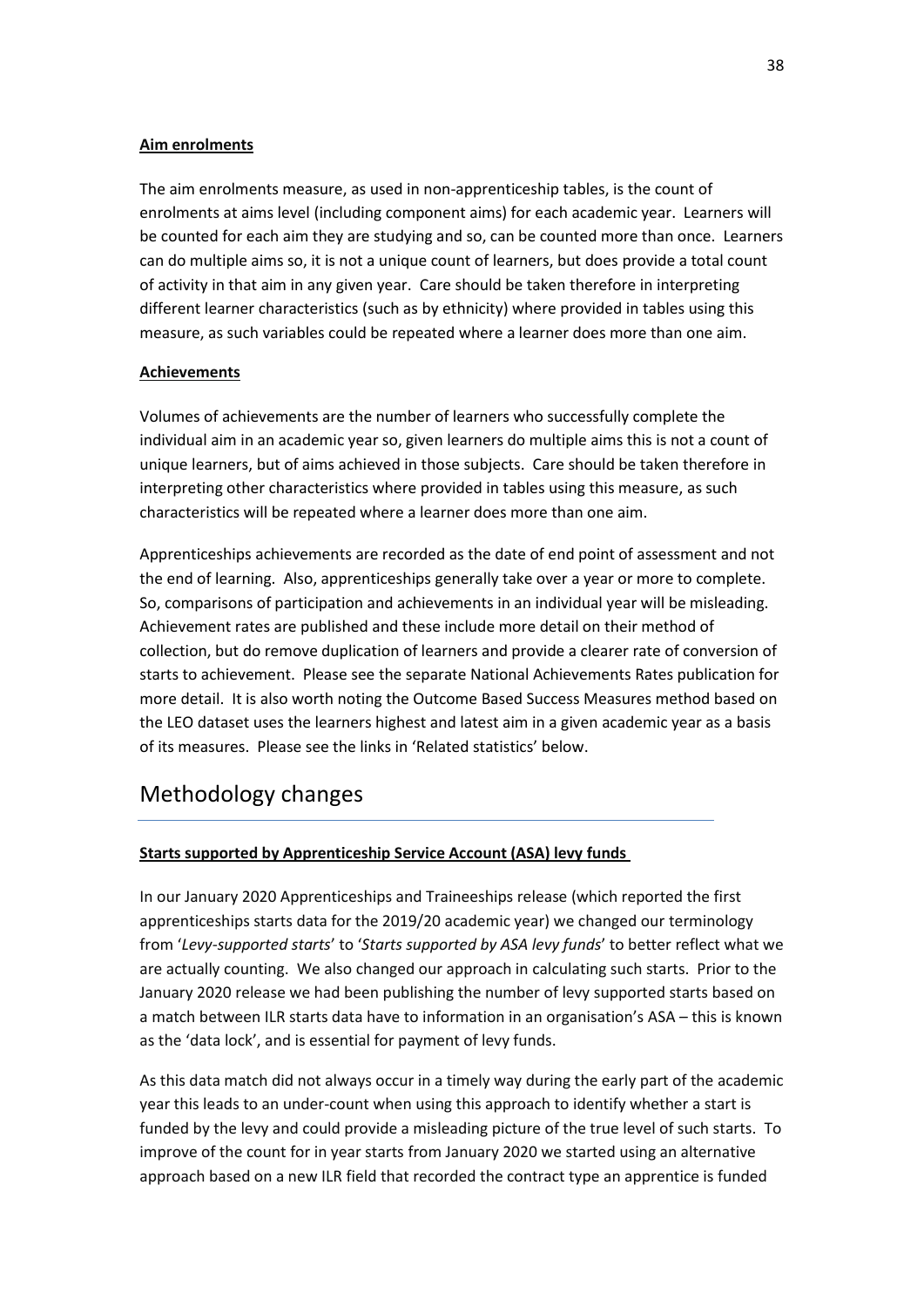through as reported in the ILR, which could be used to identify a start as being '*supported by ASA levy funds*'. As we progress through the year, providers update their information on the ILR and by the final ILR return the data lock issue should be resolved to allow payments to be made. From January 2020 we used this new approach for all in year reporting and noted that there will be no back series on the new approach in year, and that a time series would only be available for the final end of year data.

From 09 January 2020 the apprenticeship service was extended for all non-levy paying employers to register and use. This has led to a minor change methodology change again for 2020/21 in how we count starts supported by ASA levy funds as the new ILR field mentioned above that records contract type now includes both 'levied' and 'non-levied' starts. To improve the accuracy of the count we now include we are using other 'markers' in the apprenticeship service to arrive at a better estimate now that we can no longer use the old method reliably. This particularly affects starts at the end of the year where it helps better identify potential 'levied' starts that have yet to generate payment in the system. Using this method improves the accuracy of our overall estimate of 'levied' starts figure, but it does potentially include small numbers of 'non-levied' starts.

The change to the approach in counting makes a minor difference to the actual volumes, but should be taken into account when making comparisons between 2020/21 and previous years.

Please note: the apprenticeship programme is largely funded by the apprenticeship levy, although an organisation can choose to fund apprenticeships themselves.

#### **New approach for calculating achievements for apprenticeship standards**

A new approach for calculating the date of achievement for apprenticeship standards was implemented in the apprenticeships and traineeships statistical release in January 2020 due to the introduction of a field in the collection system to record the end point assessment (EPA) for apprenticeship standards. For standards the passing of EPA represents the achievement date.

Under the previous methodology the learner's leave month/year when learning had successfully completed and achieved was used as the date of achievement, which would normally be the same date. With the introduction of EPAs, the leave date and the EPA achievement date could span two different academic years. Therefore, a learner could have completed their learning in the 2018/19 academic year for example (and left the programme), but the EPA may not occur until the following academic year, i.e. 2019/20.

The new field enables the new method to calculate the month/year the learner successfully passed their apprenticeship programme for standards.

The new approach for counting achievements applies from the 2019/20 academic year.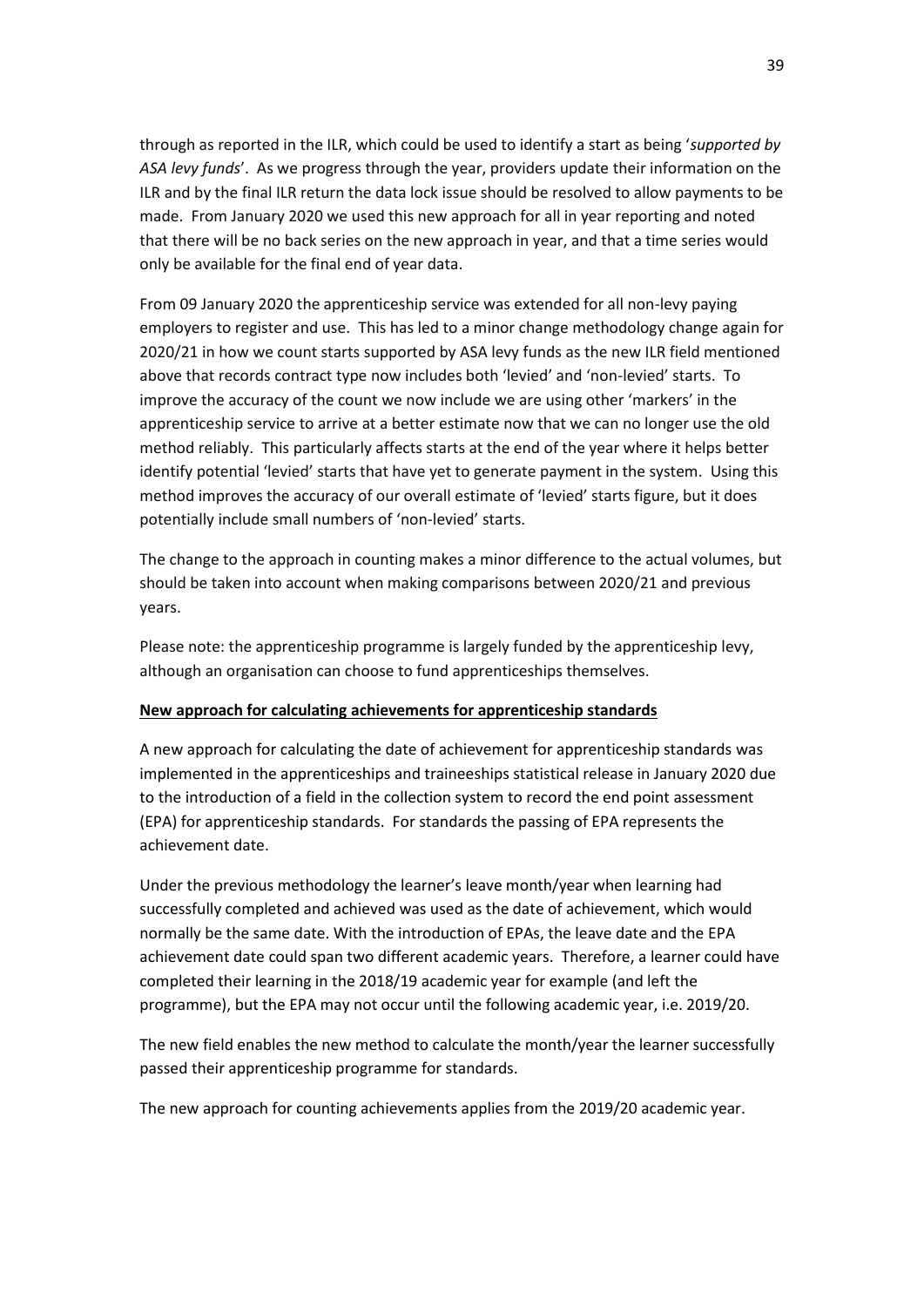## **Full level 2 and Full level 3 methodology in 2016/17**

In 2016/17 the number of qualifications classed as Full Level 2 and Full Level 3 were reclassified by the ESFA for the 19-23 entitlement, and to align with the 16-19 offer and recommendations in the Wolf Review of Vocational Qualifications:

[https://assets.publishing.service.gov.uk/government/uploads/system/uploads/attachment\\_](https://assets.publishing.service.gov.uk/government/uploads/system/uploads/attachment_data/file/180504/DFE-00031-2011.pdf) [data/file/180504/DFE-00031-2011.pdf](https://assets.publishing.service.gov.uk/government/uploads/system/uploads/attachment_data/file/180504/DFE-00031-2011.pdf)

The methodology change involved a number of Level 2 and Level 3 vocational qualifications no longer being classes as Full Level 2 or Full Level 3 for funding purposes, and now being reclassified to Level 2 and Level 3, respectively.

Therefore, the number of learning aims (qualifications) designated as 'full' for 2016/17 onwards has decreased. The new methodology aligns more closely with the 16 to 19 Performance Tables in terms of the qualifications included.

## **Apprenticeships expected duration**

Apprenticeship expected duration is the expected time period to complete the framework/standard. Before November 2018, duration was based on learning start date and actual end date where available - otherwise the planned end date of the apprenticeship as recorded in the Individualised Learner Record (ILR) was used. Specifically, actual end date was used if the apprenticeship completion status was 'completed', and planned date was used for other reasons (e.g. withdrawn, planned break, transferred, continuing).

In the November 2018 release, we changed the methodology slightly to use planned end date as recorded on the ILR and exclude re-starting learners who may have returned from a planned break of stay. If a learner has an original start date that is different to their learning start date, this indicates that the learner is restarting the learning aim at the same provider, for example if they are returning from an agreed break in learning. As these learners will have some prior attainment, it is expected that the duration of their apprenticeship on returning would be shorter compared to new starters, and therefore they have been removed from the duration calculation.

## **Planned length of stay**

Minimum durations have been in place for framework-based apprenticeships since August 2012. For learners aged 16 to 18, apprenticeships must last at least 12 months, but for learners aged 19 and over there is more flexibility, as some adults have prior learning/attainment and can complete more quickly (for example if the training provider can evidence prior learning, the minimum duration is reduced to 6 months). For new apprenticeship standards the minimum duration is 12 months, with no exceptions.

From 2015/16, the methodology to calculate planned length of stay has been slightly revised. We include those learners whose start date is the same as their planned end date. In 2014/15 this would have meant 100 learners included in the total for '12 months or more' would have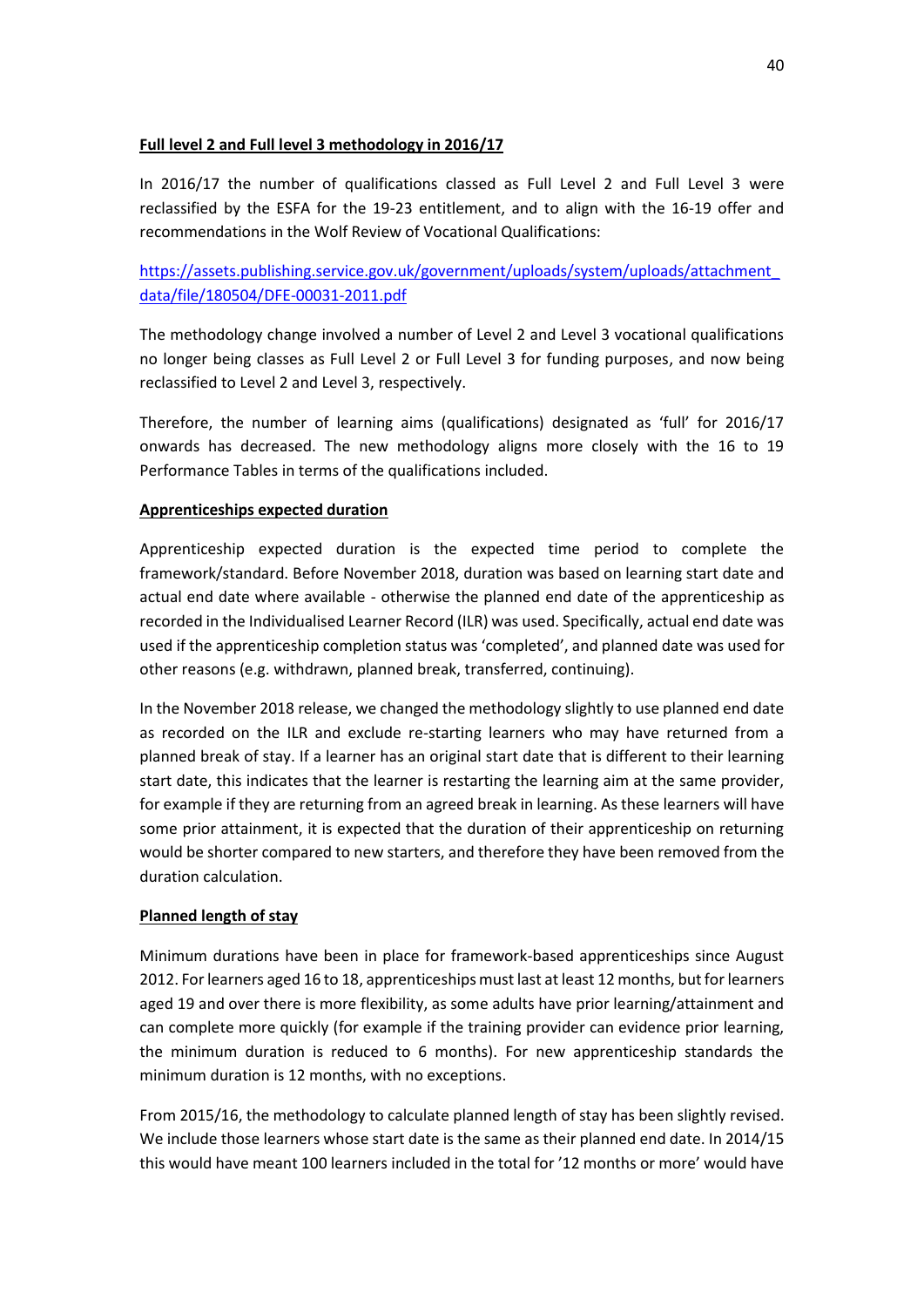been included in total for 'fewer than 12 months'. As this methodology change does not affect many learners, figures for previous years have not been revised.

## **Apprenticeship expected off-the-job training hours**

The total expected volume of off-the-job training is estimated by taking the findings on average hours of formal training per week from the Apprenticeship Evaluation Learner Survey 2017 research report and combining them with apprenticeship starts and expected duration data from the ILR dataset. The granularity is set by the survey data, with inputs split by detailed apprenticeship level (2-7) and by fifteen distinct Sector Subject Areas.

For the weekly hours of off-the-job training we use the learner survey findings on the percentage reporting any formal training, and the average reported hours of formal training either in the workplace or at an external provider.

It is important to note that we use the same survey estimates of weekly off-the-job training for starts in 2015/16, 2016/17 and 2017/18. This survey data, collected between late-February and mid-April 2017, sampled an even split between current apprentices at that time and apprentices who had completed their apprenticeship between  $1<sup>st</sup>$  June 2015 and 31<sup>st</sup> January 2016 (i.e. 13 to 21 months prior to being interviewed). This data may under-estimate the average hours of expected off-the-job training in 2017/18 for two reasons: firstly, the shift from apprenticeship frameworks to standards requires relatively more training, and secondly the apprenticeship reforms introduced in May 2017 ensured a minimum of 20 per cent offthe-job training.

2015/16, 2016/17 and 2017/18 apprenticeship starts and expected duration figures are final figures. Where an apprentice restarted their programme, they have been excluded from analysis. The apprenticeship durations are expected durations, rather than actual durations, since actual durations are only partially known at the time of publication. We expect that accounting for unplanned changes to apprenticeship duration (e.g. withdrawals) will reduce the training figures reported here in both 2015/16, 2016/17 and 2017/18.

For the estimate of expected off-the-job training associated with an apprenticeship start, we do not make any assumptions to account for factors like annual leave, whether term dates affect total training, or how patterns of training are distributed over a duration. As such this is not a comprehensive estimate of off-the-job training; the insight comes from any relative change, not the absolute values of off-the-job training.

## **Employer Ownership Pilot collection**

The Employer Ownership Pilot (EOP) 2014/15 collection was affected by the move to an improved collection system between provisional and final return dates. While this move has put future collections on a better footing, issues resulting from the transfer remain. Rather than extend the considerable work with providers to reconcile remaining differences between returns we decided to continue to use the provisional data. The provisional data was complete and passed full quality assurance.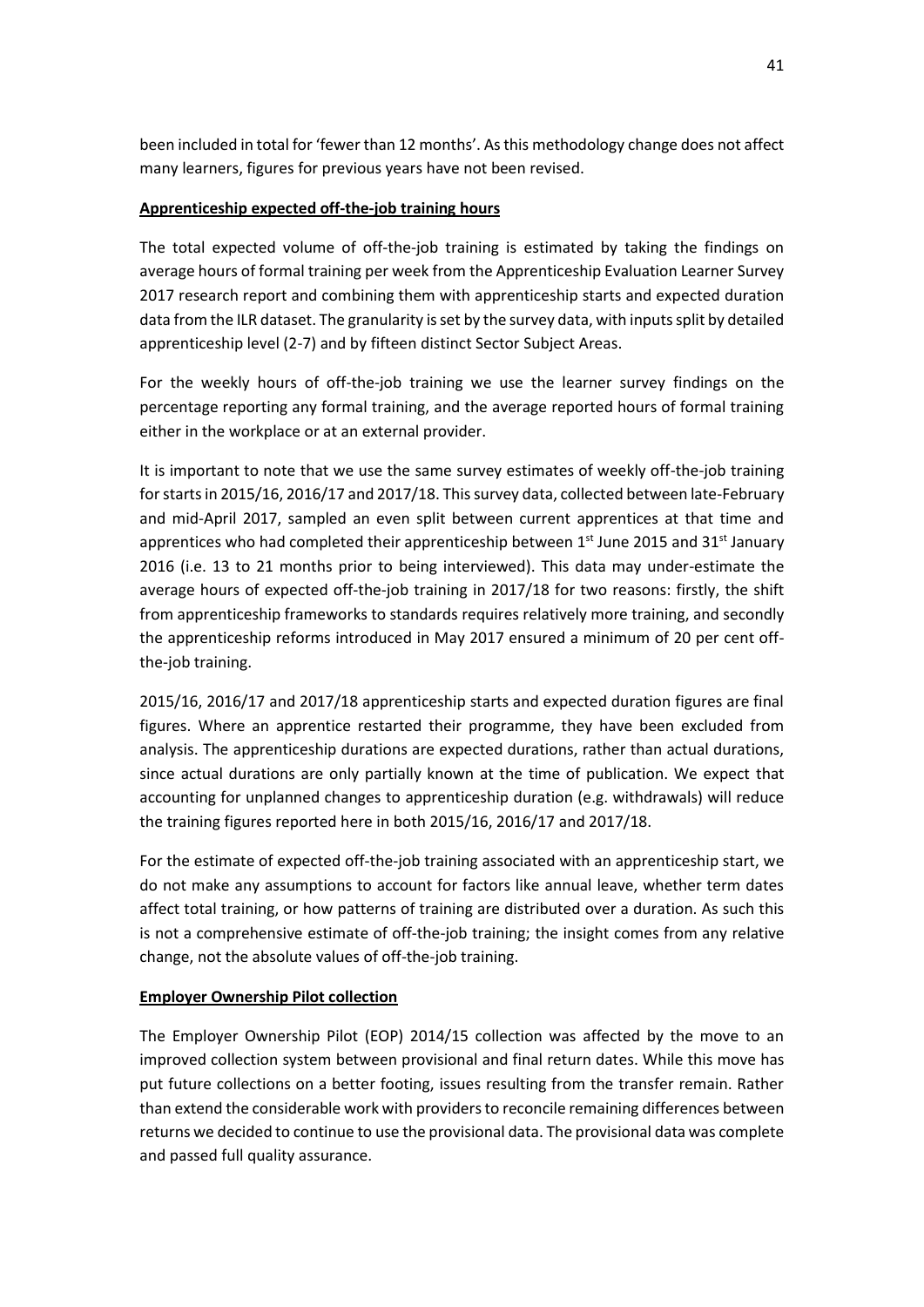The overall impact on the main FE tables is negligible because EOP is very small in relation to the ILR collection, the main data source for this release. In 2014/15, just 1,500 apprenticeship starts of the 499,900 in total were EOP and in 2015/16, just 1,000 apprenticeship starts of the 509,400 in total were EOP. There were no EOP starts since 2016/17.

# **Motor vehicle service and maintenance technician (light vehicle) apprenticeship standard sector subject area change**

The Institute for Apprenticeships have reclassified the Motor Vehicle Service and Maintenance Technician (light vehicle) apprenticeship standard from the Retail and Commercial Enterprise sector subject area tier 1 to Engineering and Manufacturing Technologies. The new sector subject area tier 2 for the standard is Transportation Operations and Management. All tables and tools published from March 2019 containing sector subject area fields have been updated to reflect this change, including historical data.

# <span id="page-41-0"></span>Methodological considerations

# **Issues with using in-year data**

It is important to provide the earliest picture of FE performance once it becomes available so that users may assess the impact of government-funded provision and hold the system to account. However, in-year data are taken from an operational information system that is designed to support the funding of providers and there are some important limitations users should take into consideration.

In-year information is subject to data lags when providers submit information after the period it related to. This information is subsequently attributed to the correct time period. Data are subject to data lag until the final returns for the academic year are made by providers, after the end of the academic year. Final data for each academic year (August to July) are published in the following November. The size of revision to individual estimates that arise from data lag can vary greatly. They tend to be around 2 to 3 per cent but have been as much as 20 per cent. Revisions are typically upward though it should be noted that on occasions small downward revisions are possible.

Data lag from one year to the next is not predictable as provider behaviour changes over time and there is no source of information that would enable a robust estimate of completeness of data that have been returned. We generally recommend using final data from the last complete academic year for analysis of changes over time.

We carry out a quality assessment of the volume of providers that have made their returns. If we consider estimates to be particularly weak, due to data lag or any other factor, we may defer publication of those estimates. In recent years, we have encouraged more timely reporting of data ahead of the final return.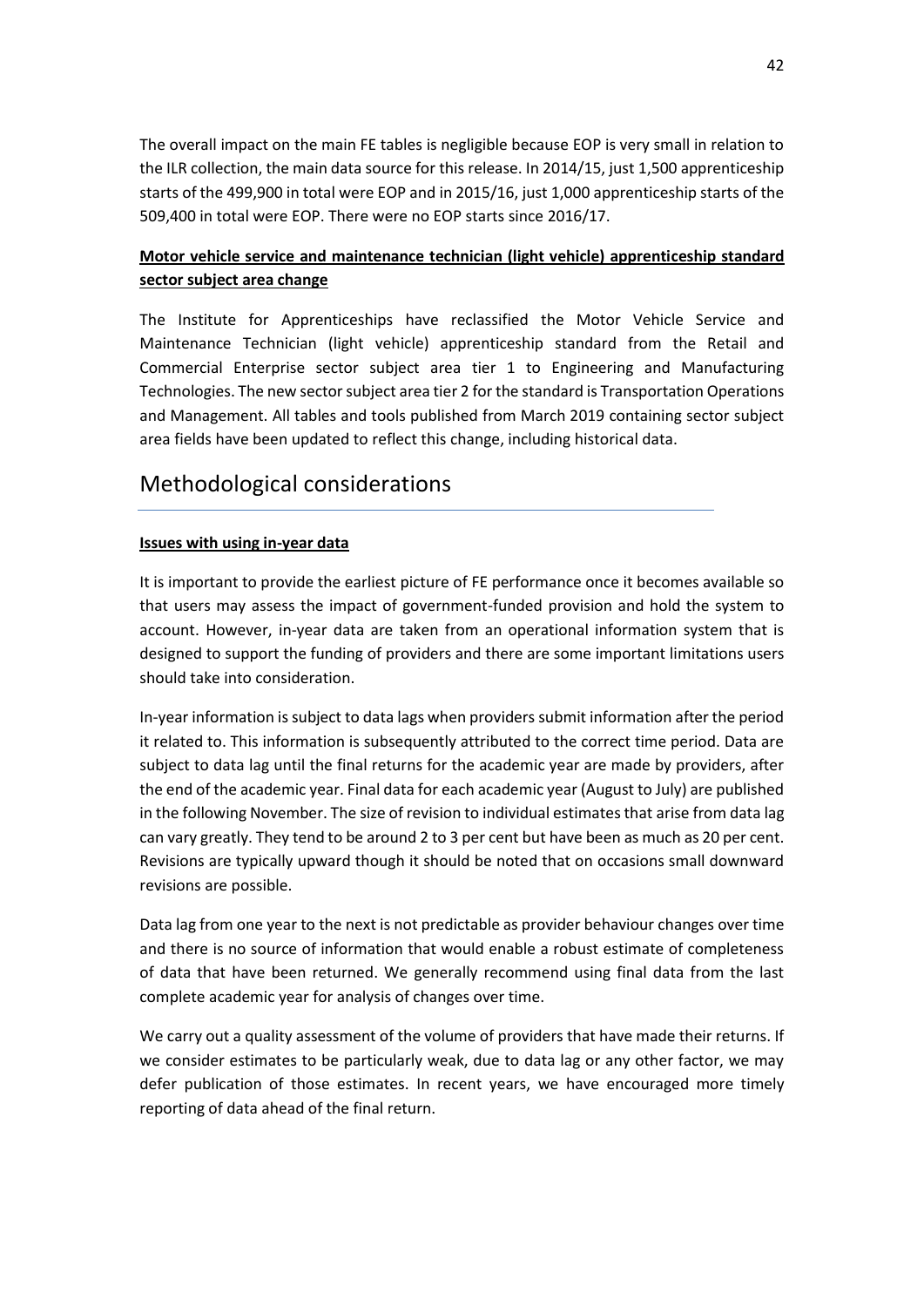## **Issues with comparing data across academic years**

In the 2011/12 academic year, a Single ILR (SILR) data collection system was introduced (see page 30 for more information). This replaced the multiple separate data collections used in previous years and led to small technical changes in the way learners from more than one funding stream are counted.

Overall, the new collection system led to a removal of duplicate learners and a reduction in total learner participation of approximately 2 per cent. However, apprenticeship participation figures were more significantly affected due to a change in the way learners participating on more than one apprenticeship programme were counted. This has led to a removal of duplicated learners and a reduction in overall apprenticeship learners of approximately 5 per cent; therefore participation figures for 2011/12 onwards are not comparable to earlier years.

A paper is available on our website to explain the SILR and its effects on our release:

[http://webarchive.nationalarchive.gov.uk/20140107201041/http:/www.thedataservice.org.](http://webarchive.nationalarchive.gov.uk/20140107201041/http:/www.thedataservice.org.uk/NR/rdonlyres/C05DCDD5-67EE-4AD0-88B9-BEBC8F7F3300/0/SILR_Effects_SFR_Learners_June12.pdf) [uk/NR/rdonlyres/C05DCDD5-67EE-4AD0-88B9-](http://webarchive.nationalarchive.gov.uk/20140107201041/http:/www.thedataservice.org.uk/NR/rdonlyres/C05DCDD5-67EE-4AD0-88B9-BEBC8F7F3300/0/SILR_Effects_SFR_Learners_June12.pdf) [BEBC8F7F3300/0/SILR\\_Effects\\_SFR\\_Learners\\_June12.pdf](http://webarchive.nationalarchive.gov.uk/20140107201041/http:/www.thedataservice.org.uk/NR/rdonlyres/C05DCDD5-67EE-4AD0-88B9-BEBC8F7F3300/0/SILR_Effects_SFR_Learners_June12.pdf)

Further information on the SILR is available at:

<https://www.gov.uk/government/collections/individualised-learner-record-ilr>

# **General table footnotes relevant to all tables**

- 1. In the main tables, headline volumes are reported rounded to the nearest 100.
- 2. In the supplementary tables, volumes are rounded to the nearest 10.
- 3. Percentages reported are calculated on pre-rounded data and given to one decimal place.
- 4. ' ' indicated a headline volume with below 50 in the main tables and below 5 in the supplementary tables.
- 5. ' \* ' indicates a percentage of less than 0.5%.
- 6. Definitions of variables used in the tables can be found in the ILR data specification [\(https://www.gov.uk/government/publications/sfa-ilr-standard-file-specifications](https://www.gov.uk/government/publications/sfa-ilr-standard-file-specifications-and-reference-data)[and-reference-data\)](https://www.gov.uk/government/publications/sfa-ilr-standard-file-specifications-and-reference-data) and the data dictionary [\(http://www.thedataservice.org.uk/datadictionary/\)](http://www.thedataservice.org.uk/datadictionary/).
- 7. In tables reporting full-year numbers, full-year numbers are a count of the number of learners than participated/achieved at any point during the year.
- 8. Learners undertaking courses at more than one level will be counted once for each applicable level, but once only in the total.
- 9. Learners undertaking/achieving more than one course will appear only once in the 'total learners' category for each data collection.
- 10. All learners undertaking/achieving a Full Level 2 or Full Level 3 qualification will also appear in the Level 2 or Level 3 category, respectively.
- 11. The data source for all tables is the ILR, except where stated.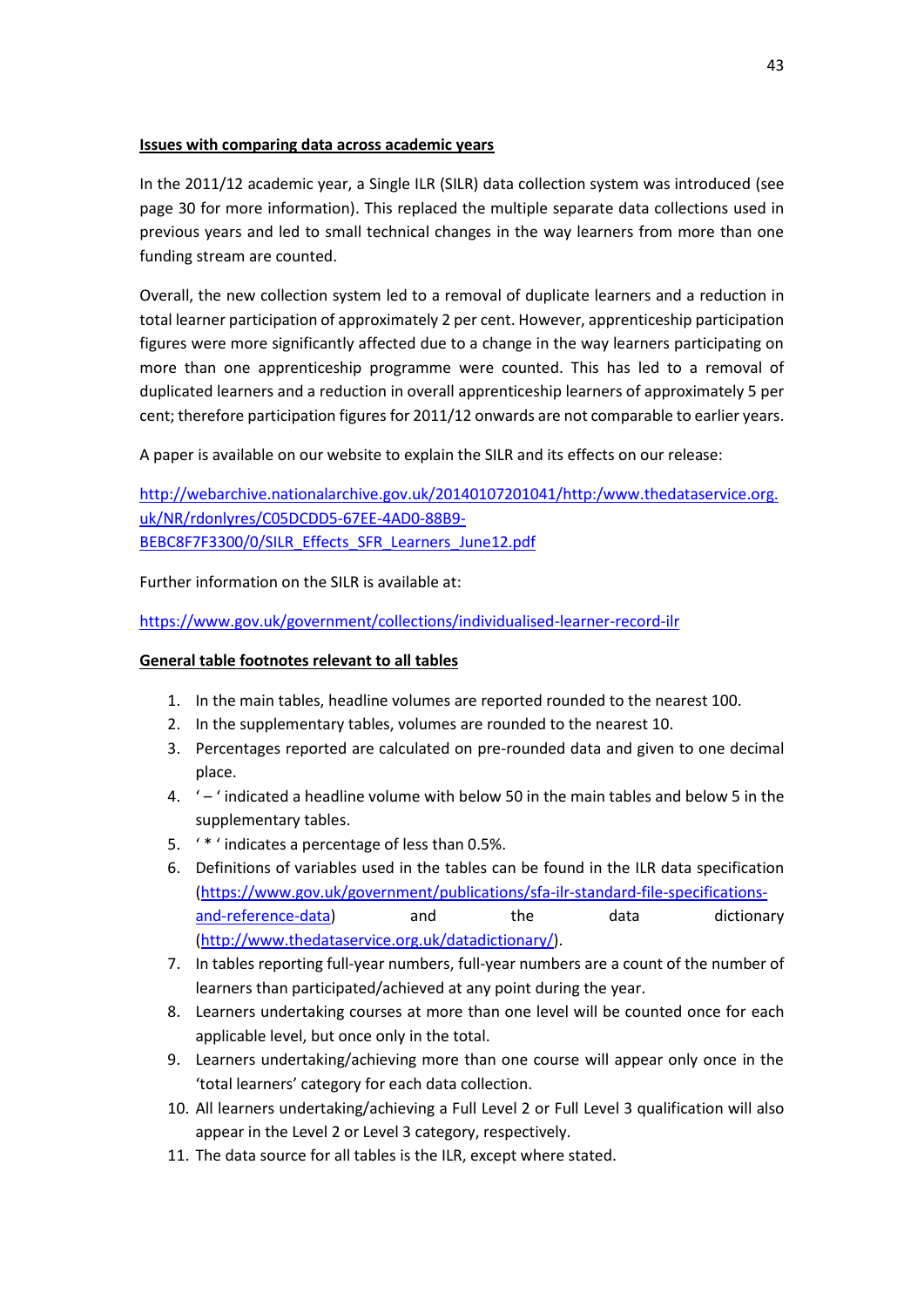12. Age, gender, learners with learning difficulties and/or disabilities and ethnicity are based upon self-declaration by the learner.

## **Apprenticeships general table footnotes**

- 1. Apprenticeship starts and achievements include all funded and unfunded learners reported on the ILR.
- 2. For apprenticeship starts and achievements, age is calculated based on age at start of the programme rather than based on 31 August.
- 3. In order to be counted as a successful achievement, all elements of the framework must have been achieved.
- 4. Quarter 1 is 1 August to 31 October; Quarter 2 is 1 November to 31 January; Quarter 3 is 1 February to 30 April; Quarter 4 is 1 May to 31 July.

# <span id="page-43-0"></span>Related statistics

There are several other statistical publications available that can be used to provide contextual information to Further Education statistics. Some examples include:

• **National Achievement Rate Tables (NARTs)**, which provide summary indicators of performance in apprenticeships and education and training. Individual providers use the data to benchmark their own targets and actual performance.

<https://www.gov.uk/government/collections/sfa-national-success-rates-tables>

• **Participation in Education, Training and Employment**, which provides national participation in education, training and employment figures for 16 to 18 year olds.

<https://www.gov.uk/government/collections/statistics-neet>

• **Level 2 and 3 attainment by young people aged 19**

<https://www.gov.uk/government/collections/statistics-attainment-at-19-years>

• **Higher Education Student Enrolments and Qualifications obtained at Higher Education Providers in the United Kingdom for the Academic Year**

<https://www.hesa.ac.uk/data-and-analysis/statistical-first-releases>

• **FE Choices** provides nationally collected and published performance indicator data that measures learner and employer satisfaction.

<https://www.gov.uk/government/collections/fe-choices>

• **Further Education: Outcome Based Success Measures** present measures covering the destinations (into employment and learning), earnings and the progression of learners.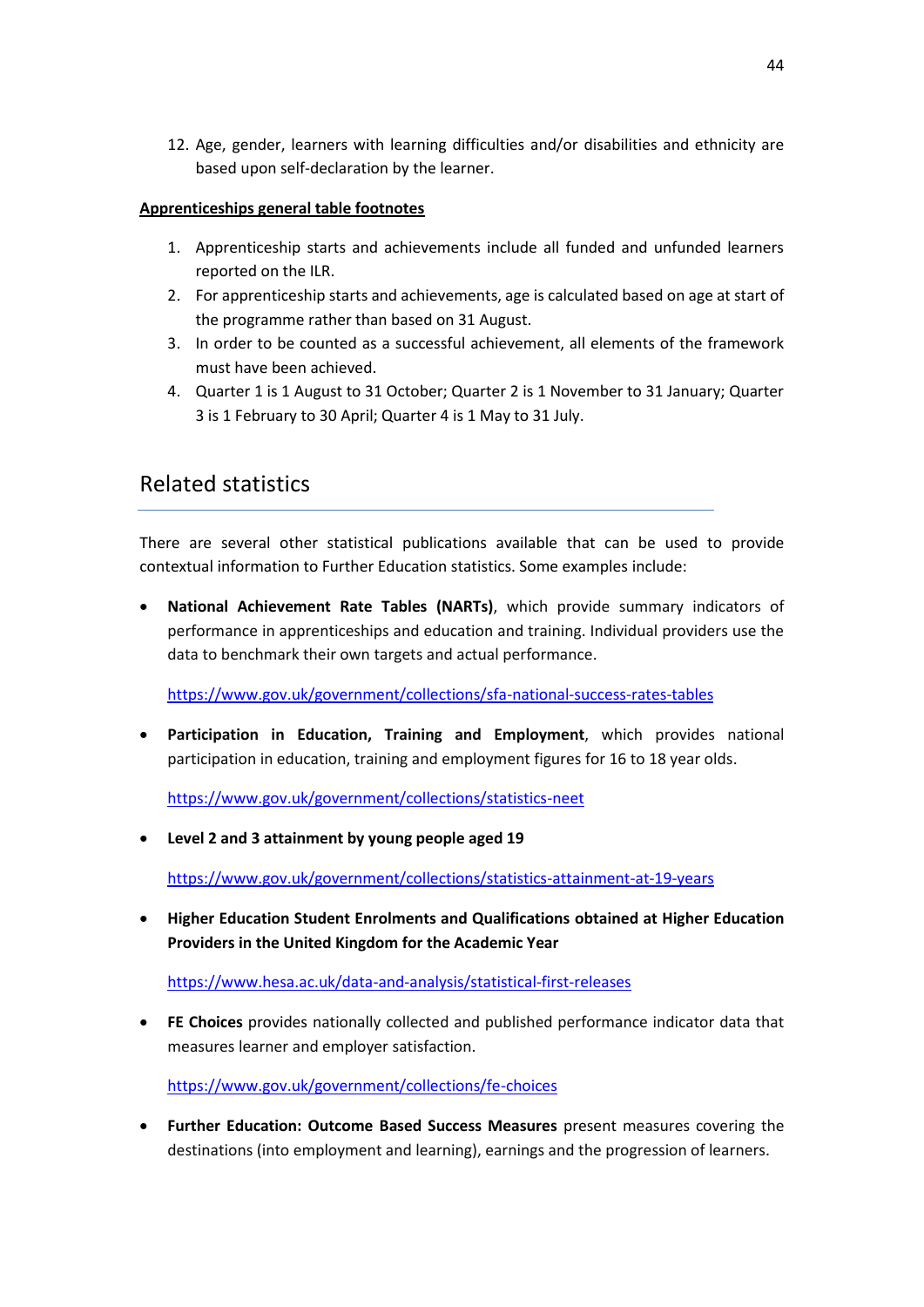[https://www.gov.uk/government/collections/statistics-outcome-based-success](https://www.gov.uk/government/collections/statistics-outcome-based-success-measures)[measures](https://www.gov.uk/government/collections/statistics-outcome-based-success-measures)

• **Further Education for Benefit Claimants** provides information on further education activity funded by the ESFA for adult benefit claimants in England. The statistics are produced using a matched dataset of the ILR from the (former) Department for Business, Innovation and Skills (BIS) and the Work and Pensions Longitudinal Study (WPLS) from the Department for Work and Pensions (DWP). The publication provides statistics on benefit spells with training, learners who were on benefits at the start of training, level of qualification studied (all and highest) and type of learning provision.

<https://www.gov.uk/government/collections/further-education-for-benefit-claimants>

• **Apprenticeships in England by Industry Characteristics** – provides information on apprenticeship starts between the 2012 to 2013 and 2018 to 2019 academic years by employer size, sector and region.

[https://www.gov.uk/government/collections/further-education-and-skills-statistical](https://www.gov.uk/government/collections/further-education-and-skills-statistical-first-release-sfr)[first-release-sfr](https://www.gov.uk/government/collections/further-education-and-skills-statistical-first-release-sfr) 

# <span id="page-44-0"></span>Other explanatory notes

# <span id="page-44-1"></span>**1. National Statistics Status**

National Statistics status means that our statistics meet the highest standards of trustworthiness, quality and public value, and it is our responsibility to maintain compliance with these standards.

The continued designation of these statistics as National Statistics was confirmed in October 2019 following a compliance check by the Office for Statistics Regulation [\(https://www.statisticsauthority.gov.uk/correspondence/compliance-check-further](https://www.statisticsauthority.gov.uk/correspondence/compliance-check-further-education-skills/)[education-skills/\)](https://www.statisticsauthority.gov.uk/correspondence/compliance-check-further-education-skills/).

The statistics last underwent a full assessment [\(https://www.statisticsauthority.gov.uk/wp](https://www.statisticsauthority.gov.uk/wp-content/uploads/2015/12/images-assessment-report-78-further-education-and-skills_tcm97-35239.pdf)[content/uploads/2015/12/images-assessment-report-78-further-education-and](https://www.statisticsauthority.gov.uk/wp-content/uploads/2015/12/images-assessment-report-78-further-education-and-skills_tcm97-35239.pdf)[skills\\_tcm97-35239.pdf,](https://www.statisticsauthority.gov.uk/wp-content/uploads/2015/12/images-assessment-report-78-further-education-and-skills_tcm97-35239.pdf) [https://www.statisticsauthority.gov.uk/publication/statistics-on](https://www.statisticsauthority.gov.uk/publication/statistics-on-further-education-and-skills-letter-of-confirmation-as-national-statistics/)[further-education-and-skills-letter-of-confirmation-as-national-statistics/\)](https://www.statisticsauthority.gov.uk/publication/statistics-on-further-education-and-skills-letter-of-confirmation-as-national-statistics/) against th[e Code](https://www.statisticsauthority.gov.uk/code-of-practice/)  [of Practice](https://www.statisticsauthority.gov.uk/code-of-practice/) in 2010 and designation as National Statistics were confirmed in 2012.

Since the latest review by the Office for Statistics Regulation, we have continued to comply with the Code of Practice for Statistics, and have made the following improvements:

We highlighted the key methodology information in the User Guide to FE and Skills Statistics accompanying this release, including data quality issues surrounding the in year data in our releases, and ensured our in year statistics are now clearly caveated. We have improved the commentary with the necessary caveats to aid interpretation and to visually reflect the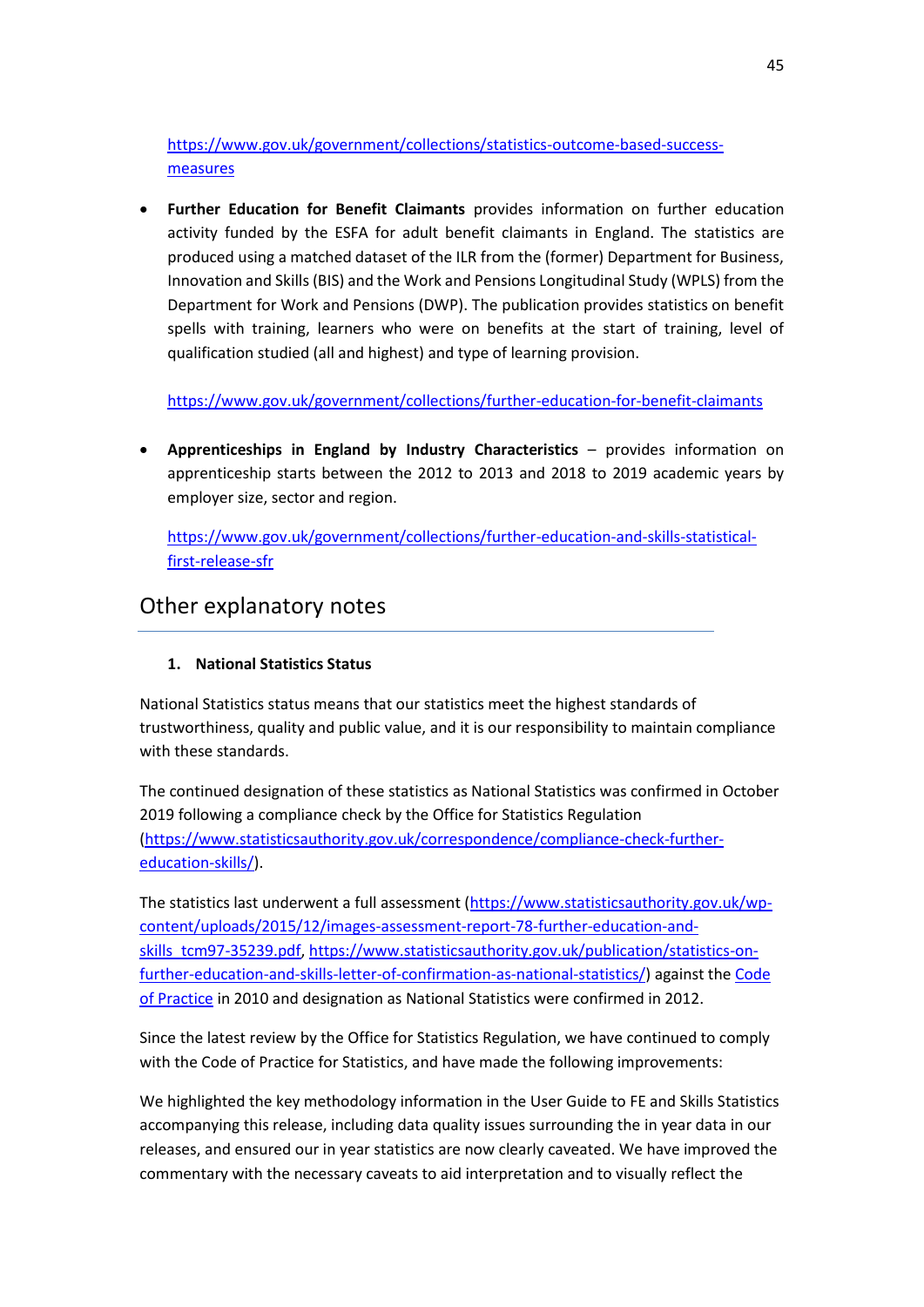variability with in year statistics. We made a number of changes to our publication structure and publication timings from January 2018, which were outlined in the [Proposed Changes](https://assets.publishing.service.gov.uk/government/uploads/system/uploads/attachment_data/file/661130/Annex_further_education_and_skills_changes_November_2017.pdf) document in November 2017. We have responded to various user needs by creating more data tools with the view to improving the richness of data, increasing efficiencies, and enabling re-use of those statistics, thereby improving flexibility of the statistics. We have developed a new table finder to help users navigate the tools in the further education data library. These changes, particularly those implemented from the 2017/18 academic year were informed by user feedback, an internal review of further education Official Statistics, and departmental priorities, with a view to improving consistency across our statistical publications. Furthermore, [the FE Official Statistics mailbox](mailto:FE.OFFICIALSTATISTICS@education.gov.uk) has been introduced as the central point of contact for further engagement and to invite feedback.

## <span id="page-45-0"></span>**2. Pre-release access to statistics**

Pre-release access is the process by which Ministers and officials have access to official statistics 24 hours before their publication in accordance with the Pre-release Access to Official Statistics Order 2008. It is only given to enable the making of a public response at or shortly after the time of publication of statistics, or to enable the taking of action at that time. The number of people granted pre-release access is kept to a minimum.

A list of officials who have received pre-release access to our Statistical Releases up to 24 hours in advance of publication is available on our release pages.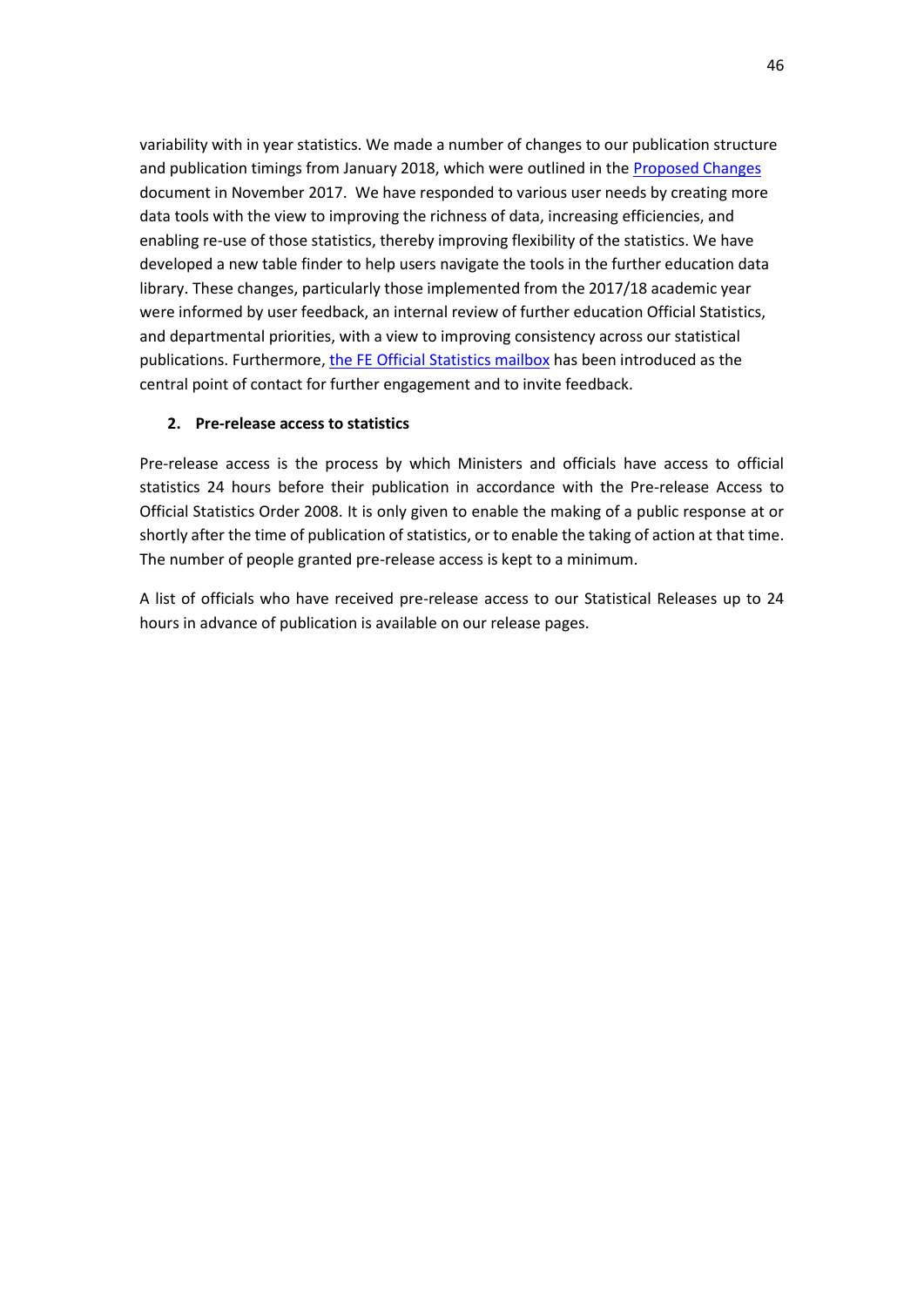# <span id="page-46-0"></span>**3. Confidentiality**

| We preserve<br>confidentiality                      | The Code of Practice for Official Statistics<br>(https://www.statisticsauthority.gov.uk/monitoring-and-<br>assessment/code-of-practice/) requires us to take reasonable<br>steps to ensure that our published or disseminated statistics<br>protect confidentiality.                                                                                                                                                                                                                                                                                             |
|-----------------------------------------------------|------------------------------------------------------------------------------------------------------------------------------------------------------------------------------------------------------------------------------------------------------------------------------------------------------------------------------------------------------------------------------------------------------------------------------------------------------------------------------------------------------------------------------------------------------------------|
| We round figures                                    | Rounding is our primary approach to preserving confidentiality<br>in our main tables, where headline volumes are reported<br>rounded to the nearest 100.<br>In the supplementary tables, volumes are rounded to the<br>nearest 10. There may be exceptions to this in instances where<br>any figure that is an exact duplicate of a value in the headline<br>figures (e.g. Grand Totals), which are rounded to the nearest<br>100 and avoid contradictory figures.<br>Percentages reported are calculated on pre-rounded data and<br>given to one decimal place. |
| We suppress some<br>figures                         | In the main tables, headline volumes greater than 0 but below<br>50 are suppressed. In reality, very few figures in our main<br>tables are small enough to be suppressed in this way.<br>In the supplementary tables volumes below 5 are suppressed.<br>A percentage of less than 0.5 per cent is suppressed.                                                                                                                                                                                                                                                    |
| We adopt symbols to<br>help identify<br>suppression | Symbols are used in the tables as follows:<br>"" indicates a headline volume of greater than 0 and fewer<br>than 50 in the main tables, and greater than 0 but fewer than<br>5 in the supplementary tables. It also indicates a percentage<br>of less than 0.5 per cent.<br>'z' indicates a value that's not applicable<br>":' indicates a value that's not available                                                                                                                                                                                            |
| Coverage of the data                                | This release includes provisional data for the first half (August<br>to January 2020) of the 2019/20 academic year reported to<br>the Education and Skills Funding Agency in February 2020 by<br>further education providers.                                                                                                                                                                                                                                                                                                                                    |